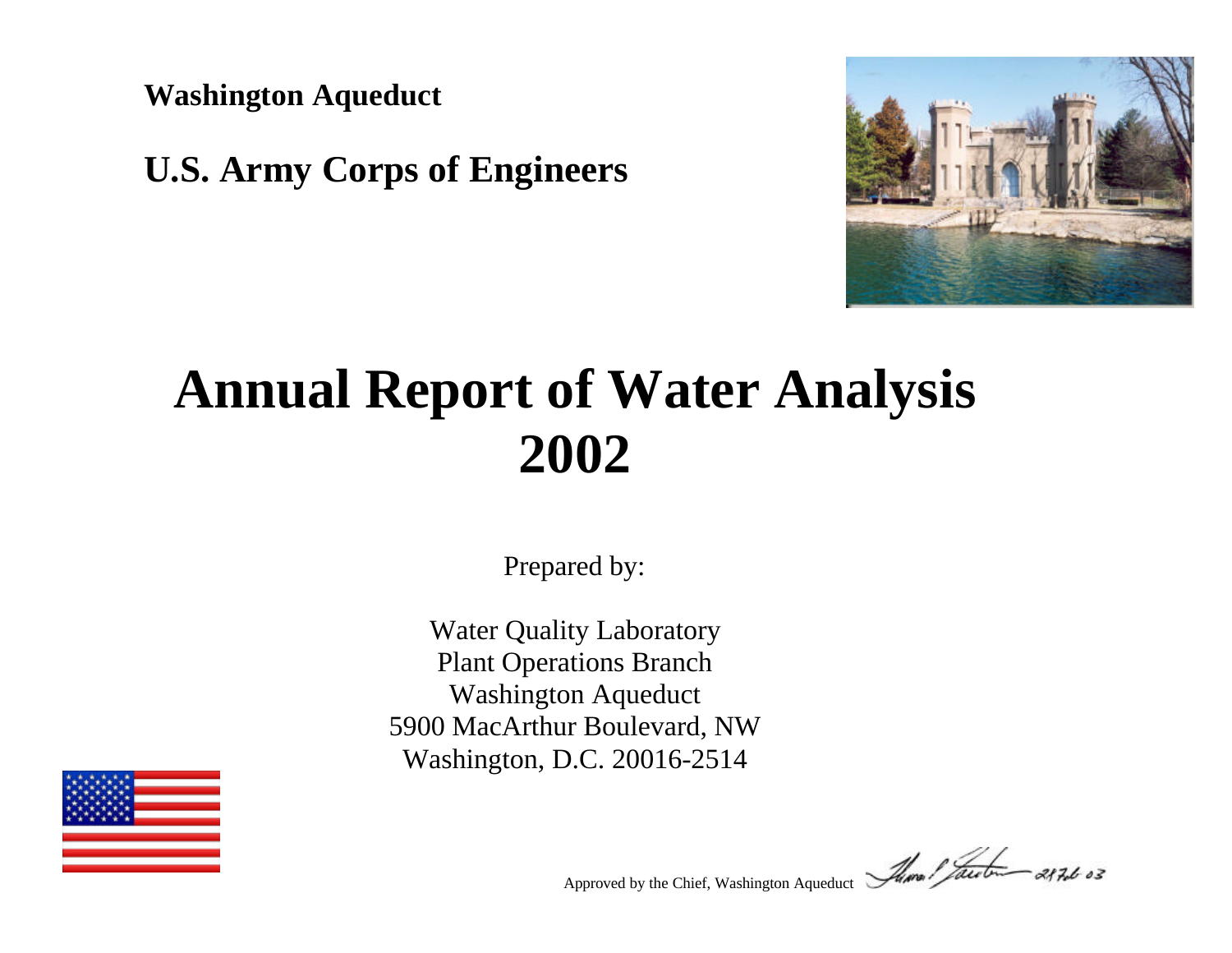

#### **Potomac River Raw Water Supply**

|            |     |                   |                               |              | <b>Miscellaneous Physical Parameters</b> |                            |                           |                                 |                               |            |                         |           |          | <b>Inorganic lons</b> |                |                |           |                |                              |                                     |           | Microorganisms |                        |                 |
|------------|-----|-------------------|-------------------------------|--------------|------------------------------------------|----------------------------|---------------------------|---------------------------------|-------------------------------|------------|-------------------------|-----------|----------|-----------------------|----------------|----------------|-----------|----------------|------------------------------|-------------------------------------|-----------|----------------|------------------------|-----------------|
|            | 玉   | <b>ALKALINITY</b> | <b>SURFACTANTS</b><br>ANIONIC | CONDUCTIVITY | <b>SOLIDS</b><br>DISSOLVED               | <b>SOLIDS</b><br>SUSPENDED | <b><i>TEMPERATURE</i></b> | <b>HARDNESS</b><br><b>TOTAL</b> | CARBON<br>ORG.<br><b>DATO</b> | TURBIDITY  | AMMONIA<br><b>TOTAL</b> | BROMIDE   | CHLORIDE | <b>FLUORIDE</b>       | <b>NITRATE</b> | <b>NITRITE</b> | PHOSPHATE | <b>SULFATE</b> | <b>COUNT</b><br><b>ALGAE</b> | <b>OLIFORM</b><br>ō<br><b>TOTAL</b> | 흷         | GIARDIA        | <b>CRYPTOSPORIDIUM</b> | VIRUS           |
|            |     | ppm               | ppm                           | uS/cm        | ppm                                      | ppm                        | F                         | ppm                             | ppm                           | <b>NTU</b> | ppm                     | ppm       | ppm      | ppm                   | ppm            | ppm            | ppm       | ppm            | Org/ml                       | MPN/100ml                           | MPN/100ml | cysts/10L      | oocysts/10L            | <b>MPN/100L</b> |
| Jan        | 8.0 | 125               | <b>ND</b>                     | 456          | 297                                      | 8                          | 45                        | 181                             | 3.0                           | 3.0        | <b>ND</b>               | <b>ND</b> | 29       | 0.21                  | 1.70           | <b>ND</b>      | <b>ND</b> | 53             | 104                          | 158                                 | 18        | <b>ND</b>      | <b>ND</b>              | 178.0           |
| Feb        | 7.8 | 106               | <b>ND</b>                     | 413          | 257                                      | 3                          | 45                        | 161                             | 3.0                           | 7.0        | <b>ND</b>               | <b>ND</b> | 39       | 0.16                  | 1.70           | 0.10           | <b>ND</b> | 55             | 304                          | 98                                  | 15        | <b>ND</b>      | <b>ND</b>              | -----           |
| Mar        | 7.4 | 95                | <b>ND</b>                     | 348          | 139                                      | 4                          | 53                        | 153                             | 4.0                           | 11.0       | <b>ND</b>               | <b>ND</b> | 36       | 0.21                  | 0.74           | <b>ND</b>      | <b>ND</b> | 43             | 421                          | 2876                                | 270       | <b>ND</b>      | <b>ND</b>              | $- - - - -$     |
| Apr        | 7.4 | 62                | <b>ND</b>                     | 273          | 212                                      | 4                          | 65                        | 118                             | 4.0                           | 11.0       | <b>ND</b>               | <b>ND</b> | 17       | 0.16                  | 0.98           | 0.02           | <b>ND</b> | 32             | 469                          | 2831                                | 378       | 1.7            | <b>ND</b>              | -----           |
| May        | 6.9 | 52                | <b>ND</b>                     | 221          | 143                                      | 4                          | 68                        | 98                              | 5.1                           | 14.0       | <b>ND</b>               | <b>ND</b> | 12       | 0.11                  | 0.96           | <b>ND</b>      | <b>ND</b> | 29             | 464                          | 6498                                | 559       | <b>ND</b>      | <b>ND</b>              | 3.6             |
| Jun        | 7.5 | 78                | <b>ND</b>                     | 304          | 207                                      | 6                          | 82                        | 122                             | 3.5                           | 5.0        | <b>ND</b>               | <b>ND</b> | 14       | 0.09                  | 1.08           | <b>ND</b>      | <b>ND</b> | 31             | 486                          | 6593                                | 54        | <b>ND</b>      | <b>ND</b>              | -----           |
| Jul        | 8.0 | 89                | <b>ND</b>                     | 351          | 219                                      | 9                          | 85                        | 132                             | 3.9                           | 3.0        | <b>ND</b>               | <b>ND</b> | 21       | 0.14                  | 0.34           | <b>ND</b>      | <b>ND</b> | 35             | 496                          | 8987                                | 38        | <b>ND</b>      | <b>ND</b>              | -----           |
| Aug        | 8.4 | 79                | <b>ND</b>                     | 347          | 179                                      | 4                          | 86                        | 130                             | 4.1                           | 4.0        | <b>ND</b>               | <b>ND</b> | 20       | 0.16                  | 0.45           | <b>ND</b>      | <b>ND</b> | 64             | 384                          | 4690                                | 36        | <b>ND</b>      | <b>ND</b>              | $- - - - -$     |
| Sep        | 8.8 | 79                | <b>ND</b>                     | 392          | 249                                      |                            | 77                        | 130                             | 3.8                           | 2.0        | <b>ND</b>               | <b>ND</b> | 30       | 0.22                  | 0.39           | <b>ND</b>      | <b>ND</b> | 63             | 308                          | 2539                                | 70        | <b>ND</b>      | <b>ND</b>              | 18.8            |
| Oct        | 8.0 | 90                | <b>ND</b>                     | 393          | 215                                      | 6                          | 66                        | 140                             | 4.2                           | 4.0        | <b>ND</b>               | <b>ND</b> | 28       | 0.15                  | 2.60           | <b>ND</b>      | <b>ND</b> | 64             | 128                          | 3316                                | 275       | <b>ND</b>      | <b>ND</b>              | -----           |
| <b>Nov</b> | 7.7 | 65                | <b>ND</b>                     | 290          | 175                                      | 9                          | 53                        | 106                             | 4.8                           | 10.0       | <b>ND</b>               | <b>ND</b> | 19       | 0.11                  | 2.26           | <b>ND</b>      | <b>ND</b> | 33             | 107                          | 5861                                | 545       | 0.6            | <b>ND</b>              | -----           |
| <b>Dec</b> | 7.4 | 66                | ND.                           | 314          | 178                                      | $\overline{7}$             | 43                        | 111                             | 3.3                           | 11.0       | <b>ND</b>               | <b>ND</b> | 27       | 0.12                  | 2.70           | <b>ND</b>      | ND.       | 37             | 120                          | 9174                                | 367       | <b>ND</b>      | <b>ND</b>              | >45.5           |
| Avg        | 7.8 | 82                | <b>ND</b>                     | 342          | 206                                      | 5                          | 64                        | 132                             | 3.9                           | 7.1        | <b>ND</b>               | <b>ND</b> | 24       | 0.15                  | 1.33           | <b>ND</b>      | <b>ND</b> | 45             | 316                          | 4468                                | 219       | <b>ND</b>      | <b>ND</b>              | 61.5            |
| Max        | 8.8 | 125               | <b>ND</b>                     | 456          | 297                                      | 9                          | 86                        | 181                             | 5.1                           | 14.0       | <b>ND</b>               | <b>ND</b> | 39       | 0.22                  | 2.70           | 0.10           | <b>ND</b> | 64             | 496                          | 9174                                | 559       | 1.7            | <b>ND</b>              | 178.0           |
| Min        | 6.9 | 52                | <b>ND</b>                     | 221          | 139                                      |                            | 43                        | 98                              | 3.0                           | 2.0        | <b>ND</b>               | <b>ND</b> | 12       | 0.09                  | 0.34           | <b>ND</b>      | <b>ND</b> | 29             | 104                          | 98                                  | 15        | <b>ND</b>      | <b>ND</b>              | 3.6             |

|            |                 |           |           |            |                  |           |         |           |               |        |             |           |                |           | <b>Metals</b> |                |                   |               |           |               |               |                 |           |           |                        |           |
|------------|-----------------|-----------|-----------|------------|------------------|-----------|---------|-----------|---------------|--------|-------------|-----------|----------------|-----------|---------------|----------------|-------------------|---------------|-----------|---------------|---------------|-----------------|-----------|-----------|------------------------|-----------|
|            | <b>ALUMINUM</b> | ANTIMONY  | ARSENIC   | ARIUM<br>œ | <b>BERYLLIUM</b> | ADMIUM    | CALCIUM | CHROMIUM  | <b>LTVBOC</b> | COPPER | <b>IRON</b> | LEAD      | <b>LITHIUM</b> | MAGNESIUM | MANGANESE     | <b>MERCURY</b> | <b>MOLYBDENUM</b> | <b>NICKEL</b> | SELENIU   | <b>SILVER</b> | ONTIUM<br>ŠTŘ | <b>THALLIUM</b> | THORIUM   | URANIUM   | <b><i>VANADIUM</i></b> | ZINC      |
|            | ppb             | ppb       | ppb       | ppb        | ppb              | ppb       | ppm     | ppb       | ppb           | ppb    | ppb         | ppb       | ppb            | ppm       | ppb           | ppb            | ppb               | ppb           | ppb       | ppb           | ppb           | ppb             | ppb       | ppb       | ppb                    | ppb       |
| <b>Jan</b> | 354             | ND.       | 1.0       | 38         | <b>ND</b>        | <b>ND</b> | 51      | <b>ND</b> | ND.           | 4.0    | 88          | ND.       | 4.0            | 13        | 15            | ND.            | 2.0               | 1.0           | 1.0       | <b>ND</b>     | 297           | <b>ND</b>       | ND.       | <b>ND</b> | 1.6                    | 2.0       |
| Feb        | 258             | <b>ND</b> | 0.8       | 43         | <b>ND</b>        | ND        | 46      | <b>ND</b> | <b>ND</b>     | 5.0    | 109         | 0.5       | 3.0            | 11        | 32            | <b>ND</b>      | 2.0               | 1.0           | 1.0       | <b>ND</b>     | 278           | <b>ND</b>       | <b>ND</b> | ND        | 1.0                    | 4.0       |
| Mar        | 354             | <b>ND</b> | 1.0       | 38         | ND.              | <b>ND</b> | 42      | ND.       | <b>ND</b>     | 4.0    | 87          | <b>ND</b> | 5.0            | 12        | 16            | ND.            | 1.5               | 1.0           | 1.5       | <b>ND</b>     | 297           | <b>ND</b>       | ND.       | ND.       | 0.8                    | 2.0       |
| Apr        | 293             | <b>ND</b> | 0.6       | 42         | <b>ND</b>        | <b>ND</b> | 35      | <b>ND</b> | <b>ND</b>     | 3.0    | 239         | <b>ND</b> | 3.0            |           | 50            | ND.            | 1.2               | 1.0           | <b>ND</b> | <b>ND</b>     | 165           | <b>ND</b>       | ND.       | ND        | 1.1                    | <b>ND</b> |
| May        | 492             | ND.       | 0.7       | 39         | ND.              | <b>ND</b> | 29      | 0.5       | 0.5           | 3.0    | 547         | 1.0       | 3.0            | 6.        | 39            | ND.            | ND.               | 2.0           | <b>ND</b> | <b>ND</b>     | 113           | <b>ND</b>       | ND.       | <b>ND</b> | 1.2                    | 9.0       |
| Jun        | 362             | <b>ND</b> | 0.7       | 44         | <b>ND</b>        | <b>ND</b> | 69      | ND.       | ND.           | 2.0    | 133         | <b>ND</b> | 2.0            | 8         | 35            | <b>ND</b>      | <b>ND</b>         | 1.0           | <b>ND</b> | <b>ND</b>     | 159           | <b>ND</b>       | ND.       | ND        | 1.2                    | <b>ND</b> |
| Jul        | 422             | <b>ND</b> | 1.0       | 45         | ND.              | <b>ND</b> | 36      | ND.       | <b>ND</b>     | 4.0    | 90          | 1.0       | 3.0            | 10        | 154           | <b>ND</b>      | <b>ND</b>         | 2.0           | <b>ND</b> | <b>ND</b>     | 211           | <b>ND</b>       | ND.       | <b>ND</b> | 2.1                    | 4.0       |
| Aug        | 317             | <b>ND</b> | 1.0       | 53         | <b>ND</b>        | <b>ND</b> | 36      | <b>ND</b> | <b>ND</b>     | 3.0    | 82          | <b>ND</b> | 5.0            | 9         | 45            | <b>ND</b>      | 2.6               | 1.0           | 0.6       | <b>ND</b>     | 251           | <b>ND</b>       | ND.       | ND.       | 1.9                    | 1.0       |
| <b>Sep</b> | 268             | <b>ND</b> | 1.0       | 46         | ND.              | <b>ND</b> | 36      | <b>ND</b> | ND.           | 4.0    | 74          | ND.       | 4.0            | 10        | 41            | <b>ND</b>      | 3.1               | 1.0           | 5.0       | <b>ND</b>     | 234           | <b>ND</b>       | ND.       | ND        | 2.2                    | 2.0       |
| Oct        | 262             | <b>ND</b> | 1.0       | 54         | ND.              | <b>ND</b> | 44      | ND.       | <b>ND</b>     | 6.0    | 99          | <b>ND</b> | 6.0            | 8         | 40            | <b>ND</b>      | 3.1               | 2.0           | 0.7       | <b>ND</b>     | 249           | <b>ND</b>       | ND.       | ND.       | 1.9                    | 4.0       |
| Nov        | 296             | 1.0       | <b>ND</b> | 36         | <b>ND</b>        | <b>ND</b> | 32      | 0.5       | ND.           | 2.0    | 197         | <b>ND</b> | 2.0            |           | 28            | <b>ND</b>      | 1.0               | 1.0           | <b>ND</b> | <b>ND</b>     | 155           | <b>ND</b>       | <b>ND</b> | <b>ND</b> | 0.9                    | 1.0       |
| Dec        | 326             | 1.0       | ND.       | 37         | <b>ND</b>        | <b>ND</b> | 32      | <b>ND</b> | <b>ND</b>     | 3.0    | 136         | 0.6       | 2.0            | 8         | 34            | <b>ND</b>      | <b>ND</b>         | 1.0           | <b>ND</b> | <b>ND</b>     | 155           | <b>ND</b>       | <b>ND</b> | ND        | 0.5                    | 3.0       |
| Avg        | 334             | ND.       | 0.8       | 43         | <b>ND</b>        | <b>ND</b> | 41      | ND.       | ND.           | 3.6    | 157         | 0.8       | 3.5            | 9         | 44            | ND.            | 1.4               | 1.3           | 0.9       | ND.           | 214           | <b>ND</b>       | ND.       | ND.       | 1.4                    | 2.7       |
| Max        | 492             | 1.0       | 1.0       | 54         | ND.              | <b>ND</b> | 69      | 0.5       | 0.5           | 6.0    | 547         | 1.0       | 6.0            | 13        | 154           | <b>ND</b>      | 3.1               | 2.0           | 5.0       | <b>ND</b>     | 297           | <b>ND</b>       | ND.       | ND.       | 2.2                    | 9.0       |
| Min        | 258             | <b>ND</b> | ND.       | 36         | <b>ND</b>        | <b>ND</b> | 29      | <b>ND</b> | <b>ND</b>     | 2.0    | 74          | 0.5       | 2.0            | 6         | 15            | ND.            | <b>ND</b>         | 1.0           | 0.6       | <b>ND</b>     | 113           | <b>ND</b>       | ND.       | <b>ND</b> | 0.5                    | <b>ND</b> |

**"--" = No Analysis required**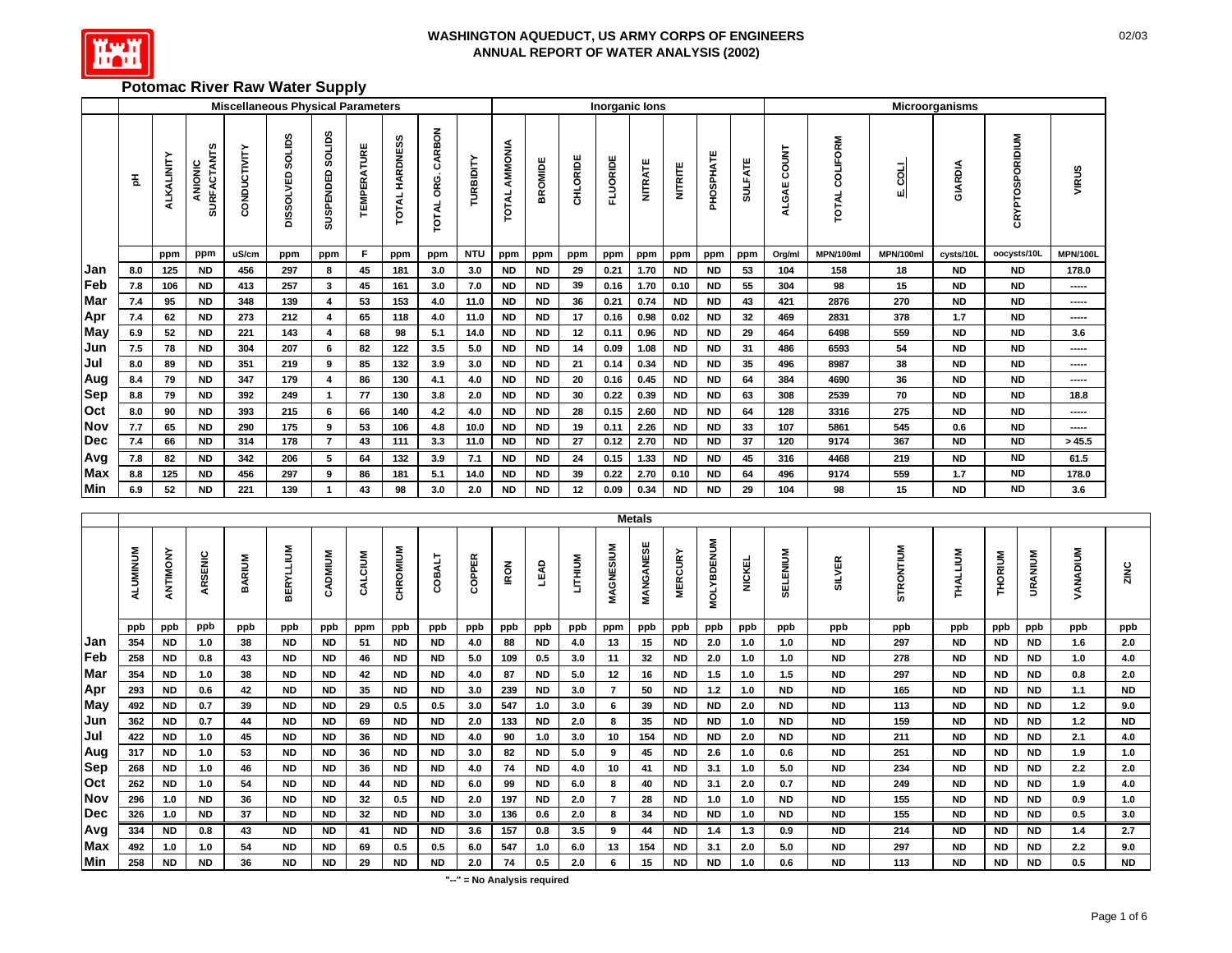

|             |                      |           | <b>Inorganic lons</b><br><b>Metals</b><br><b>DRTHOPHOSPHAT</b><br><b>MOLYBDENUM</b><br><b>MANGANESE</b><br>MAGNESIUM<br>POTASSIUM<br><b>STRONTIUM</b><br><b>BERYLLIUM</b><br><b>VANADIUM</b><br>ALUMINUM<br>CHROMIUM<br>SELENIUM<br>THALLIUM<br>CADMIUM<br>ANTIMONY<br><b>MERCURY</b><br>URANIUM<br>CALCIUM<br>THORIUM<br><b>SULFATE</b><br>ARSENIC<br><b>BARIUM</b><br>LITHIUM<br><b>SODIUM</b><br>CHLORID<br><b>FLUORID</b><br><b>NITRATE</b><br>COBALT<br>COPPER<br><b>NITRITE</b><br><b>NICKEL</b><br><b>SILVER</b><br>LEAD<br><b>IRON</b><br>10<br>$\overline{2}$<br>$\overline{\mathbf{4}}$<br>$\overline{\mathbf{1}}$<br>50<br>2000<br>5<br>100<br>$\overline{2}$<br>100<br>50<br>6<br>$\overline{4}$<br>Dalecarlia Water Treatment Plant Finished Water<br>ppb<br>ppb<br>ppm<br>ppm<br>ppm<br>ppm<br>ppm<br>ppm<br>ppb<br>ppb<br>ppb<br>ppb<br>ppb<br>ppm<br>ppb<br>ppb<br>ppb<br>ppb<br>ppb<br>ppb<br>ppm<br>ppb<br>ppb<br>ppb<br>ppb<br>ppm<br>ppb<br>ppb<br>ppm<br>ppb<br>ppb<br>ppb<br>ppb<br>32<br><b>ND</b><br><b>ND</b><br>2.5<br><b>ND</b><br>289<br><b>ND</b><br><b>ND</b><br><b>ND</b><br>$1.2$<br>0.93<br>1.70<br><b>ND</b><br>ND<br>68<br>26<br><b>ND</b><br>0.5<br>31<br><b>ND</b><br><b>ND</b><br>56<br><b>ND</b><br>ND<br>3.0<br>13<br>0.6<br>1.0<br>4.0<br>1.0<br>26<br>1.0<br>3.0<br>254<br>44<br>0.66<br>1.80<br><b>ND</b><br><b>ND</b><br>68<br>34<br><b>ND</b><br><b>ND</b><br>36<br><b>ND</b><br><b>ND</b><br>51<br>1.0<br>0.2<br>5.0<br>11.0<br><b>ND</b><br>3.0<br>11<br>1.0<br><b>ND</b><br>2.0<br>1.0<br>1.0<br><b>ND</b><br><b>ND</b><br>0.8<br><b>ND</b><br>0.8<br>42<br>0.81<br>0.59<br>ND<br>53<br>27<br>ND<br>0.5<br>32<br>ND<br>ND<br>50<br>1.0<br>0.2<br>4.0<br>10.0<br><b>ND</b><br>0.7<br>ND<br>1.3<br>1.0<br>1.8<br>ND<br>289<br>ND<br>ND<br>ND<br>0.7<br>ND<br>3.0<br>11<br>---<br>0.82<br>43<br>37<br><b>ND</b><br><b>ND</b><br><b>ND</b><br><b>ND</b><br><b>ND</b><br>22<br>1.02<br><b>ND</b><br>ND<br>25<br><b>ND</b><br><b>ND</b><br><b>ND</b><br><b>ND</b><br>41<br><b>ND</b><br>2.0<br>ND<br>2.0<br>0.7<br><b>ND</b><br>1.0<br>2.4<br>164<br><b>ND</b><br>0.6<br>1.0<br>8<br>0.5<br>13<br>17<br>0.76<br>1.03<br><b>ND</b><br><b>ND</b><br>42<br>43<br><b>ND</b><br><b>ND</b><br>35<br><b>ND</b><br><b>ND</b><br>35<br><b>ND</b><br>2.0<br>38.0<br><b>ND</b><br>2.0<br>$\overline{7}$<br>4.0<br><b>ND</b><br>0.5<br>1.0<br><b>ND</b><br><b>ND</b><br>131<br><b>ND</b><br><b>ND</b><br><b>ND</b><br>0.8<br>1.0<br>-----<br>-----<br>18<br>0.88<br>32<br>41<br><b>ND</b><br>2.0<br><b>ND</b><br>2.0<br>8<br><b>ND</b><br><b>ND</b><br><b>ND</b><br>1.0<br><b>ND</b><br><b>ND</b><br>163<br><b>ND</b><br><b>ND</b><br>1.5<br>1.07<br><b>ND</b><br><b>ND</b><br>46<br><b>ND</b><br><b>ND</b><br>41<br><b>ND</b><br><b>ND</b><br>1.0<br><b>ND</b><br><b>ND</b><br>-----<br>-----<br>2.3<br>0.94<br>34.0<br>2.0<br><b>ND</b><br>2.0<br>2.8<br><b>ND</b><br><b>ND</b><br>217<br><b>ND</b><br><b>ND</b><br>26<br>0.37<br><b>ND</b><br><b>ND</b><br>50<br>121<br><b>ND</b><br><b>ND</b><br>38<br><b>ND</b><br><b>ND</b><br>41<br>3.0<br>0.2<br>4.0<br>2.0<br>3.0<br>10<br>0.7<br><b>ND</b><br>16<br>253<br>1.5<br>25<br>0.97<br>ND<br>83<br>71<br>ND<br>51<br><b>ND</b><br>ND.<br>3.0<br>11.0<br><b>ND</b><br>5.0<br>0.9<br>ND.<br>3.4<br>1.0<br>0.7<br><b>ND</b><br><b>ND</b><br><b>ND</b><br>0.46<br>ND<br>ND<br>ND<br>43<br>0.2<br>8<br>0.9<br><b>ND</b><br>84<br>75<br><b>ND</b><br>44<br><b>ND</b><br><b>ND</b><br>42<br>5.0<br>2.0<br><b>ND</b><br>3.7<br><b>ND</b><br>239<br><b>ND</b><br><b>ND</b><br><b>ND</b><br>1.7<br>35<br>1.01<br>0.26<br><b>ND</b><br><b>ND</b><br>1.0<br>0.3<br>3.0<br>14.0<br><b>ND</b><br>10<br>1.0<br>0.6<br>31<br>0.96<br>2.60<br><b>ND</b><br><b>ND</b><br>81<br>51<br><b>ND</b><br><b>ND</b><br>51<br><b>ND</b><br><b>ND</b><br>48<br>3.0<br>3.0<br>32.0<br><b>ND</b><br>5.0<br>10<br>1.0<br><b>ND</b><br>1.0<br>0.7<br><b>ND</b><br>246<br><b>ND</b><br><b>ND</b><br><b>ND</b><br>2.0<br>0.2<br>3.1<br>4.4<br>15<br>23<br>0.94<br>2.57<br>ND<br>52<br>27<br>ND<br>$\overline{7}$<br><b>ND</b><br>ND<br><b>ND</b><br><b>ND</b><br>ND<br>ND<br>ND<br>32<br>ND<br>ND<br>41<br>1.0<br>ND<br>3.0<br>ND<br>1.0<br>1.0<br>ND<br>1.2<br>1.0<br>161<br><b>ND</b><br>0.7<br>0.78<br>2.71<br>54<br>57<br><b>ND</b><br>2.0<br>54.0<br>3.0<br>ND.<br><b>ND</b><br><b>ND</b><br>166<br><b>ND</b><br><b>ND</b><br><b>ND</b><br>0.5<br>30<br>ND<br>ND<br>ND.<br>ND.<br>34<br>ND.<br>ND.<br>41<br>1.0<br>0.6<br>2.0<br>8<br>0.5<br>1.0<br>29<br>0.87<br>1.35<br>60<br><b>ND</b><br>18.6<br>1.5<br><b>ND</b><br>1.1<br><b>ND</b><br><b>ND</b><br><b>ND</b><br><b>ND</b><br>1.2<br><b>ND</b><br><b>ND</b><br>49<br><b>ND</b><br><b>ND</b><br>39<br><b>ND</b><br><b>ND</b><br>44<br>3.0<br><b>ND</b><br>3.0<br>9<br>1.1<br>3.4<br>0.7<br>18<br>214<br>1.4<br>2.0<br>2.3<br>2.71<br><b>ND</b><br>54.0<br>ND<br>3.7<br>ND<br>289<br><b>ND</b><br><b>ND</b><br>44<br>1.01<br>ND<br>ND<br>84<br>121<br>0.5<br>51<br>ND<br>ND<br>56<br>3.0<br>0.3<br>5.0<br>2.0<br>5.0<br>13<br>4.0<br>4.4<br>1.8<br>26<br>0.9<br>0.5<br>17<br>42<br>25<br>31<br>35<br><b>ND</b><br><b>ND</b><br><b>ND</b><br><b>ND</b><br>$\overline{7}$<br>0.6<br><b>ND</b><br><b>ND</b><br>$1.0$<br>2.4<br><b>ND</b><br><b>ND</b><br>13<br>131<br><b>ND</b><br><b>ND</b><br><b>ND</b><br>0.66<br>0.26<br>ND<br>ND.<br><b>ND</b><br>ND<br>ND.<br><b>ND</b><br>2.0<br>1.0<br>McMillan Water Treatment Plant Finished Water<br><b>ND</b><br>0.5<br>35<br><b>ND</b><br><b>ND</b><br>54<br><b>ND</b><br><b>ND</b><br><b>ND</b><br>3.0<br>0.6<br><b>ND</b><br>2.5<br>1.0<br>3.8<br>2.0<br><b>ND</b><br>288<br><b>ND</b><br><b>ND</b><br><b>ND</b><br>$1.2$<br>33<br>1.00<br>1.50<br><b>ND</b><br><b>ND</b><br>79<br>23<br>1.0<br>6.0<br>13<br>24<br>48<br>0.94<br>1.80<br>72<br><b>ND</b><br>37<br><b>ND</b><br>51<br>35.0<br><b>ND</b><br>3.0<br>11<br>1.0<br><b>ND</b><br>2.0<br>2.0<br>1.0<br><b>ND</b><br>358<br><b>ND</b><br>0.6<br><b>ND</b><br>0.9<br>ND<br><b>ND</b><br>40<br>ND.<br><b>ND</b><br>1.0<br>0.2<br>8.0<br><b>ND</b><br>0.5<br>288<br><b>ND</b><br><b>ND</b><br>35<br>0.96<br>0.72<br><b>ND</b><br><b>ND</b><br>63<br>23<br><b>ND</b><br>35<br><b>ND</b><br>ND<br>49<br>1.0<br><b>ND</b><br>6.0<br><b>ND</b><br>2.0<br>12<br><b>ND</b><br>1.6<br>1.0<br>1.8<br>ND<br><b>ND</b><br>0.7<br>0.6<br>-----<br>-----<br>$\overline{7}$<br>2.5<br>24<br>0.86<br>1.03<br><b>ND</b><br>ND<br>46<br>37<br><b>ND</b><br>ND<br>33<br>ND.<br>ND<br>38<br><b>ND</b><br>5.0<br>ND<br>ND<br>2.0<br>0.7<br>ND.<br>1.0<br>0.5<br><b>ND</b><br>12<br>149<br><b>ND</b><br><b>ND</b><br><b>ND</b><br>0.6<br>1.0<br>0.8<br><b>ND</b><br><b>ND</b><br><b>ND</b><br><b>ND</b><br>138<br><b>ND</b><br>0.7<br>18<br>0.86<br>1.07<br>ND<br>ND<br>46<br>44<br>ND<br>ND<br>38<br>ND<br>ND<br>34<br>1.0<br>10.0<br>ND<br>3.0<br>8<br>ND<br>0.8<br>1.0<br>ND<br><b>ND</b><br>ND<br>-----<br>$\overline{7}$<br>20<br>1.04<br>1.08<br>ND<br>ND<br>45<br>38<br>ND<br>ND<br>40<br>ND<br>ND<br>39<br>1.0<br><b>ND</b><br>14.0<br><b>ND</b><br><b>ND</b><br>2.0<br><b>ND</b><br>ND<br>ND<br>0.9<br>ND<br>ND<br>154<br>ND<br>ND<br>ND<br>1.1<br>----<br>3.0<br><b>ND</b><br><b>ND</b><br><b>ND</b><br>26<br>0.98<br>0.58<br><b>ND</b><br>ND<br>56<br>100<br><b>ND</b><br><b>ND</b><br>40<br><b>ND</b><br><b>ND</b><br>41<br>2.0<br><b>ND</b><br>18.0<br>16.0<br><b>ND</b><br>2.0<br>10<br><b>ND</b><br>1.0<br>1.0<br>3.0<br>209<br><b>ND</b><br>1.9<br>0.5<br>16<br>0.99<br>227<br>32<br>0.38<br><b>ND</b><br><b>ND</b><br>82<br>63<br><b>ND</b><br><b>ND</b><br>45<br><b>ND</b><br><b>ND</b><br>45<br><b>ND</b><br><b>ND</b><br>15.0<br>11.0<br><b>ND</b><br>4.0<br>1.0<br><b>ND</b><br>2.6<br>1.0<br>0.5<br><b>ND</b><br><b>ND</b><br><b>ND</b><br><b>ND</b><br>1.2<br>8<br>-----<br>-----<br>36<br>0.24<br>80<br>38<br><b>ND</b><br><b>ND</b><br>19.0<br><b>ND</b><br><b>ND</b><br>3.0<br>0.8<br><b>ND</b><br>2.4<br>0.9<br>0.5<br><b>ND</b><br>215<br><b>ND</b><br><b>ND</b><br><b>ND</b><br>$1.2$<br>1.02<br>ND<br>ND<br><b>ND</b><br>41<br>ND.<br><b>ND</b><br>40<br>1.0<br>10<br>-----<br>-----<br>1.5<br>0.97<br>2.37<br>47<br><b>ND</b><br>26.0<br>1.0<br><b>ND</b><br><b>ND</b><br>235<br><b>ND</b><br><b>ND</b><br><b>ND</b><br>36<br><b>ND</b><br><b>ND</b><br>79<br>41<br><b>ND</b><br><b>ND</b><br>ND.<br><b>ND</b><br>45<br>2.0<br>3.0<br><b>ND</b><br>4.0<br>10<br>3.0<br>1.0<br>4.7<br>0.6<br>16<br>200<br>28<br>0.89<br>2.55<br>ND<br>50<br>ND<br>37<br><b>ND</b><br><b>ND</b><br><b>ND</b><br>18.0<br>ND<br>ND<br>2.0<br>1.0<br>ND.<br>1.0<br>ND.<br><b>ND</b><br><b>ND</b><br><b>ND</b><br><b>ND</b><br>0.8<br>ND<br>34<br>ND<br>39<br>1.0<br>8<br>1.2<br><b>ND</b><br>23.0<br>$\overline{7}$<br>3.0<br>132<br>0.5<br>ΝA<br>0.60<br><b>NA</b><br>NA<br>ΝA<br>47<br><b>ND</b><br>ND<br>32<br><b>ND</b><br><b>ND</b><br>35<br>1.0<br>9.0<br><b>ND</b><br>1.0<br>ND.<br>0.5<br>1.0<br><b>ND</b><br>ND<br><b>ND</b><br><b>ND</b><br><b>ND</b><br>ΝA |      |      |           |           |    |                                                                                                 |           |           |    |           |           |    |           |           |      |           |           |           |                |           |           |           |     |     |           |           |    |     |           |           |                             |     |           |
|-------------|----------------------|-----------|----------------------------------------------------------------------------------------------------------------------------------------------------------------------------------------------------------------------------------------------------------------------------------------------------------------------------------------------------------------------------------------------------------------------------------------------------------------------------------------------------------------------------------------------------------------------------------------------------------------------------------------------------------------------------------------------------------------------------------------------------------------------------------------------------------------------------------------------------------------------------------------------------------------------------------------------------------------------------------------------------------------------------------------------------------------------------------------------------------------------------------------------------------------------------------------------------------------------------------------------------------------------------------------------------------------------------------------------------------------------------------------------------------------------------------------------------------------------------------------------------------------------------------------------------------------------------------------------------------------------------------------------------------------------------------------------------------------------------------------------------------------------------------------------------------------------------------------------------------------------------------------------------------------------------------------------------------------------------------------------------------------------------------------------------------------------------------------------------------------------------------------------------------------------------------------------------------------------------------------------------------------------------------------------------------------------------------------------------------------------------------------------------------------------------------------------------------------------------------------------------------------------------------------------------------------------------------------------------------------------------------------------------------------------------------------------------------------------------------------------------------------------------------------------------------------------------------------------------------------------------------------------------------------------------------------------------------------------------------------------------------------------------------------------------------------------------------------------------------------------------------------------------------------------------------------------------------------------------------------------------------------------------------------------------------------------------------------------------------------------------------------------------------------------------------------------------------------------------------------------------------------------------------------------------------------------------------------------------------------------------------------------------------------------------------------------------------------------------------------------------------------------------------------------------------------------------------------------------------------------------------------------------------------------------------------------------------------------------------------------------------------------------------------------------------------------------------------------------------------------------------------------------------------------------------------------------------------------------------------------------------------------------------------------------------------------------------------------------------------------------------------------------------------------------------------------------------------------------------------------------------------------------------------------------------------------------------------------------------------------------------------------------------------------------------------------------------------------------------------------------------------------------------------------------------------------------------------------------------------------------------------------------------------------------------------------------------------------------------------------------------------------------------------------------------------------------------------------------------------------------------------------------------------------------------------------------------------------------------------------------------------------------------------------------------------------------------------------------------------------------------------------------------------------------------------------------------------------------------------------------------------------------------------------------------------------------------------------------------------------------------------------------------------------------------------------------------------------------------------------------------------------------------------------------------------------------------------------------------------------------------------------------------------------------------------------------------------------------------------------------------------------------------------------------------------------------------------------------------------------------------------------------------------------------------------------------------------------------------------------------------------------------------------------------------------------------------------------------------------------------------------------------------------------------------------------------------------------------------------------------------------------------------------------------------------------------------------------------------------------------------------------------------------------------------------------------------------------------------------------------------------------------------------------------------------------------------------------------------------------------------------------------------------------------------------------------------------------------------------------------------------------------------------------------------------------------------------------------------------------------------------------------------------------------------------------------------------------------------------------------------------------------------------------------------------------------------------------------------------------------------------------------------------------------------------------------------------------------------------------------------------------------------------------------------------------------------------------------------------------------------------------------------------------------------------------------------------------------------------------------------------------------------------------------------------------------------------------------------------------------------------------------------------------------------------------------------------------------------------------------------------------------------------------------------------------------------------------------------------------------------------------------------------------------------------------------------------------------------------------------------------------------------------------------------------------------------------------------------------------------------------------------------------------------------------------------------------------------------------------------------------------------------------------------------------------------------------------------------------------------------------------------------------------------------------------------------------------------------------------------------------------------------------------------------------------------------------------------------------------------------------------------------------------------------------------------------------------|------|------|-----------|-----------|----|-------------------------------------------------------------------------------------------------|-----------|-----------|----|-----------|-----------|----|-----------|-----------|------|-----------|-----------|-----------|----------------|-----------|-----------|-----------|-----|-----|-----------|-----------|----|-----|-----------|-----------|-----------------------------|-----|-----------|
|             |                      |           |                                                                                                                                                                                                                                                                                                                                                                                                                                                                                                                                                                                                                                                                                                                                                                                                                                                                                                                                                                                                                                                                                                                                                                                                                                                                                                                                                                                                                                                                                                                                                                                                                                                                                                                                                                                                                                                                                                                                                                                                                                                                                                                                                                                                                                                                                                                                                                                                                                                                                                                                                                                                                                                                                                                                                                                                                                                                                                                                                                                                                                                                                                                                                                                                                                                                                                                                                                                                                                                                                                                                                                                                                                                                                                                                                                                                                                                                                                                                                                                                                                                                                                                                                                                                                                                                                                                                                                                                                                                                                                                                                                                                                                                                                                                                                                                                                                                                                                                                                                                                                                                                                                                                                                                                                                                                                                                                                                                                                                                                                                                                                                                                                                                                                                                                                                                                                                                                                                                                                                                                                                                                                                                                                                                                                                                                                                                                                                                                                                                                                                                                                                                                                                                                                                                                                                                                                                                                                                                                                                                                                                                                                                                                                                                                                                                                                                                                                                                                                                                                                                                                                                                                                                                                                                                                                                                                                                                                                                                                                                                                                                                                                                                                                                                                                                                                                                                                                                                                                                                                                                                                                                                                                                                                                                                                                                                                                                                                                                                                                                      |      |      |           |           |    |                                                                                                 |           |           |    |           |           |    |           |           |      |           |           |           |                |           |           |           |     |     |           |           |    |     |           |           |                             |     |           |
|             | <b>TOTAL AMMONIA</b> | BROMDE    |                                                                                                                                                                                                                                                                                                                                                                                                                                                                                                                                                                                                                                                                                                                                                                                                                                                                                                                                                                                                                                                                                                                                                                                                                                                                                                                                                                                                                                                                                                                                                                                                                                                                                                                                                                                                                                                                                                                                                                                                                                                                                                                                                                                                                                                                                                                                                                                                                                                                                                                                                                                                                                                                                                                                                                                                                                                                                                                                                                                                                                                                                                                                                                                                                                                                                                                                                                                                                                                                                                                                                                                                                                                                                                                                                                                                                                                                                                                                                                                                                                                                                                                                                                                                                                                                                                                                                                                                                                                                                                                                                                                                                                                                                                                                                                                                                                                                                                                                                                                                                                                                                                                                                                                                                                                                                                                                                                                                                                                                                                                                                                                                                                                                                                                                                                                                                                                                                                                                                                                                                                                                                                                                                                                                                                                                                                                                                                                                                                                                                                                                                                                                                                                                                                                                                                                                                                                                                                                                                                                                                                                                                                                                                                                                                                                                                                                                                                                                                                                                                                                                                                                                                                                                                                                                                                                                                                                                                                                                                                                                                                                                                                                                                                                                                                                                                                                                                                                                                                                                                                                                                                                                                                                                                                                                                                                                                                                                                                                                                                      |      |      |           |           |    |                                                                                                 |           |           |    |           |           |    |           |           |      |           |           |           |                |           |           |           |     |     |           |           |    |     |           |           |                             |     | ZINC      |
| EPA<br>MCL* |                      |           |                                                                                                                                                                                                                                                                                                                                                                                                                                                                                                                                                                                                                                                                                                                                                                                                                                                                                                                                                                                                                                                                                                                                                                                                                                                                                                                                                                                                                                                                                                                                                                                                                                                                                                                                                                                                                                                                                                                                                                                                                                                                                                                                                                                                                                                                                                                                                                                                                                                                                                                                                                                                                                                                                                                                                                                                                                                                                                                                                                                                                                                                                                                                                                                                                                                                                                                                                                                                                                                                                                                                                                                                                                                                                                                                                                                                                                                                                                                                                                                                                                                                                                                                                                                                                                                                                                                                                                                                                                                                                                                                                                                                                                                                                                                                                                                                                                                                                                                                                                                                                                                                                                                                                                                                                                                                                                                                                                                                                                                                                                                                                                                                                                                                                                                                                                                                                                                                                                                                                                                                                                                                                                                                                                                                                                                                                                                                                                                                                                                                                                                                                                                                                                                                                                                                                                                                                                                                                                                                                                                                                                                                                                                                                                                                                                                                                                                                                                                                                                                                                                                                                                                                                                                                                                                                                                                                                                                                                                                                                                                                                                                                                                                                                                                                                                                                                                                                                                                                                                                                                                                                                                                                                                                                                                                                                                                                                                                                                                                                                                      |      |      |           |           |    |                                                                                                 |           |           |    |           |           |    |           |           |      |           |           |           |                |           |           |           |     |     |           |           |    |     |           |           |                             |     |           |
|             |                      |           |                                                                                                                                                                                                                                                                                                                                                                                                                                                                                                                                                                                                                                                                                                                                                                                                                                                                                                                                                                                                                                                                                                                                                                                                                                                                                                                                                                                                                                                                                                                                                                                                                                                                                                                                                                                                                                                                                                                                                                                                                                                                                                                                                                                                                                                                                                                                                                                                                                                                                                                                                                                                                                                                                                                                                                                                                                                                                                                                                                                                                                                                                                                                                                                                                                                                                                                                                                                                                                                                                                                                                                                                                                                                                                                                                                                                                                                                                                                                                                                                                                                                                                                                                                                                                                                                                                                                                                                                                                                                                                                                                                                                                                                                                                                                                                                                                                                                                                                                                                                                                                                                                                                                                                                                                                                                                                                                                                                                                                                                                                                                                                                                                                                                                                                                                                                                                                                                                                                                                                                                                                                                                                                                                                                                                                                                                                                                                                                                                                                                                                                                                                                                                                                                                                                                                                                                                                                                                                                                                                                                                                                                                                                                                                                                                                                                                                                                                                                                                                                                                                                                                                                                                                                                                                                                                                                                                                                                                                                                                                                                                                                                                                                                                                                                                                                                                                                                                                                                                                                                                                                                                                                                                                                                                                                                                                                                                                                                                                                                                                      |      |      |           |           |    |                                                                                                 |           |           |    |           |           |    |           |           |      |           |           |           |                |           |           |           |     |     |           |           |    |     |           |           |                             |     |           |
|             | ppm                  | ppm       |                                                                                                                                                                                                                                                                                                                                                                                                                                                                                                                                                                                                                                                                                                                                                                                                                                                                                                                                                                                                                                                                                                                                                                                                                                                                                                                                                                                                                                                                                                                                                                                                                                                                                                                                                                                                                                                                                                                                                                                                                                                                                                                                                                                                                                                                                                                                                                                                                                                                                                                                                                                                                                                                                                                                                                                                                                                                                                                                                                                                                                                                                                                                                                                                                                                                                                                                                                                                                                                                                                                                                                                                                                                                                                                                                                                                                                                                                                                                                                                                                                                                                                                                                                                                                                                                                                                                                                                                                                                                                                                                                                                                                                                                                                                                                                                                                                                                                                                                                                                                                                                                                                                                                                                                                                                                                                                                                                                                                                                                                                                                                                                                                                                                                                                                                                                                                                                                                                                                                                                                                                                                                                                                                                                                                                                                                                                                                                                                                                                                                                                                                                                                                                                                                                                                                                                                                                                                                                                                                                                                                                                                                                                                                                                                                                                                                                                                                                                                                                                                                                                                                                                                                                                                                                                                                                                                                                                                                                                                                                                                                                                                                                                                                                                                                                                                                                                                                                                                                                                                                                                                                                                                                                                                                                                                                                                                                                                                                                                                                                      |      |      |           |           |    |                                                                                                 |           |           |    |           |           |    |           |           |      |           |           |           |                |           |           |           |     |     |           |           |    |     |           |           |                             |     | ppb       |
| Jan         | 0.83                 | 0.05      |                                                                                                                                                                                                                                                                                                                                                                                                                                                                                                                                                                                                                                                                                                                                                                                                                                                                                                                                                                                                                                                                                                                                                                                                                                                                                                                                                                                                                                                                                                                                                                                                                                                                                                                                                                                                                                                                                                                                                                                                                                                                                                                                                                                                                                                                                                                                                                                                                                                                                                                                                                                                                                                                                                                                                                                                                                                                                                                                                                                                                                                                                                                                                                                                                                                                                                                                                                                                                                                                                                                                                                                                                                                                                                                                                                                                                                                                                                                                                                                                                                                                                                                                                                                                                                                                                                                                                                                                                                                                                                                                                                                                                                                                                                                                                                                                                                                                                                                                                                                                                                                                                                                                                                                                                                                                                                                                                                                                                                                                                                                                                                                                                                                                                                                                                                                                                                                                                                                                                                                                                                                                                                                                                                                                                                                                                                                                                                                                                                                                                                                                                                                                                                                                                                                                                                                                                                                                                                                                                                                                                                                                                                                                                                                                                                                                                                                                                                                                                                                                                                                                                                                                                                                                                                                                                                                                                                                                                                                                                                                                                                                                                                                                                                                                                                                                                                                                                                                                                                                                                                                                                                                                                                                                                                                                                                                                                                                                                                                                                                      |      |      |           |           |    |                                                                                                 |           |           |    |           |           |    |           |           |      |           |           |           |                |           |           |           |     |     |           |           |    |     |           |           |                             |     | 1.0       |
| Feb         | 0.73                 | <b>ND</b> |                                                                                                                                                                                                                                                                                                                                                                                                                                                                                                                                                                                                                                                                                                                                                                                                                                                                                                                                                                                                                                                                                                                                                                                                                                                                                                                                                                                                                                                                                                                                                                                                                                                                                                                                                                                                                                                                                                                                                                                                                                                                                                                                                                                                                                                                                                                                                                                                                                                                                                                                                                                                                                                                                                                                                                                                                                                                                                                                                                                                                                                                                                                                                                                                                                                                                                                                                                                                                                                                                                                                                                                                                                                                                                                                                                                                                                                                                                                                                                                                                                                                                                                                                                                                                                                                                                                                                                                                                                                                                                                                                                                                                                                                                                                                                                                                                                                                                                                                                                                                                                                                                                                                                                                                                                                                                                                                                                                                                                                                                                                                                                                                                                                                                                                                                                                                                                                                                                                                                                                                                                                                                                                                                                                                                                                                                                                                                                                                                                                                                                                                                                                                                                                                                                                                                                                                                                                                                                                                                                                                                                                                                                                                                                                                                                                                                                                                                                                                                                                                                                                                                                                                                                                                                                                                                                                                                                                                                                                                                                                                                                                                                                                                                                                                                                                                                                                                                                                                                                                                                                                                                                                                                                                                                                                                                                                                                                                                                                                                                                      |      |      |           |           |    |                                                                                                 |           |           |    |           |           |    |           |           |      |           |           |           |                |           |           |           |     |     |           |           |    |     |           |           |                             |     | 2.0       |
| Mar         | 0.39                 | ND        |                                                                                                                                                                                                                                                                                                                                                                                                                                                                                                                                                                                                                                                                                                                                                                                                                                                                                                                                                                                                                                                                                                                                                                                                                                                                                                                                                                                                                                                                                                                                                                                                                                                                                                                                                                                                                                                                                                                                                                                                                                                                                                                                                                                                                                                                                                                                                                                                                                                                                                                                                                                                                                                                                                                                                                                                                                                                                                                                                                                                                                                                                                                                                                                                                                                                                                                                                                                                                                                                                                                                                                                                                                                                                                                                                                                                                                                                                                                                                                                                                                                                                                                                                                                                                                                                                                                                                                                                                                                                                                                                                                                                                                                                                                                                                                                                                                                                                                                                                                                                                                                                                                                                                                                                                                                                                                                                                                                                                                                                                                                                                                                                                                                                                                                                                                                                                                                                                                                                                                                                                                                                                                                                                                                                                                                                                                                                                                                                                                                                                                                                                                                                                                                                                                                                                                                                                                                                                                                                                                                                                                                                                                                                                                                                                                                                                                                                                                                                                                                                                                                                                                                                                                                                                                                                                                                                                                                                                                                                                                                                                                                                                                                                                                                                                                                                                                                                                                                                                                                                                                                                                                                                                                                                                                                                                                                                                                                                                                                                                                      |      |      |           |           |    |                                                                                                 |           |           |    |           |           |    |           |           |      |           |           |           |                |           |           |           |     |     |           |           |    |     |           |           |                             |     | 1.0       |
| Apr         | <b>ND</b>            | <b>ND</b> |                                                                                                                                                                                                                                                                                                                                                                                                                                                                                                                                                                                                                                                                                                                                                                                                                                                                                                                                                                                                                                                                                                                                                                                                                                                                                                                                                                                                                                                                                                                                                                                                                                                                                                                                                                                                                                                                                                                                                                                                                                                                                                                                                                                                                                                                                                                                                                                                                                                                                                                                                                                                                                                                                                                                                                                                                                                                                                                                                                                                                                                                                                                                                                                                                                                                                                                                                                                                                                                                                                                                                                                                                                                                                                                                                                                                                                                                                                                                                                                                                                                                                                                                                                                                                                                                                                                                                                                                                                                                                                                                                                                                                                                                                                                                                                                                                                                                                                                                                                                                                                                                                                                                                                                                                                                                                                                                                                                                                                                                                                                                                                                                                                                                                                                                                                                                                                                                                                                                                                                                                                                                                                                                                                                                                                                                                                                                                                                                                                                                                                                                                                                                                                                                                                                                                                                                                                                                                                                                                                                                                                                                                                                                                                                                                                                                                                                                                                                                                                                                                                                                                                                                                                                                                                                                                                                                                                                                                                                                                                                                                                                                                                                                                                                                                                                                                                                                                                                                                                                                                                                                                                                                                                                                                                                                                                                                                                                                                                                                                                      |      |      |           |           |    |                                                                                                 |           |           |    |           |           |    |           |           |      |           |           |           |                |           |           |           |     |     |           |           |    |     |           |           |                             |     | <b>ND</b> |
| May         | 0.17                 | <b>ND</b> |                                                                                                                                                                                                                                                                                                                                                                                                                                                                                                                                                                                                                                                                                                                                                                                                                                                                                                                                                                                                                                                                                                                                                                                                                                                                                                                                                                                                                                                                                                                                                                                                                                                                                                                                                                                                                                                                                                                                                                                                                                                                                                                                                                                                                                                                                                                                                                                                                                                                                                                                                                                                                                                                                                                                                                                                                                                                                                                                                                                                                                                                                                                                                                                                                                                                                                                                                                                                                                                                                                                                                                                                                                                                                                                                                                                                                                                                                                                                                                                                                                                                                                                                                                                                                                                                                                                                                                                                                                                                                                                                                                                                                                                                                                                                                                                                                                                                                                                                                                                                                                                                                                                                                                                                                                                                                                                                                                                                                                                                                                                                                                                                                                                                                                                                                                                                                                                                                                                                                                                                                                                                                                                                                                                                                                                                                                                                                                                                                                                                                                                                                                                                                                                                                                                                                                                                                                                                                                                                                                                                                                                                                                                                                                                                                                                                                                                                                                                                                                                                                                                                                                                                                                                                                                                                                                                                                                                                                                                                                                                                                                                                                                                                                                                                                                                                                                                                                                                                                                                                                                                                                                                                                                                                                                                                                                                                                                                                                                                                                                      |      |      |           |           |    |                                                                                                 |           |           |    |           |           |    |           |           |      |           |           |           |                |           |           |           |     |     |           |           |    |     |           |           |                             |     | 3.0       |
| Jun         | 0.87                 | <b>ND</b> |                                                                                                                                                                                                                                                                                                                                                                                                                                                                                                                                                                                                                                                                                                                                                                                                                                                                                                                                                                                                                                                                                                                                                                                                                                                                                                                                                                                                                                                                                                                                                                                                                                                                                                                                                                                                                                                                                                                                                                                                                                                                                                                                                                                                                                                                                                                                                                                                                                                                                                                                                                                                                                                                                                                                                                                                                                                                                                                                                                                                                                                                                                                                                                                                                                                                                                                                                                                                                                                                                                                                                                                                                                                                                                                                                                                                                                                                                                                                                                                                                                                                                                                                                                                                                                                                                                                                                                                                                                                                                                                                                                                                                                                                                                                                                                                                                                                                                                                                                                                                                                                                                                                                                                                                                                                                                                                                                                                                                                                                                                                                                                                                                                                                                                                                                                                                                                                                                                                                                                                                                                                                                                                                                                                                                                                                                                                                                                                                                                                                                                                                                                                                                                                                                                                                                                                                                                                                                                                                                                                                                                                                                                                                                                                                                                                                                                                                                                                                                                                                                                                                                                                                                                                                                                                                                                                                                                                                                                                                                                                                                                                                                                                                                                                                                                                                                                                                                                                                                                                                                                                                                                                                                                                                                                                                                                                                                                                                                                                                                                      |      |      |           |           |    |                                                                                                 |           |           |    |           |           |    |           |           |      |           |           |           |                |           |           |           |     |     |           |           |    |     |           |           |                             |     | <b>ND</b> |
| Jul         | 0.81                 | <b>ND</b> |                                                                                                                                                                                                                                                                                                                                                                                                                                                                                                                                                                                                                                                                                                                                                                                                                                                                                                                                                                                                                                                                                                                                                                                                                                                                                                                                                                                                                                                                                                                                                                                                                                                                                                                                                                                                                                                                                                                                                                                                                                                                                                                                                                                                                                                                                                                                                                                                                                                                                                                                                                                                                                                                                                                                                                                                                                                                                                                                                                                                                                                                                                                                                                                                                                                                                                                                                                                                                                                                                                                                                                                                                                                                                                                                                                                                                                                                                                                                                                                                                                                                                                                                                                                                                                                                                                                                                                                                                                                                                                                                                                                                                                                                                                                                                                                                                                                                                                                                                                                                                                                                                                                                                                                                                                                                                                                                                                                                                                                                                                                                                                                                                                                                                                                                                                                                                                                                                                                                                                                                                                                                                                                                                                                                                                                                                                                                                                                                                                                                                                                                                                                                                                                                                                                                                                                                                                                                                                                                                                                                                                                                                                                                                                                                                                                                                                                                                                                                                                                                                                                                                                                                                                                                                                                                                                                                                                                                                                                                                                                                                                                                                                                                                                                                                                                                                                                                                                                                                                                                                                                                                                                                                                                                                                                                                                                                                                                                                                                                                                      |      |      |           |           |    |                                                                                                 |           |           |    |           |           |    |           |           |      |           |           |           |                |           |           |           |     |     |           |           |    |     |           |           |                             |     | 11.0      |
| Aug         | 0.91                 | <b>ND</b> |                                                                                                                                                                                                                                                                                                                                                                                                                                                                                                                                                                                                                                                                                                                                                                                                                                                                                                                                                                                                                                                                                                                                                                                                                                                                                                                                                                                                                                                                                                                                                                                                                                                                                                                                                                                                                                                                                                                                                                                                                                                                                                                                                                                                                                                                                                                                                                                                                                                                                                                                                                                                                                                                                                                                                                                                                                                                                                                                                                                                                                                                                                                                                                                                                                                                                                                                                                                                                                                                                                                                                                                                                                                                                                                                                                                                                                                                                                                                                                                                                                                                                                                                                                                                                                                                                                                                                                                                                                                                                                                                                                                                                                                                                                                                                                                                                                                                                                                                                                                                                                                                                                                                                                                                                                                                                                                                                                                                                                                                                                                                                                                                                                                                                                                                                                                                                                                                                                                                                                                                                                                                                                                                                                                                                                                                                                                                                                                                                                                                                                                                                                                                                                                                                                                                                                                                                                                                                                                                                                                                                                                                                                                                                                                                                                                                                                                                                                                                                                                                                                                                                                                                                                                                                                                                                                                                                                                                                                                                                                                                                                                                                                                                                                                                                                                                                                                                                                                                                                                                                                                                                                                                                                                                                                                                                                                                                                                                                                                                                                      |      |      |           |           |    |                                                                                                 |           |           |    |           |           |    |           |           |      |           |           |           |                |           |           |           |     |     |           |           |    |     |           |           |                             |     | <b>ND</b> |
| Sep         | 0.85                 | <b>ND</b> |                                                                                                                                                                                                                                                                                                                                                                                                                                                                                                                                                                                                                                                                                                                                                                                                                                                                                                                                                                                                                                                                                                                                                                                                                                                                                                                                                                                                                                                                                                                                                                                                                                                                                                                                                                                                                                                                                                                                                                                                                                                                                                                                                                                                                                                                                                                                                                                                                                                                                                                                                                                                                                                                                                                                                                                                                                                                                                                                                                                                                                                                                                                                                                                                                                                                                                                                                                                                                                                                                                                                                                                                                                                                                                                                                                                                                                                                                                                                                                                                                                                                                                                                                                                                                                                                                                                                                                                                                                                                                                                                                                                                                                                                                                                                                                                                                                                                                                                                                                                                                                                                                                                                                                                                                                                                                                                                                                                                                                                                                                                                                                                                                                                                                                                                                                                                                                                                                                                                                                                                                                                                                                                                                                                                                                                                                                                                                                                                                                                                                                                                                                                                                                                                                                                                                                                                                                                                                                                                                                                                                                                                                                                                                                                                                                                                                                                                                                                                                                                                                                                                                                                                                                                                                                                                                                                                                                                                                                                                                                                                                                                                                                                                                                                                                                                                                                                                                                                                                                                                                                                                                                                                                                                                                                                                                                                                                                                                                                                                                                      |      |      |           |           |    |                                                                                                 |           |           |    |           |           |    |           |           |      |           |           |           |                |           |           |           |     |     |           |           |    |     |           |           |                             |     | 0.8       |
| Oct         | 0.85                 | <b>ND</b> |                                                                                                                                                                                                                                                                                                                                                                                                                                                                                                                                                                                                                                                                                                                                                                                                                                                                                                                                                                                                                                                                                                                                                                                                                                                                                                                                                                                                                                                                                                                                                                                                                                                                                                                                                                                                                                                                                                                                                                                                                                                                                                                                                                                                                                                                                                                                                                                                                                                                                                                                                                                                                                                                                                                                                                                                                                                                                                                                                                                                                                                                                                                                                                                                                                                                                                                                                                                                                                                                                                                                                                                                                                                                                                                                                                                                                                                                                                                                                                                                                                                                                                                                                                                                                                                                                                                                                                                                                                                                                                                                                                                                                                                                                                                                                                                                                                                                                                                                                                                                                                                                                                                                                                                                                                                                                                                                                                                                                                                                                                                                                                                                                                                                                                                                                                                                                                                                                                                                                                                                                                                                                                                                                                                                                                                                                                                                                                                                                                                                                                                                                                                                                                                                                                                                                                                                                                                                                                                                                                                                                                                                                                                                                                                                                                                                                                                                                                                                                                                                                                                                                                                                                                                                                                                                                                                                                                                                                                                                                                                                                                                                                                                                                                                                                                                                                                                                                                                                                                                                                                                                                                                                                                                                                                                                                                                                                                                                                                                                                                      |      |      |           |           |    |                                                                                                 |           |           |    |           |           |    |           |           |      |           |           |           |                |           |           |           |     |     |           |           |    |     |           |           |                             |     | 3.0       |
| Nov         | 0.85                 | ND        |                                                                                                                                                                                                                                                                                                                                                                                                                                                                                                                                                                                                                                                                                                                                                                                                                                                                                                                                                                                                                                                                                                                                                                                                                                                                                                                                                                                                                                                                                                                                                                                                                                                                                                                                                                                                                                                                                                                                                                                                                                                                                                                                                                                                                                                                                                                                                                                                                                                                                                                                                                                                                                                                                                                                                                                                                                                                                                                                                                                                                                                                                                                                                                                                                                                                                                                                                                                                                                                                                                                                                                                                                                                                                                                                                                                                                                                                                                                                                                                                                                                                                                                                                                                                                                                                                                                                                                                                                                                                                                                                                                                                                                                                                                                                                                                                                                                                                                                                                                                                                                                                                                                                                                                                                                                                                                                                                                                                                                                                                                                                                                                                                                                                                                                                                                                                                                                                                                                                                                                                                                                                                                                                                                                                                                                                                                                                                                                                                                                                                                                                                                                                                                                                                                                                                                                                                                                                                                                                                                                                                                                                                                                                                                                                                                                                                                                                                                                                                                                                                                                                                                                                                                                                                                                                                                                                                                                                                                                                                                                                                                                                                                                                                                                                                                                                                                                                                                                                                                                                                                                                                                                                                                                                                                                                                                                                                                                                                                                                                                      |      |      |           |           |    |                                                                                                 |           |           |    |           |           |    |           |           |      |           |           |           |                |           |           |           |     |     |           |           |    |     |           |           |                             |     | 1.0       |
| Dec         | 0.82                 | ND.       |                                                                                                                                                                                                                                                                                                                                                                                                                                                                                                                                                                                                                                                                                                                                                                                                                                                                                                                                                                                                                                                                                                                                                                                                                                                                                                                                                                                                                                                                                                                                                                                                                                                                                                                                                                                                                                                                                                                                                                                                                                                                                                                                                                                                                                                                                                                                                                                                                                                                                                                                                                                                                                                                                                                                                                                                                                                                                                                                                                                                                                                                                                                                                                                                                                                                                                                                                                                                                                                                                                                                                                                                                                                                                                                                                                                                                                                                                                                                                                                                                                                                                                                                                                                                                                                                                                                                                                                                                                                                                                                                                                                                                                                                                                                                                                                                                                                                                                                                                                                                                                                                                                                                                                                                                                                                                                                                                                                                                                                                                                                                                                                                                                                                                                                                                                                                                                                                                                                                                                                                                                                                                                                                                                                                                                                                                                                                                                                                                                                                                                                                                                                                                                                                                                                                                                                                                                                                                                                                                                                                                                                                                                                                                                                                                                                                                                                                                                                                                                                                                                                                                                                                                                                                                                                                                                                                                                                                                                                                                                                                                                                                                                                                                                                                                                                                                                                                                                                                                                                                                                                                                                                                                                                                                                                                                                                                                                                                                                                                                                      |      |      |           |           |    |                                                                                                 |           |           |    |           |           |    |           |           |      |           |           |           |                |           |           |           |     |     |           |           |    |     |           |           |                             |     | 2.0       |
| Avg         | 0.73                 | <b>ND</b> |                                                                                                                                                                                                                                                                                                                                                                                                                                                                                                                                                                                                                                                                                                                                                                                                                                                                                                                                                                                                                                                                                                                                                                                                                                                                                                                                                                                                                                                                                                                                                                                                                                                                                                                                                                                                                                                                                                                                                                                                                                                                                                                                                                                                                                                                                                                                                                                                                                                                                                                                                                                                                                                                                                                                                                                                                                                                                                                                                                                                                                                                                                                                                                                                                                                                                                                                                                                                                                                                                                                                                                                                                                                                                                                                                                                                                                                                                                                                                                                                                                                                                                                                                                                                                                                                                                                                                                                                                                                                                                                                                                                                                                                                                                                                                                                                                                                                                                                                                                                                                                                                                                                                                                                                                                                                                                                                                                                                                                                                                                                                                                                                                                                                                                                                                                                                                                                                                                                                                                                                                                                                                                                                                                                                                                                                                                                                                                                                                                                                                                                                                                                                                                                                                                                                                                                                                                                                                                                                                                                                                                                                                                                                                                                                                                                                                                                                                                                                                                                                                                                                                                                                                                                                                                                                                                                                                                                                                                                                                                                                                                                                                                                                                                                                                                                                                                                                                                                                                                                                                                                                                                                                                                                                                                                                                                                                                                                                                                                                                                      |      |      |           |           |    |                                                                                                 |           |           |    |           |           |    |           |           |      |           |           |           |                |           |           |           |     |     |           |           |    |     |           |           |                             |     | $2.8\,$   |
| Max         | 0.91                 | 0.05      |                                                                                                                                                                                                                                                                                                                                                                                                                                                                                                                                                                                                                                                                                                                                                                                                                                                                                                                                                                                                                                                                                                                                                                                                                                                                                                                                                                                                                                                                                                                                                                                                                                                                                                                                                                                                                                                                                                                                                                                                                                                                                                                                                                                                                                                                                                                                                                                                                                                                                                                                                                                                                                                                                                                                                                                                                                                                                                                                                                                                                                                                                                                                                                                                                                                                                                                                                                                                                                                                                                                                                                                                                                                                                                                                                                                                                                                                                                                                                                                                                                                                                                                                                                                                                                                                                                                                                                                                                                                                                                                                                                                                                                                                                                                                                                                                                                                                                                                                                                                                                                                                                                                                                                                                                                                                                                                                                                                                                                                                                                                                                                                                                                                                                                                                                                                                                                                                                                                                                                                                                                                                                                                                                                                                                                                                                                                                                                                                                                                                                                                                                                                                                                                                                                                                                                                                                                                                                                                                                                                                                                                                                                                                                                                                                                                                                                                                                                                                                                                                                                                                                                                                                                                                                                                                                                                                                                                                                                                                                                                                                                                                                                                                                                                                                                                                                                                                                                                                                                                                                                                                                                                                                                                                                                                                                                                                                                                                                                                                                                      |      |      |           |           |    |                                                                                                 |           |           |    |           |           |    |           |           |      |           |           |           |                |           |           |           |     |     |           |           |    |     |           |           |                             |     | 11.0      |
| Min         | 0.17                 | ND        |                                                                                                                                                                                                                                                                                                                                                                                                                                                                                                                                                                                                                                                                                                                                                                                                                                                                                                                                                                                                                                                                                                                                                                                                                                                                                                                                                                                                                                                                                                                                                                                                                                                                                                                                                                                                                                                                                                                                                                                                                                                                                                                                                                                                                                                                                                                                                                                                                                                                                                                                                                                                                                                                                                                                                                                                                                                                                                                                                                                                                                                                                                                                                                                                                                                                                                                                                                                                                                                                                                                                                                                                                                                                                                                                                                                                                                                                                                                                                                                                                                                                                                                                                                                                                                                                                                                                                                                                                                                                                                                                                                                                                                                                                                                                                                                                                                                                                                                                                                                                                                                                                                                                                                                                                                                                                                                                                                                                                                                                                                                                                                                                                                                                                                                                                                                                                                                                                                                                                                                                                                                                                                                                                                                                                                                                                                                                                                                                                                                                                                                                                                                                                                                                                                                                                                                                                                                                                                                                                                                                                                                                                                                                                                                                                                                                                                                                                                                                                                                                                                                                                                                                                                                                                                                                                                                                                                                                                                                                                                                                                                                                                                                                                                                                                                                                                                                                                                                                                                                                                                                                                                                                                                                                                                                                                                                                                                                                                                                                                                      |      |      |           |           |    |                                                                                                 |           |           |    |           |           |    |           |           |      |           |           |           |                |           |           |           |     |     |           |           |    |     |           |           |                             |     | <b>ND</b> |
|             |                      |           |                                                                                                                                                                                                                                                                                                                                                                                                                                                                                                                                                                                                                                                                                                                                                                                                                                                                                                                                                                                                                                                                                                                                                                                                                                                                                                                                                                                                                                                                                                                                                                                                                                                                                                                                                                                                                                                                                                                                                                                                                                                                                                                                                                                                                                                                                                                                                                                                                                                                                                                                                                                                                                                                                                                                                                                                                                                                                                                                                                                                                                                                                                                                                                                                                                                                                                                                                                                                                                                                                                                                                                                                                                                                                                                                                                                                                                                                                                                                                                                                                                                                                                                                                                                                                                                                                                                                                                                                                                                                                                                                                                                                                                                                                                                                                                                                                                                                                                                                                                                                                                                                                                                                                                                                                                                                                                                                                                                                                                                                                                                                                                                                                                                                                                                                                                                                                                                                                                                                                                                                                                                                                                                                                                                                                                                                                                                                                                                                                                                                                                                                                                                                                                                                                                                                                                                                                                                                                                                                                                                                                                                                                                                                                                                                                                                                                                                                                                                                                                                                                                                                                                                                                                                                                                                                                                                                                                                                                                                                                                                                                                                                                                                                                                                                                                                                                                                                                                                                                                                                                                                                                                                                                                                                                                                                                                                                                                                                                                                                                                      |      |      |           |           |    |                                                                                                 |           |           |    |           |           |    |           |           |      |           |           |           |                |           |           |           |     |     |           |           |    |     |           |           |                             |     |           |
| Jan         | 0.78                 | <b>ND</b> |                                                                                                                                                                                                                                                                                                                                                                                                                                                                                                                                                                                                                                                                                                                                                                                                                                                                                                                                                                                                                                                                                                                                                                                                                                                                                                                                                                                                                                                                                                                                                                                                                                                                                                                                                                                                                                                                                                                                                                                                                                                                                                                                                                                                                                                                                                                                                                                                                                                                                                                                                                                                                                                                                                                                                                                                                                                                                                                                                                                                                                                                                                                                                                                                                                                                                                                                                                                                                                                                                                                                                                                                                                                                                                                                                                                                                                                                                                                                                                                                                                                                                                                                                                                                                                                                                                                                                                                                                                                                                                                                                                                                                                                                                                                                                                                                                                                                                                                                                                                                                                                                                                                                                                                                                                                                                                                                                                                                                                                                                                                                                                                                                                                                                                                                                                                                                                                                                                                                                                                                                                                                                                                                                                                                                                                                                                                                                                                                                                                                                                                                                                                                                                                                                                                                                                                                                                                                                                                                                                                                                                                                                                                                                                                                                                                                                                                                                                                                                                                                                                                                                                                                                                                                                                                                                                                                                                                                                                                                                                                                                                                                                                                                                                                                                                                                                                                                                                                                                                                                                                                                                                                                                                                                                                                                                                                                                                                                                                                                                                      |      |      |           |           |    |                                                                                                 |           |           |    |           |           |    |           |           |      |           |           |           |                |           |           |           |     |     |           |           |    |     |           |           |                             |     | 2.0       |
| Feb         | 0.74                 | <b>ND</b> |                                                                                                                                                                                                                                                                                                                                                                                                                                                                                                                                                                                                                                                                                                                                                                                                                                                                                                                                                                                                                                                                                                                                                                                                                                                                                                                                                                                                                                                                                                                                                                                                                                                                                                                                                                                                                                                                                                                                                                                                                                                                                                                                                                                                                                                                                                                                                                                                                                                                                                                                                                                                                                                                                                                                                                                                                                                                                                                                                                                                                                                                                                                                                                                                                                                                                                                                                                                                                                                                                                                                                                                                                                                                                                                                                                                                                                                                                                                                                                                                                                                                                                                                                                                                                                                                                                                                                                                                                                                                                                                                                                                                                                                                                                                                                                                                                                                                                                                                                                                                                                                                                                                                                                                                                                                                                                                                                                                                                                                                                                                                                                                                                                                                                                                                                                                                                                                                                                                                                                                                                                                                                                                                                                                                                                                                                                                                                                                                                                                                                                                                                                                                                                                                                                                                                                                                                                                                                                                                                                                                                                                                                                                                                                                                                                                                                                                                                                                                                                                                                                                                                                                                                                                                                                                                                                                                                                                                                                                                                                                                                                                                                                                                                                                                                                                                                                                                                                                                                                                                                                                                                                                                                                                                                                                                                                                                                                                                                                                                                                      |      |      |           |           |    |                                                                                                 |           |           |    |           |           |    |           |           |      |           |           |           |                |           |           |           |     |     |           |           |    |     |           |           |                             |     | 4.0       |
| Mar         | 0.33                 | <b>ND</b> |                                                                                                                                                                                                                                                                                                                                                                                                                                                                                                                                                                                                                                                                                                                                                                                                                                                                                                                                                                                                                                                                                                                                                                                                                                                                                                                                                                                                                                                                                                                                                                                                                                                                                                                                                                                                                                                                                                                                                                                                                                                                                                                                                                                                                                                                                                                                                                                                                                                                                                                                                                                                                                                                                                                                                                                                                                                                                                                                                                                                                                                                                                                                                                                                                                                                                                                                                                                                                                                                                                                                                                                                                                                                                                                                                                                                                                                                                                                                                                                                                                                                                                                                                                                                                                                                                                                                                                                                                                                                                                                                                                                                                                                                                                                                                                                                                                                                                                                                                                                                                                                                                                                                                                                                                                                                                                                                                                                                                                                                                                                                                                                                                                                                                                                                                                                                                                                                                                                                                                                                                                                                                                                                                                                                                                                                                                                                                                                                                                                                                                                                                                                                                                                                                                                                                                                                                                                                                                                                                                                                                                                                                                                                                                                                                                                                                                                                                                                                                                                                                                                                                                                                                                                                                                                                                                                                                                                                                                                                                                                                                                                                                                                                                                                                                                                                                                                                                                                                                                                                                                                                                                                                                                                                                                                                                                                                                                                                                                                                                                      |      |      |           |           |    |                                                                                                 |           |           |    |           |           |    |           |           |      |           |           |           |                |           |           |           |     |     |           |           |    |     |           |           |                             |     | 2.0       |
| Apr         | <b>ND</b>            | <b>ND</b> |                                                                                                                                                                                                                                                                                                                                                                                                                                                                                                                                                                                                                                                                                                                                                                                                                                                                                                                                                                                                                                                                                                                                                                                                                                                                                                                                                                                                                                                                                                                                                                                                                                                                                                                                                                                                                                                                                                                                                                                                                                                                                                                                                                                                                                                                                                                                                                                                                                                                                                                                                                                                                                                                                                                                                                                                                                                                                                                                                                                                                                                                                                                                                                                                                                                                                                                                                                                                                                                                                                                                                                                                                                                                                                                                                                                                                                                                                                                                                                                                                                                                                                                                                                                                                                                                                                                                                                                                                                                                                                                                                                                                                                                                                                                                                                                                                                                                                                                                                                                                                                                                                                                                                                                                                                                                                                                                                                                                                                                                                                                                                                                                                                                                                                                                                                                                                                                                                                                                                                                                                                                                                                                                                                                                                                                                                                                                                                                                                                                                                                                                                                                                                                                                                                                                                                                                                                                                                                                                                                                                                                                                                                                                                                                                                                                                                                                                                                                                                                                                                                                                                                                                                                                                                                                                                                                                                                                                                                                                                                                                                                                                                                                                                                                                                                                                                                                                                                                                                                                                                                                                                                                                                                                                                                                                                                                                                                                                                                                                                                      |      |      |           |           |    |                                                                                                 |           |           |    |           |           |    |           |           |      |           |           |           |                |           |           |           |     |     |           |           |    |     |           |           |                             |     | <b>ND</b> |
| May         | 0.18                 | <b>ND</b> |                                                                                                                                                                                                                                                                                                                                                                                                                                                                                                                                                                                                                                                                                                                                                                                                                                                                                                                                                                                                                                                                                                                                                                                                                                                                                                                                                                                                                                                                                                                                                                                                                                                                                                                                                                                                                                                                                                                                                                                                                                                                                                                                                                                                                                                                                                                                                                                                                                                                                                                                                                                                                                                                                                                                                                                                                                                                                                                                                                                                                                                                                                                                                                                                                                                                                                                                                                                                                                                                                                                                                                                                                                                                                                                                                                                                                                                                                                                                                                                                                                                                                                                                                                                                                                                                                                                                                                                                                                                                                                                                                                                                                                                                                                                                                                                                                                                                                                                                                                                                                                                                                                                                                                                                                                                                                                                                                                                                                                                                                                                                                                                                                                                                                                                                                                                                                                                                                                                                                                                                                                                                                                                                                                                                                                                                                                                                                                                                                                                                                                                                                                                                                                                                                                                                                                                                                                                                                                                                                                                                                                                                                                                                                                                                                                                                                                                                                                                                                                                                                                                                                                                                                                                                                                                                                                                                                                                                                                                                                                                                                                                                                                                                                                                                                                                                                                                                                                                                                                                                                                                                                                                                                                                                                                                                                                                                                                                                                                                                                                      |      |      |           |           |    |                                                                                                 |           |           |    |           |           |    |           |           |      |           |           |           |                |           |           |           |     |     |           |           |    |     |           |           |                             |     | 2.0       |
| Jun         | 0.83                 | <b>ND</b> |                                                                                                                                                                                                                                                                                                                                                                                                                                                                                                                                                                                                                                                                                                                                                                                                                                                                                                                                                                                                                                                                                                                                                                                                                                                                                                                                                                                                                                                                                                                                                                                                                                                                                                                                                                                                                                                                                                                                                                                                                                                                                                                                                                                                                                                                                                                                                                                                                                                                                                                                                                                                                                                                                                                                                                                                                                                                                                                                                                                                                                                                                                                                                                                                                                                                                                                                                                                                                                                                                                                                                                                                                                                                                                                                                                                                                                                                                                                                                                                                                                                                                                                                                                                                                                                                                                                                                                                                                                                                                                                                                                                                                                                                                                                                                                                                                                                                                                                                                                                                                                                                                                                                                                                                                                                                                                                                                                                                                                                                                                                                                                                                                                                                                                                                                                                                                                                                                                                                                                                                                                                                                                                                                                                                                                                                                                                                                                                                                                                                                                                                                                                                                                                                                                                                                                                                                                                                                                                                                                                                                                                                                                                                                                                                                                                                                                                                                                                                                                                                                                                                                                                                                                                                                                                                                                                                                                                                                                                                                                                                                                                                                                                                                                                                                                                                                                                                                                                                                                                                                                                                                                                                                                                                                                                                                                                                                                                                                                                                                                      |      |      |           |           |    |                                                                                                 |           |           |    |           |           |    |           |           |      |           |           |           |                |           |           |           |     |     |           |           |    |     |           |           |                             |     | <b>ND</b> |
| Jul         | 0.76                 | <b>ND</b> |                                                                                                                                                                                                                                                                                                                                                                                                                                                                                                                                                                                                                                                                                                                                                                                                                                                                                                                                                                                                                                                                                                                                                                                                                                                                                                                                                                                                                                                                                                                                                                                                                                                                                                                                                                                                                                                                                                                                                                                                                                                                                                                                                                                                                                                                                                                                                                                                                                                                                                                                                                                                                                                                                                                                                                                                                                                                                                                                                                                                                                                                                                                                                                                                                                                                                                                                                                                                                                                                                                                                                                                                                                                                                                                                                                                                                                                                                                                                                                                                                                                                                                                                                                                                                                                                                                                                                                                                                                                                                                                                                                                                                                                                                                                                                                                                                                                                                                                                                                                                                                                                                                                                                                                                                                                                                                                                                                                                                                                                                                                                                                                                                                                                                                                                                                                                                                                                                                                                                                                                                                                                                                                                                                                                                                                                                                                                                                                                                                                                                                                                                                                                                                                                                                                                                                                                                                                                                                                                                                                                                                                                                                                                                                                                                                                                                                                                                                                                                                                                                                                                                                                                                                                                                                                                                                                                                                                                                                                                                                                                                                                                                                                                                                                                                                                                                                                                                                                                                                                                                                                                                                                                                                                                                                                                                                                                                                                                                                                                                                      |      |      |           |           |    |                                                                                                 |           |           |    |           |           |    |           |           |      |           |           |           |                |           |           |           |     |     |           |           |    |     |           |           |                             |     | 3.0       |
| Aug         | 0.84                 | <b>ND</b> |                                                                                                                                                                                                                                                                                                                                                                                                                                                                                                                                                                                                                                                                                                                                                                                                                                                                                                                                                                                                                                                                                                                                                                                                                                                                                                                                                                                                                                                                                                                                                                                                                                                                                                                                                                                                                                                                                                                                                                                                                                                                                                                                                                                                                                                                                                                                                                                                                                                                                                                                                                                                                                                                                                                                                                                                                                                                                                                                                                                                                                                                                                                                                                                                                                                                                                                                                                                                                                                                                                                                                                                                                                                                                                                                                                                                                                                                                                                                                                                                                                                                                                                                                                                                                                                                                                                                                                                                                                                                                                                                                                                                                                                                                                                                                                                                                                                                                                                                                                                                                                                                                                                                                                                                                                                                                                                                                                                                                                                                                                                                                                                                                                                                                                                                                                                                                                                                                                                                                                                                                                                                                                                                                                                                                                                                                                                                                                                                                                                                                                                                                                                                                                                                                                                                                                                                                                                                                                                                                                                                                                                                                                                                                                                                                                                                                                                                                                                                                                                                                                                                                                                                                                                                                                                                                                                                                                                                                                                                                                                                                                                                                                                                                                                                                                                                                                                                                                                                                                                                                                                                                                                                                                                                                                                                                                                                                                                                                                                                                                      |      |      |           |           |    |                                                                                                 |           |           |    |           |           |    |           |           |      |           |           |           |                |           |           |           |     |     |           |           |    |     |           |           |                             |     | 3.0       |
| Sep         | 0.79                 | <b>ND</b> |                                                                                                                                                                                                                                                                                                                                                                                                                                                                                                                                                                                                                                                                                                                                                                                                                                                                                                                                                                                                                                                                                                                                                                                                                                                                                                                                                                                                                                                                                                                                                                                                                                                                                                                                                                                                                                                                                                                                                                                                                                                                                                                                                                                                                                                                                                                                                                                                                                                                                                                                                                                                                                                                                                                                                                                                                                                                                                                                                                                                                                                                                                                                                                                                                                                                                                                                                                                                                                                                                                                                                                                                                                                                                                                                                                                                                                                                                                                                                                                                                                                                                                                                                                                                                                                                                                                                                                                                                                                                                                                                                                                                                                                                                                                                                                                                                                                                                                                                                                                                                                                                                                                                                                                                                                                                                                                                                                                                                                                                                                                                                                                                                                                                                                                                                                                                                                                                                                                                                                                                                                                                                                                                                                                                                                                                                                                                                                                                                                                                                                                                                                                                                                                                                                                                                                                                                                                                                                                                                                                                                                                                                                                                                                                                                                                                                                                                                                                                                                                                                                                                                                                                                                                                                                                                                                                                                                                                                                                                                                                                                                                                                                                                                                                                                                                                                                                                                                                                                                                                                                                                                                                                                                                                                                                                                                                                                                                                                                                                                                      |      |      |           |           |    |                                                                                                 |           |           |    |           |           |    |           |           |      |           |           |           |                |           |           |           |     |     |           |           |    |     |           |           |                             |     | $1.0$     |
| Oct         | 0.88                 | <b>ND</b> |                                                                                                                                                                                                                                                                                                                                                                                                                                                                                                                                                                                                                                                                                                                                                                                                                                                                                                                                                                                                                                                                                                                                                                                                                                                                                                                                                                                                                                                                                                                                                                                                                                                                                                                                                                                                                                                                                                                                                                                                                                                                                                                                                                                                                                                                                                                                                                                                                                                                                                                                                                                                                                                                                                                                                                                                                                                                                                                                                                                                                                                                                                                                                                                                                                                                                                                                                                                                                                                                                                                                                                                                                                                                                                                                                                                                                                                                                                                                                                                                                                                                                                                                                                                                                                                                                                                                                                                                                                                                                                                                                                                                                                                                                                                                                                                                                                                                                                                                                                                                                                                                                                                                                                                                                                                                                                                                                                                                                                                                                                                                                                                                                                                                                                                                                                                                                                                                                                                                                                                                                                                                                                                                                                                                                                                                                                                                                                                                                                                                                                                                                                                                                                                                                                                                                                                                                                                                                                                                                                                                                                                                                                                                                                                                                                                                                                                                                                                                                                                                                                                                                                                                                                                                                                                                                                                                                                                                                                                                                                                                                                                                                                                                                                                                                                                                                                                                                                                                                                                                                                                                                                                                                                                                                                                                                                                                                                                                                                                                                                      |      |      |           |           |    |                                                                                                 |           |           |    |           |           |    |           |           |      |           |           |           |                |           |           |           |     |     |           |           |    |     |           |           |                             |     | 3.0       |
| Nov         | 0.85                 | <b>ND</b> |                                                                                                                                                                                                                                                                                                                                                                                                                                                                                                                                                                                                                                                                                                                                                                                                                                                                                                                                                                                                                                                                                                                                                                                                                                                                                                                                                                                                                                                                                                                                                                                                                                                                                                                                                                                                                                                                                                                                                                                                                                                                                                                                                                                                                                                                                                                                                                                                                                                                                                                                                                                                                                                                                                                                                                                                                                                                                                                                                                                                                                                                                                                                                                                                                                                                                                                                                                                                                                                                                                                                                                                                                                                                                                                                                                                                                                                                                                                                                                                                                                                                                                                                                                                                                                                                                                                                                                                                                                                                                                                                                                                                                                                                                                                                                                                                                                                                                                                                                                                                                                                                                                                                                                                                                                                                                                                                                                                                                                                                                                                                                                                                                                                                                                                                                                                                                                                                                                                                                                                                                                                                                                                                                                                                                                                                                                                                                                                                                                                                                                                                                                                                                                                                                                                                                                                                                                                                                                                                                                                                                                                                                                                                                                                                                                                                                                                                                                                                                                                                                                                                                                                                                                                                                                                                                                                                                                                                                                                                                                                                                                                                                                                                                                                                                                                                                                                                                                                                                                                                                                                                                                                                                                                                                                                                                                                                                                                                                                                                                                      |      |      |           |           |    |                                                                                                 |           |           |    |           |           |    |           |           |      |           |           |           |                |           |           |           |     |     |           |           |    |     |           |           |                             |     | 4.0       |
| Dec         | 0.81                 | ΝA        |                                                                                                                                                                                                                                                                                                                                                                                                                                                                                                                                                                                                                                                                                                                                                                                                                                                                                                                                                                                                                                                                                                                                                                                                                                                                                                                                                                                                                                                                                                                                                                                                                                                                                                                                                                                                                                                                                                                                                                                                                                                                                                                                                                                                                                                                                                                                                                                                                                                                                                                                                                                                                                                                                                                                                                                                                                                                                                                                                                                                                                                                                                                                                                                                                                                                                                                                                                                                                                                                                                                                                                                                                                                                                                                                                                                                                                                                                                                                                                                                                                                                                                                                                                                                                                                                                                                                                                                                                                                                                                                                                                                                                                                                                                                                                                                                                                                                                                                                                                                                                                                                                                                                                                                                                                                                                                                                                                                                                                                                                                                                                                                                                                                                                                                                                                                                                                                                                                                                                                                                                                                                                                                                                                                                                                                                                                                                                                                                                                                                                                                                                                                                                                                                                                                                                                                                                                                                                                                                                                                                                                                                                                                                                                                                                                                                                                                                                                                                                                                                                                                                                                                                                                                                                                                                                                                                                                                                                                                                                                                                                                                                                                                                                                                                                                                                                                                                                                                                                                                                                                                                                                                                                                                                                                                                                                                                                                                                                                                                                                      |      |      |           |           |    |                                                                                                 |           |           |    |           |           |    |           |           |      |           |           |           |                |           |           |           |     |     |           |           |    |     |           |           |                             |     | 2.0       |
| Avg         | 0.71                 | <b>ND</b> | 31                                                                                                                                                                                                                                                                                                                                                                                                                                                                                                                                                                                                                                                                                                                                                                                                                                                                                                                                                                                                                                                                                                                                                                                                                                                                                                                                                                                                                                                                                                                                                                                                                                                                                                                                                                                                                                                                                                                                                                                                                                                                                                                                                                                                                                                                                                                                                                                                                                                                                                                                                                                                                                                                                                                                                                                                                                                                                                                                                                                                                                                                                                                                                                                                                                                                                                                                                                                                                                                                                                                                                                                                                                                                                                                                                                                                                                                                                                                                                                                                                                                                                                                                                                                                                                                                                                                                                                                                                                                                                                                                                                                                                                                                                                                                                                                                                                                                                                                                                                                                                                                                                                                                                                                                                                                                                                                                                                                                                                                                                                                                                                                                                                                                                                                                                                                                                                                                                                                                                                                                                                                                                                                                                                                                                                                                                                                                                                                                                                                                                                                                                                                                                                                                                                                                                                                                                                                                                                                                                                                                                                                                                                                                                                                                                                                                                                                                                                                                                                                                                                                                                                                                                                                                                                                                                                                                                                                                                                                                                                                                                                                                                                                                                                                                                                                                                                                                                                                                                                                                                                                                                                                                                                                                                                                                                                                                                                                                                                                                                                   | 0.93 | 1.21 | <b>ND</b> | <b>ND</b> | 63 | 44                                                                                              | <b>ND</b> | <b>ND</b> | 38 | <b>ND</b> | ND        | 43 | $1.2$     | <b>ND</b> | 12.8 | 10.0      | <b>ND</b> | 2.1       | 9              | 1.3       | <b>ND</b> | 0.9       | 1.1 | 3.5 | 0.7       | <b>ND</b> | 17 | 216 | <b>ND</b> | <b>ND</b> | <b>ND</b>                   | 1.0 | 2.6       |
| Max         | 0.88                 | <b>ND</b> | 48                                                                                                                                                                                                                                                                                                                                                                                                                                                                                                                                                                                                                                                                                                                                                                                                                                                                                                                                                                                                                                                                                                                                                                                                                                                                                                                                                                                                                                                                                                                                                                                                                                                                                                                                                                                                                                                                                                                                                                                                                                                                                                                                                                                                                                                                                                                                                                                                                                                                                                                                                                                                                                                                                                                                                                                                                                                                                                                                                                                                                                                                                                                                                                                                                                                                                                                                                                                                                                                                                                                                                                                                                                                                                                                                                                                                                                                                                                                                                                                                                                                                                                                                                                                                                                                                                                                                                                                                                                                                                                                                                                                                                                                                                                                                                                                                                                                                                                                                                                                                                                                                                                                                                                                                                                                                                                                                                                                                                                                                                                                                                                                                                                                                                                                                                                                                                                                                                                                                                                                                                                                                                                                                                                                                                                                                                                                                                                                                                                                                                                                                                                                                                                                                                                                                                                                                                                                                                                                                                                                                                                                                                                                                                                                                                                                                                                                                                                                                                                                                                                                                                                                                                                                                                                                                                                                                                                                                                                                                                                                                                                                                                                                                                                                                                                                                                                                                                                                                                                                                                                                                                                                                                                                                                                                                                                                                                                                                                                                                                                   | 1.04 | 2.55 | ND        | ND        | 82 | 100                                                                                             | <b>ND</b> | 0.6       | 47 | ND        | ND        | 54 | 2.0       | 0.2       | 26.0 | 35.0      | 0.6       | 4.0       | 13             | 3.0       | <b>ND</b> | 3.0       | 2.0 | 4.7 | 2.0       | <b>ND</b> | 24 | 358 | <b>ND</b> | 0.6       | <b>ND</b>                   | 1.9 | 4.0       |
| Min         | 0.18                 | <b>ND</b> | 18                                                                                                                                                                                                                                                                                                                                                                                                                                                                                                                                                                                                                                                                                                                                                                                                                                                                                                                                                                                                                                                                                                                                                                                                                                                                                                                                                                                                                                                                                                                                                                                                                                                                                                                                                                                                                                                                                                                                                                                                                                                                                                                                                                                                                                                                                                                                                                                                                                                                                                                                                                                                                                                                                                                                                                                                                                                                                                                                                                                                                                                                                                                                                                                                                                                                                                                                                                                                                                                                                                                                                                                                                                                                                                                                                                                                                                                                                                                                                                                                                                                                                                                                                                                                                                                                                                                                                                                                                                                                                                                                                                                                                                                                                                                                                                                                                                                                                                                                                                                                                                                                                                                                                                                                                                                                                                                                                                                                                                                                                                                                                                                                                                                                                                                                                                                                                                                                                                                                                                                                                                                                                                                                                                                                                                                                                                                                                                                                                                                                                                                                                                                                                                                                                                                                                                                                                                                                                                                                                                                                                                                                                                                                                                                                                                                                                                                                                                                                                                                                                                                                                                                                                                                                                                                                                                                                                                                                                                                                                                                                                                                                                                                                                                                                                                                                                                                                                                                                                                                                                                                                                                                                                                                                                                                                                                                                                                                                                                                                                                   | 0.60 | 0.24 | <b>ND</b> | <b>ND</b> | 45 | 23                                                                                              | <b>ND</b> | <b>ND</b> | 32 | <b>ND</b> | <b>ND</b> | 34 | <b>ND</b> | <b>ND</b> | 5.0  | <b>ND</b> | <b>ND</b> | <b>ND</b> | $\overline{7}$ | <b>ND</b> | <b>ND</b> | <b>ND</b> | 0.9 | 2.5 | <b>ND</b> | <b>ND</b> | 12 | 132 | <b>ND</b> | <b>ND</b> | <b>ND</b>                   | 0.5 | <b>ND</b> |
|             |                      |           |                                                                                                                                                                                                                                                                                                                                                                                                                                                                                                                                                                                                                                                                                                                                                                                                                                                                                                                                                                                                                                                                                                                                                                                                                                                                                                                                                                                                                                                                                                                                                                                                                                                                                                                                                                                                                                                                                                                                                                                                                                                                                                                                                                                                                                                                                                                                                                                                                                                                                                                                                                                                                                                                                                                                                                                                                                                                                                                                                                                                                                                                                                                                                                                                                                                                                                                                                                                                                                                                                                                                                                                                                                                                                                                                                                                                                                                                                                                                                                                                                                                                                                                                                                                                                                                                                                                                                                                                                                                                                                                                                                                                                                                                                                                                                                                                                                                                                                                                                                                                                                                                                                                                                                                                                                                                                                                                                                                                                                                                                                                                                                                                                                                                                                                                                                                                                                                                                                                                                                                                                                                                                                                                                                                                                                                                                                                                                                                                                                                                                                                                                                                                                                                                                                                                                                                                                                                                                                                                                                                                                                                                                                                                                                                                                                                                                                                                                                                                                                                                                                                                                                                                                                                                                                                                                                                                                                                                                                                                                                                                                                                                                                                                                                                                                                                                                                                                                                                                                                                                                                                                                                                                                                                                                                                                                                                                                                                                                                                                                                      |      |      |           |           |    | *EPA MCL = Environmental Protection Agency's Maximum Contaminant Level for regulated parameters |           |           |    |           |           |    |           |           |      |           |           |           |                |           |           |           |     |     |           |           |    |     |           |           | "--" = No Analysis required |     |           |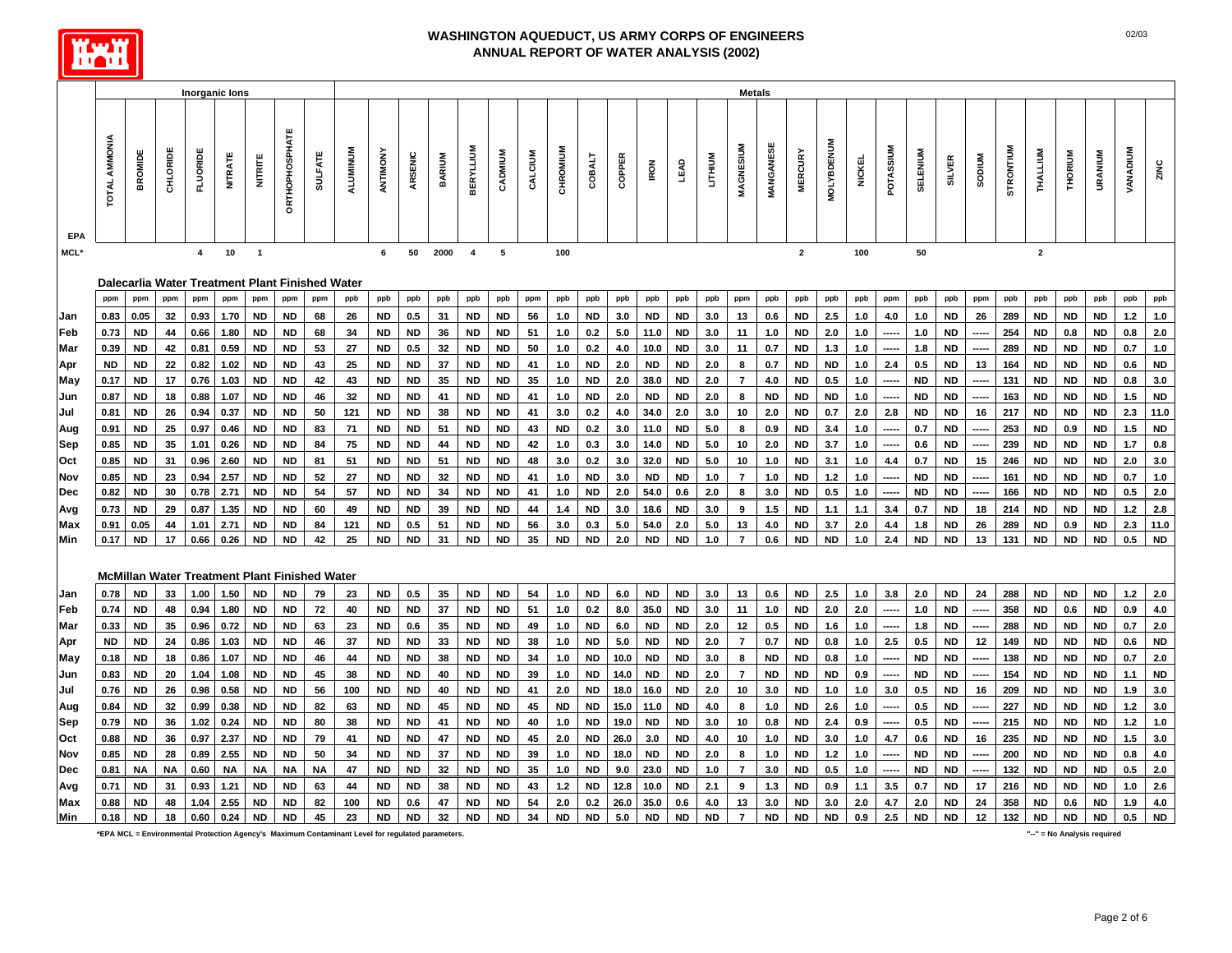

|             |     |                   |                     |                | <b>Miscellaneous Physical Parameters</b>             |                    |                |                |                   |                        |                          |                      |                             |                      | Microorganisms          |                           |                    |                        |                              |                       | <b>Haloacetic Acids (HAAs)</b> |                        |                   | <b>Trihalomethanes (THMs)</b> |                             |                  |                       |           |                     |                           |                     |                   |                  | Volatile Organic Compounds (VOCs) |                      |                      |              |               |                 |                 |                       |                     |                     |
|-------------|-----|-------------------|---------------------|----------------|------------------------------------------------------|--------------------|----------------|----------------|-------------------|------------------------|--------------------------|----------------------|-----------------------------|----------------------|-------------------------|---------------------------|--------------------|------------------------|------------------------------|-----------------------|--------------------------------|------------------------|-------------------|-------------------------------|-----------------------------|------------------|-----------------------|-----------|---------------------|---------------------------|---------------------|-------------------|------------------|-----------------------------------|----------------------|----------------------|--------------|---------------|-----------------|-----------------|-----------------------|---------------------|---------------------|
| EPA         | 핖   | <b>ALKALINITY</b> | ANIONIC SURFACTANTS | Asbestos       | CONDUCTIVITY                                         | <b>TEMPERATURE</b> | TOTAL CHLORINE | TOTAL HARDNESS | TOTAL ORG. CARBON | TOTAL DISSOLVED SOLIDS | TOTAL SUSPENDED SOLIDS   | TURBIDITY* (Average) | TOTAL COLIFORM (% positive) | E. COLI (% positive) | ALGAE COUNT             | HETEROTROPHIC PLATE COUNT | DIBROMOACETIC ACID | ACID<br>DICHLOROACETIC | ЯĈ<br><b>MONOBROMOACETIC</b> | MONOCHLOROACETIC ACID | TRICHLOROACETIC ACID           | TOTAL HALOACETIC ACIDS | <b>CHLOROFORM</b> | BROMODICHLOROMETHANE          | <b>CHLORODIBROMOMETHANE</b> | <b>BROMOFORM</b> | TOTAL TRIHALOMETHANES |           | <b>BROMOBENZENE</b> | <b>BROMOCHLOROMETHANE</b> | <b>BROMOMETHANE</b> | tert-BUTYLBENZENE | sec-BUTYLBENZENE | n-BUTYLBENZENE                    | CARBON TETRACHLORIDE | <b>CHLOROBENZENE</b> | CHLOROETHANE | CHLOROMETHANE | 2-CHLOROTOLUENE | 4-CHLOROTOLUENE | <b>DIBROMOMETHANE</b> | 1,3-DICHLOROBENZENE | 1,4-DICHLOROBENZENE |
| <b>MCL*</b> |     |                   |                     | $\overline{7}$ |                                                      |                    |                |                |                   |                        |                          | 0.3                  |                             |                      |                         |                           |                    |                        |                              |                       |                                | 60                     |                   |                               |                             |                  | 80                    | 5         |                     |                           |                     |                   |                  |                                   |                      | 5 100                |              |               |                 |                 |                       |                     | 75                  |
|             |     |                   |                     |                |                                                      |                    |                |                |                   |                        |                          |                      |                             |                      |                         |                           |                    |                        |                              |                       |                                |                        |                   |                               |                             |                  |                       |           |                     |                           |                     |                   |                  |                                   |                      |                      |              |               |                 |                 |                       |                     |                     |
|             |     |                   |                     |                | Dalecarlia Water Treatment Plant Finished Water      |                    |                |                |                   |                        |                          |                      |                             |                      |                         |                           |                    |                        |                              |                       |                                |                        |                   |                               |                             |                  |                       |           |                     |                           |                     |                   |                  |                                   |                      |                      |              |               |                 |                 |                       |                     |                     |
|             |     |                   | ppm                 | <b>MFL</b>     | uS/cm                                                | F                  | ppm            | ppm            | ppm               | ppm                    |                          | <b>NTU</b>           | $% +$                       | $% +$                | Org/ml                  | CFU/mL                    | ppb                | ppb                    | ppb                          | ppb                   | ppb                            | ppb                    | ppb               | ppb                           | ppb                         | ppb              | ppb                   | ppb       | ppb                 | ppb                       | ppb                 | ppb               | ppb              | ppb                               | ppb                  | ppb                  | ppb          | ppb           | ppb             | ppb             | ppb                   | ppb                 | ppb                 |
| Jan         | 7.9 | 115               | <b>ND</b>           | <b>ND</b>      | 485                                                  | 44                 | 3.51           | 191            | 1.8               | 322                    |                          | 0.07                 | $\Omega$                    | $\mathbf 0$          | $\mathbf 0$             | < 1                       | ND                 | 8.0                    | <b>ND</b>                    | <b>ND</b>             | 9.5                            | 18                     | 12.8              | 8.6                           | 2.1                         | <b>ND</b>        | 23.5                  | <b>ND</b> | <b>ND</b>           | <b>ND</b>                 | <b>ND</b>           | <b>ND</b>         | <b>ND</b>        | <b>ND</b>                         | <b>ND</b>            | <b>ND</b>            | <b>ND</b>    | <b>ND</b>     | <b>ND</b>       | <b>ND</b>       | <b>ND</b>             | <b>ND</b>           | <b>ND</b>           |
| Feb         | 8.1 | 100               | <b>ND</b>           |                | 440                                                  | 48                 | 3.51           | 173            | 1.9               | 277                    |                          | 0.07                 |                             | $\pmb{0}$            | 0                       | 1 >                       |                    |                        |                              |                       |                                |                        | 14.2              | 8.2                           | 1.8                         | <b>ND</b>        | 24.2                  | ND        | <b>ND</b>           | <b>ND</b>                 | ND                  | <b>ND</b>         | <b>ND</b>        | <b>ND</b>                         | <b>ND</b>            | <b>ND</b>            | ND           | <b>ND</b>     | <b>ND</b>       | <b>ND</b>       | <b>ND</b>             | <b>ND</b>           | <b>ND</b>           |
| Mar         | 8.2 | 92                | <b>ND</b>           |                | 392                                                  | 52                 | 3.38           | 173            | 2.0               | 244                    |                          | 0.07                 |                             | 0                    | 0                       | < 1                       |                    |                        |                              |                       |                                |                        | 16.5              | 9.6                           | 1.9                         | ND               | 28.0                  | ND        | <b>ND</b>           | ND                        | ND                  | ND                | <b>ND</b>        | ND                                | ND                   | ND                   | ND           | ND            | <b>ND</b>       | ND              | ND                    | <b>ND</b>           | <b>ND</b>           |
| Apr         | 8.1 | 62                | <b>ND</b>           |                | 315                                                  | 65                 | 3.41           | 132            | 1.8               | 212                    |                          | 0.06                 | 0                           | $\pmb{0}$            | $\pmb{0}$               | < 1                       | ND                 | 12.0                   | <b>ND</b>                    | <b>ND</b>             | 14.0                           | 26                     | 26.4              | 12.0                          | 2.6                         | <b>ND</b>        | 41.0                  | <b>ND</b> | ND                  | <b>ND</b>                 | ND                  | ND                | <b>ND</b>        | <b>ND</b>                         | <b>ND</b>            | <b>ND</b>            | <b>ND</b>    | <b>ND</b>     | <b>ND</b>       | <b>ND</b>       | <b>ND</b>             | <b>ND</b>           | <b>ND</b>           |
| May         | 8.0 | 55                | <b>ND</b>           |                | 272                                                  | 68                 | 3.54           | 118            | 1.8               | 121                    | $\bf{0}$                 | 0.05                 |                             | $\pmb{0}$            | $\pmb{0}$               | $\leq 1$                  |                    |                        |                              |                       |                                |                        | 33.5              | 9.6                           | 1.7                         | <b>ND</b>        | 44.8                  | <b>ND</b> | <b>ND</b>           | <b>ND</b>                 | ND                  | ND                | <b>ND</b>        | <b>ND</b>                         | <b>ND</b>            | <b>ND</b>            | <b>ND</b>    | <b>ND</b>     | <b>ND</b>       | <b>ND</b>       | <b>ND</b>             | <b>ND</b>           | <b>ND</b>           |
| Jun         | 7.9 | 72                | <b>ND</b>           |                | 339                                                  | 81                 | 3.56           | 134            |                   | 173                    |                          | 0.06                 |                             | $\pmb{0}$            | 4                       | $\leq 1$                  |                    |                        |                              |                       |                                |                        | 43.5              | 10.2                          | $1.3$                       | <b>ND</b>        | 55.0                  | <b>ND</b> | <b>ND</b>           | <b>ND</b>                 | <b>ND</b>           | <b>ND</b>         | <b>ND</b>        | <b>ND</b>                         | <b>ND</b>            | <b>ND</b>            | <b>ND</b>    | <b>ND</b>     | <b>ND</b>       | <b>ND</b>       | <b>ND</b>             | <b>ND</b>           | <b>ND</b>           |
| Jul         | 7.7 | 81                | <b>ND</b>           |                | 391                                                  | 85                 | 3.63           | 144            | 2.8               | 213                    |                          | 0.08                 |                             | $\mathbf 0$          | $\overline{2}$          | < 1                       | ND                 | 17.0                   | <b>ND</b>                    | 3.6                   | 21.0                           | 42                     | 41.7              | 15.2                          | 2.9                         | <b>ND</b>        | 59.8                  | <b>ND</b> | <b>ND</b>           | <b>ND</b>                 | <b>ND</b>           | <b>ND</b>         | <b>ND</b>        | <b>ND</b>                         | <b>ND</b>            | <b>ND</b>            | <b>ND</b>    | <b>ND</b>     | <b>ND</b>       | ND              | <b>ND</b>             | <b>ND</b>           | <b>ND</b>           |
| Aug         | 7.7 | 68                | <b>ND</b>           |                | 388                                                  | 85                 | 3.64           | 144            |                   | 196                    |                          | 0.06                 | 0                           | $\pmb{0}$            | $\mathbf 0$             | < 1                       |                    |                        |                              |                       |                                |                        | 39.3              | 14.8                          | 2.8                         | <b>ND</b>        | 56.9                  | <b>ND</b> | <b>ND</b>           | <b>ND</b>                 | <b>ND</b>           | <b>ND</b>         | <b>ND</b>        | <b>ND</b>                         | <b>ND</b>            | <b>ND</b>            | <b>ND</b>    | <b>ND</b>     | <b>ND</b>       | <b>ND</b>       | <b>ND</b>             | <b>ND</b>           | <b>ND</b>           |
| Sep         | 7.7 | 70                | <b>ND</b>           |                | 429                                                  | 77                 | 3.64           | 144            | 2.4               | 264                    | $\mathbf{0}$             | 0.05                 | 0                           | $\mathbf 0$          | $\mathbf 0$             | < 1                       |                    |                        |                              |                       |                                |                        | 34.6              | 17.3                          | 4.3                         | <b>ND</b>        | 56.2                  | <b>ND</b> | <b>ND</b>           | <b>ND</b>                 | <b>ND</b>           | <b>ND</b>         | <b>ND</b>        | <b>ND</b>                         | <b>ND</b>            | <b>ND</b>            | <b>ND</b>    | <b>ND</b>     | <b>ND</b>       | <b>ND</b>       | <b>ND</b>             | <b>ND</b>           | <b>ND</b>           |
| Oct         | 7.7 | 84                | <b>ND</b>           |                | 439                                                  | 66                 | 3.62           | 158            | 2.6               | 247                    |                          | 0.07                 |                             | $\pmb{0}$            | $\mathbf 0$             | < 1                       | 1.0                | 18.0                   | <b>ND</b>                    | 2.0                   | 21.0                           | 42                     | 38.8              | 17.6                          | 3.7                         | <b>ND</b>        | 60.1                  | <b>ND</b> | <b>ND</b>           | <b>ND</b>                 | <b>NA</b>           | <b>ND</b>         | <b>ND</b>        | <b>ND</b>                         | <b>ND</b>            | <b>ND</b>            | <b>ND</b>    | <b>ND</b>     | <b>ND</b>       | <b>ND</b>       | <b>ND</b>             | <b>ND</b>           | <b>ND</b>           |
| Nov         | 8.1 | 66                | <b>ND</b>           |                | 346                                                  | 53                 | 3.57           | 130            | 2.5               | 210                    | 3                        | 0.05                 | 0                           | $\pmb{0}$            | 0                       | 1 >                       |                    |                        |                              |                       |                                |                        | 21.5              | 5.5                           | 0.5                         | <b>ND</b>        | 27.5                  | <b>ND</b> | <b>ND</b>           | <b>ND</b>                 | <b>ND</b>           | <b>ND</b>         | <b>ND</b>        | <b>ND</b>                         | <b>ND</b>            | <b>ND</b>            | <b>ND</b>    | <b>ND</b>     | <b>ND</b>       | <b>ND</b>       | <b>ND</b>             | <b>ND</b>           | <b>ND</b>           |
| Dec         | 8.3 | 66                | <b>ND</b>           |                | 366                                                  | 43                 | 3.65           | 135            | 1.9               | 217                    |                          | 0.05                 |                             | $\mathbf 0$          | $\mathbf 0$             | < 1                       |                    |                        |                              |                       |                                |                        | 8.2               | 6.5                           | 1.9                         | ND               | 16.6                  | <b>ND</b> | ND                  | <b>ND</b>                 | ND                  | ND                | <b>ND</b>        | <b>ND</b>                         | ND                   | <b>ND</b>            | ND           | <b>ND</b>     | <b>ND</b>       | <b>ND</b>       | <b>ND</b>             | <b>ND</b>           | <b>ND</b>           |
| Avg         | 8.0 | 78                | <b>ND</b>           | <b>ND</b>      | 384                                                  | 64                 | 3.56           | 148            | 2.2               | 225                    | $\overline{2}$           | 0.06                 | 0                           | $\pmb{0}$            | $\overline{\mathbf{1}}$ | $\leq 1$                  | <b>ND</b>          | 13.8                   | <b>ND</b>                    | 1.4                   | 16.4                           | 32                     | 27.6              | 11.3                          | 2.3                         | <b>ND</b>        | 41.1                  | <b>ND</b> | <b>ND</b>           | <b>ND</b>                 | <b>ND</b>           | <b>ND</b>         | <b>ND</b>        | <b>ND</b>                         | <b>ND</b>            | <b>ND</b>            | <b>ND</b>    | <b>ND</b>     | <b>ND</b>       | <b>ND</b>       | <b>ND</b>             | <b>ND</b>           | <b>ND</b>           |
| Max         | 8.3 | 115               | <b>ND</b>           | <b>ND</b>      | 485                                                  | 85                 | 3.65           | 191            | 2.8               | 322                    | $\overline{7}$           | 0.08                 | 0                           | $\mathbf 0$          | 4                       | < 1                       | 1.0                | 18.0                   | <b>ND</b>                    | 3.6                   | 21.0                           | 42                     | 43.5              | 17.6                          | 4.3                         | <b>ND</b>        | 60.1                  | <b>ND</b> | <b>ND</b>           | <b>ND</b>                 | <b>ND</b>           | <b>ND</b>         | <b>ND</b>        | <b>ND</b>                         | <b>ND</b>            | <b>ND</b>            | <b>ND</b>    | <b>ND</b>     | <b>ND</b>       | <b>ND</b>       | <b>ND</b>             | <b>ND</b>           | <b>ND</b>           |
| Min         | 7.7 | 55                | <b>ND</b>           | <b>ND</b>      | 272                                                  | 43                 | 3.38           | 118            |                   | 121                    |                          | 0.05                 | 0                           | $\mathbf 0$          | $\mathbf 0$             | < 1                       | <b>ND</b>          | 8.0                    | <b>ND</b>                    | <b>ND</b>             | 9.5                            | 18                     | 8.2               | 5.5                           | 0.5                         | <b>ND</b>        | 16.6                  | <b>ND</b> | <b>ND</b>           | <b>ND</b>                 | <b>ND</b>           | <b>ND</b>         | <b>ND</b>        | <b>ND</b>                         | <b>ND</b>            | <b>ND</b>            | <b>ND</b>    | <b>ND</b>     | <b>ND</b>       | <b>ND</b>       | <b>ND</b>             | <b>ND</b>           | <b>ND</b>           |
|             |     |                   |                     |                |                                                      |                    |                |                |                   |                        |                          |                      |                             |                      |                         |                           |                    |                        |                              |                       |                                |                        |                   |                               |                             |                  |                       |           |                     |                           |                     |                   |                  |                                   |                      |                      |              |               |                 |                 |                       |                     |                     |
|             |     |                   |                     |                | <b>McMillan Water Treatment Plant Finished Water</b> |                    |                |                |                   |                        |                          |                      |                             |                      |                         |                           |                    |                        |                              |                       |                                |                        |                   |                               |                             |                  |                       |           |                     |                           |                     |                   |                  |                                   |                      |                      |              |               |                 |                 |                       |                     |                     |
| Jan         | 8.0 | 109               | <b>ND</b>           | <b>ND</b>      | 469                                                  | 39                 | 3.47           | 189            | 1.8               | 321                    |                          | 0.05                 | $\mathbf{0}$                | $\pmb{0}$            | $\mathbf 0$             | $\leq 1$                  | <b>ND</b>          | 7.1                    | <b>ND</b>                    | <b>ND</b>             | 8.0                            | 15                     | 10.1              | 8.4                           | 2.7                         | <b>ND</b>        | 21.2                  | <b>ND</b> | <b>ND</b>           | <b>ND</b>                 | <b>ND</b>           | <b>ND</b>         | <b>ND</b>        | <b>ND</b>                         | <b>ND</b>            | <b>ND</b>            | <b>ND</b>    | <b>ND</b>     | <b>ND</b>       | <b>ND</b>       | <b>ND</b>             | <b>ND</b>           | <b>ND</b>           |
| Feb         | 8.1 | 92                | <b>ND</b>           |                | 415                                                  | 47                 | 3.48           | 175            | 2.0               | 293                    |                          | 0.06                 | $\mathbf{0}$                | $\mathbf 0$          | $\mathbf 0$             | < 1                       |                    |                        |                              |                       |                                |                        | 17.6              | 10.7                          | 2.7                         | <b>ND</b>        | 31.0                  | <b>ND</b> | <b>ND</b>           | <b>ND</b>                 | <b>ND</b>           | <b>ND</b>         | <b>ND</b>        | <b>ND</b>                         | <b>ND</b>            | <b>ND</b>            | <b>ND</b>    | <b>ND</b>     | <b>ND</b>       | <b>ND</b>       | <b>ND</b>             | <b>ND</b>           | <b>ND</b>           |
| Mar         | 8.1 | 89                | <b>ND</b>           |                | 400                                                  | 49                 | 3.38           | 171            | 2.1               | 244                    | $\bf{0}$                 | 0.07                 |                             | $\mathbf 0$          | $\mathbf 0$             | < 1                       |                    |                        |                              |                       |                                |                        | 17.2              | 9.3                           | 2.1                         | <b>ND</b>        | 28.6                  | <b>ND</b> | <b>ND</b>           | <b>ND</b>                 | <b>ND</b>           | <b>ND</b>         | <b>ND</b>        | <b>ND</b>                         | <b>ND</b>            | <b>ND</b>            | <b>ND</b>    | <b>ND</b>     | <b>ND</b>       | <b>ND</b>       | <b>ND</b>             | <b>ND</b>           | <b>ND</b>           |
| Apr         | 8.2 | 55                | <b>ND</b>           |                | 312                                                  | 61                 | 3.41           | 128            | 2.0               | 193                    | $\overline{2}$           | 0.07                 | $\Omega$                    | $\pmb{0}$            | 0                       | $\overline{2}$            | <b>ND</b>          | 12.0                   | <b>ND</b>                    | <b>ND</b>             | 15.0                           | 27                     | 24.3              | 11.0                          | 2.4                         | <b>ND</b>        | 37.7                  | <b>ND</b> | <b>ND</b>           | <b>ND</b>                 | <b>ND</b>           | <b>ND</b>         | <b>ND</b>        | <b>ND</b>                         | <b>ND</b>            | <b>ND</b>            | <b>ND</b>    | <b>ND</b>     | <b>ND</b>       | <b>ND</b>       | <b>ND</b>             | <b>ND</b>           | <b>ND</b>           |
| May         | 7.9 | 43                | <b>ND</b>           |                | 263                                                  | 67                 | 3.44           | 116            | 1.8               | 181                    | $\overline{2}$           | 0.06                 |                             | $\pmb{0}$            | $\pmb{0}$               | $\leq 1$                  |                    |                        |                              |                       |                                |                        | 38.1              | 9.8                           | 1.5                         | <b>ND</b>        | 49.4                  | <b>ND</b> | <b>ND</b>           | <b>ND</b>                 | <b>ND</b>           | <b>ND</b>         | <b>ND</b>        | <b>ND</b>                         | <b>ND</b>            | <b>ND</b>            | <b>ND</b>    | <b>ND</b>     | <b>ND</b>       | <b>ND</b>       | <b>ND</b>             | <b>ND</b>           | <b>ND</b>           |
| Jun         | 7.8 | 61                | <b>ND</b>           |                | 319                                                  | 79                 | 3.49           | 126            | 2.1               | 171                    | $\mathbf{0}$             | 0.08                 | 0                           | $\pmb{0}$            | 0                       | 3                         |                    |                        |                              |                       |                                |                        | 50.1              | 13.2                          | 2.1                         | <b>ND</b>        | 65.4                  | <b>ND</b> | <b>ND</b>           | <b>ND</b>                 | <b>ND</b>           | <b>ND</b>         | <b>ND</b>        | <b>ND</b>                         | <b>ND</b>            | <b>ND</b>            | <b>ND</b>    | <b>ND</b>     | <b>ND</b>       | <b>ND</b>       | <b>ND</b>             | <b>ND</b>           | <b>ND</b>           |
| Jul         | 7.7 | 73                | <b>ND</b>           |                | 382                                                  | 83                 | 3.61           | 141            | 2.5               | 221                    | $\bf{0}$                 | 0.09                 |                             | $\pmb{0}$            | 6                       | - 1                       | ND                 | 26.0                   | ND                           | 3.3                   | 23.0                           | 52                     | 64.6              | 19.1                          | 3.5                         | <b>ND</b>        | 87.2                  | <b>ND</b> | ND                  | <b>ND</b>                 | ND                  | <b>ND</b>         | <b>ND</b>        | <b>ND</b>                         | ND                   | <b>ND</b>            | <b>ND</b>    | ND            | <b>ND</b>       | <b>ND</b>       | <b>ND</b>             | <b>ND</b>           | <b>ND</b>           |
| Aug         | 7.7 | 62                | <b>ND</b>           |                | 404                                                  | 84                 | 3.72           | 144            | 2.5               | 205                    |                          | 0.08                 | 0                           | $\mathbf 0$          | $\overline{\mathbf{2}}$ | < 1                       |                    |                        |                              |                       |                                |                        | 65.9              | 20.6                          | 4.4                         | <b>ND</b>        | 90.9                  | <b>ND</b> | <b>ND</b>           | <b>ND</b>                 | <b>ND</b>           | <b>ND</b>         | <b>ND</b>        | <b>ND</b>                         | ND                   | <b>ND</b>            | <b>ND</b>    | <b>ND</b>     | <b>ND</b>       | <b>ND</b>       | <b>ND</b>             | <b>ND</b>           | <b>ND</b>           |
| Sep         | 7.7 | 61                | <b>ND</b>           |                | 419                                                  | 76                 | 3.71           | 141            |                   | 239                    |                          | 0.07                 |                             | $\pmb{0}$            | 0                       | $\leq 1$                  |                    |                        |                              |                       |                                |                        | 36.6              | 17.2                          | 4.5                         | <b>ND</b>        | 58.3                  | <b>ND</b> | <b>ND</b>           | <b>ND</b>                 | <b>ND</b>           | <b>ND</b>         | <b>ND</b>        | <b>ND</b>                         | <b>ND</b>            | <b>ND</b>            | <b>ND</b>    | <b>ND</b>     | <b>ND</b>       | <b>ND</b>       | <b>ND</b>             | <b>ND</b>           | <b>ND</b>           |
| Oct         | 7.8 | 74                | <b>ND</b>           |                | 442                                                  | 66                 | 3.70           | 152            | 2.7               | 230                    |                          | 0.07                 | 0                           | $\pmb{0}$            | $\mathbf 0$             | < 1                       | ND                 | 17.0                   | <b>ND</b>                    | 2.2                   | 14.0                           | 33                     | 40.8              | 18.5                          | 4.4                         | <b>ND</b>        | 63.7                  | <b>ND</b> | <b>ND</b>           | <b>ND</b>                 | <b>NA</b>           | <b>ND</b>         | <b>ND</b>        | ND                                | <b>ND</b>            | <b>ND</b>            | <b>ND</b>    | <b>ND</b>     | <b>ND</b>       | <b>ND</b>       | <b>ND</b>             | <b>ND</b>           | <b>ND</b>           |
| Nov         | 8.2 | 65                | <b>ND</b>           |                | 355                                                  | 50                 | 3.66           | 130            | 2.6               | 217                    |                          | 0.05                 | 0                           | $\mathbf 0$          | 0                       | 1 >                       |                    |                        |                              |                       |                                |                        | 31.4              | 8.6                           | 1.0                         | <b>ND</b>        | 41.0                  | <b>ND</b> | <b>ND</b>           | <b>ND</b>                 | <b>ND</b>           | <b>ND</b>         | <b>ND</b>        | <b>ND</b>                         | <b>ND</b>            | <b>ND</b>            | ND           | <b>ND</b>     | <b>ND</b>       | <b>ND</b>       | <b>ND</b>             | <b>ND</b>           | <b>ND</b>           |
| Dec         | 8.5 | 49                | <b>ND</b>           |                | 330                                                  | 40                 | 3.72           | 117            | 2.0               | 230                    | 7                        | 0.04                 | <sup>0</sup>                | $\mathbf 0$          | <b>NA</b>               | < 1                       |                    |                        |                              |                       |                                |                        | 15.7              | 6.6                           | 1.4                         | <b>ND</b>        | 23.7                  | <b>ND</b> | <b>ND</b>           | <b>ND</b>                 | <b>ND</b>           | <b>ND</b>         | <b>ND</b>        | <b>ND</b>                         | <b>ND</b>            | <b>ND</b>            | <b>ND</b>    | <b>ND</b>     | <b>ND</b>       | <b>ND</b>       | <b>ND</b>             | <b>ND</b>           | <b>ND</b>           |
| Avg         | 8.0 | 69                | <b>ND</b>           | <b>ND</b>      | 376                                                  | 62                 | 3.57           | 144            | 2.2               | 229                    | $\overline{\phantom{a}}$ | 0.07                 | 0                           | $\pmb{0}$            |                         | $\leq 1$                  | <b>ND</b>          | 15.5                   | <b>ND</b>                    | 1.4                   | 15.0                           | 32                     | 34.4              | 12.8                          | 2.7                         | <b>ND</b>        | 49.8                  | <b>ND</b> | <b>ND</b>           | <b>ND</b>                 | <b>ND</b>           | <b>ND</b>         | <b>ND</b>        | <b>ND</b>                         | <b>ND</b>            | <b>ND</b>            | <b>ND</b>    | <b>ND</b>     | <b>ND</b>       | <b>ND</b>       | <b>ND</b>             | <b>ND</b>           | <b>ND</b>           |
| Max         | 8.5 | 109               | <b>ND</b>           | <b>ND</b>      | 469                                                  | 84                 | 3.72           | 189            | 2.7               | 321                    | $\overline{7}$           | 0.09                 | 0                           | $\pmb{0}$            | $\bf 6$                 | $\mathbf{3}$              | <b>ND</b>          | 26.0                   | <b>ND</b>                    | 3.3                   | 23.0                           | 52                     | 65.9              | 20.6                          | 4.5                         | <b>ND</b>        | 90.9                  | <b>ND</b> | <b>ND</b>           | <b>ND</b>                 | <b>ND</b>           | <b>ND</b>         | <b>ND</b>        | <b>ND</b>                         | <b>ND</b>            | <b>ND</b>            | <b>ND</b>    | <b>ND</b>     | <b>ND</b>       | <b>ND</b>       | <b>ND</b>             | <b>ND</b>           | <b>ND</b>           |
| Min         | 7.7 | 43                | <b>ND</b>           | <b>ND</b>      | 263                                                  | 39                 | 3.38           | 116            | 1.8               | 171                    | $\mathbf 0$              | 0.04                 | $\mathbf 0$                 | $\pmb{0}$            | $\mathbf{0}$            | $\leq 1$                  | <b>ND</b>          | 7.1                    | <b>ND</b>                    | <b>ND</b>             | 8.0                            | 15                     | 10.1              | 6.6                           | $1.0$                       | <b>ND</b>        | 21.2                  | <b>ND</b> | <b>ND</b>           | <b>ND</b>                 | <b>ND</b>           | <b>ND</b>         | <b>ND</b>        | <b>ND</b>                         | <b>ND</b>            | <b>ND</b>            | <b>ND</b>    | <b>ND</b>     | <b>ND</b>       | <b>ND</b>       | <b>ND</b>             | <b>ND</b>           | <b>ND</b>           |

**\*EPA MCL = Environmental Protection Agency's Maximum Contaminant Level for regulated parameters. Turbidity\* = Water turbidity after filters "--" = No Analysis required**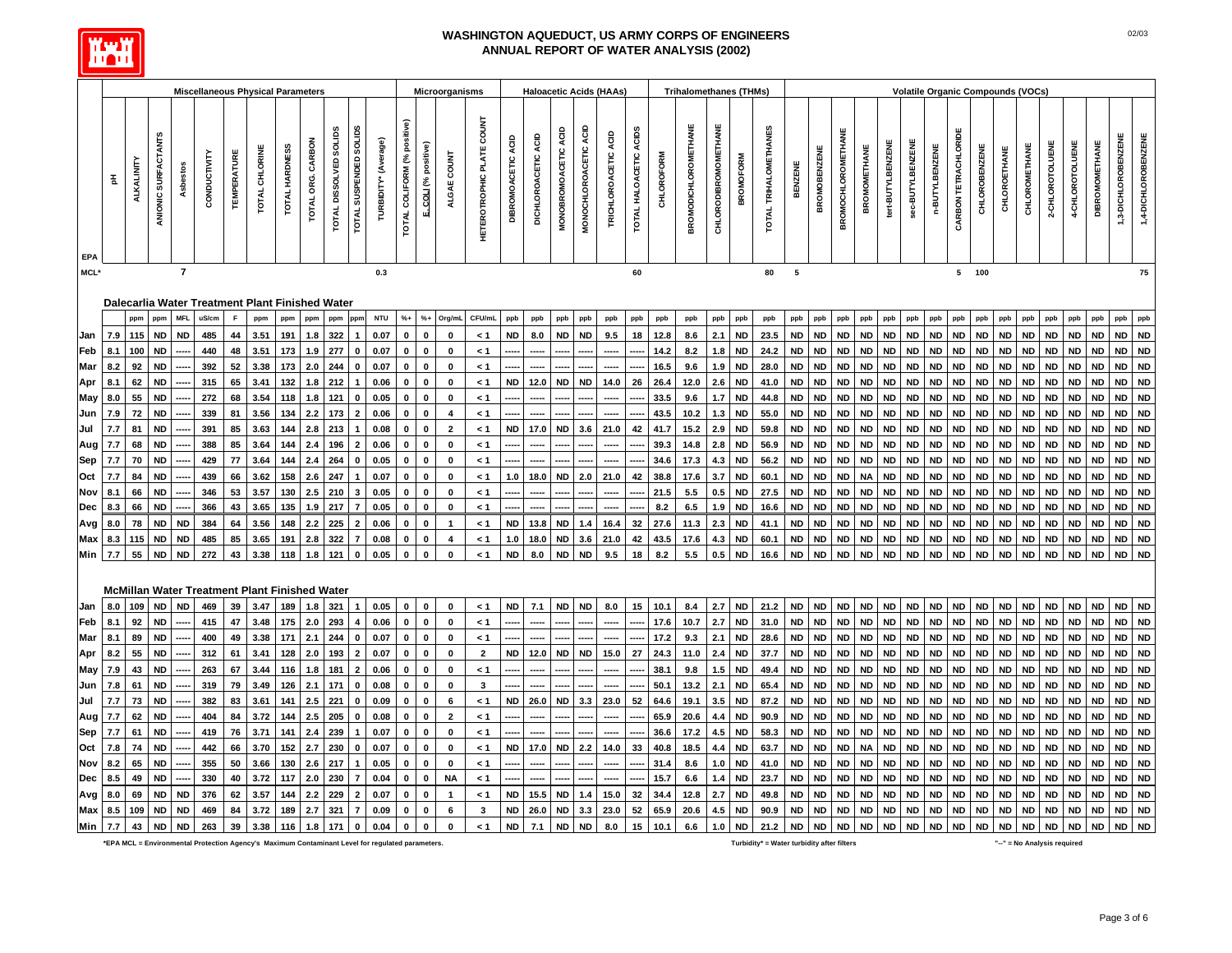

|                   |                                                        |                                |                        |                        |                            |                          |                        |                        |                        |                        |                           |                         |                        |                         |                            |                         |                        |                           |                                |                        |                         | <b>Volatile Organic Compounds</b> |                        |                         |                           |                            |                        |                        |                        |                        |                        |                          |                               |                        |                        |                        |                        |                         |                        |                        |                        | <b>Synthetic Organic Compounds</b> |                        |                        |                        |
|-------------------|--------------------------------------------------------|--------------------------------|------------------------|------------------------|----------------------------|--------------------------|------------------------|------------------------|------------------------|------------------------|---------------------------|-------------------------|------------------------|-------------------------|----------------------------|-------------------------|------------------------|---------------------------|--------------------------------|------------------------|-------------------------|-----------------------------------|------------------------|-------------------------|---------------------------|----------------------------|------------------------|------------------------|------------------------|------------------------|------------------------|--------------------------|-------------------------------|------------------------|------------------------|------------------------|------------------------|-------------------------|------------------------|------------------------|------------------------|------------------------------------|------------------------|------------------------|------------------------|
| EPA               | 1,2-DICHLOROBENZENE                                    | <b>DICHLORODIFLUOROMETHANE</b> | 1,1-DICHLOROETHANE     | 1,2-DICHLOROETHANE     | trans-1,2-DICHLOROETHYLENE | cis-1,2-DICHLOROETHYLENE | 1,1-DICHLOROETHYLENE   | 1,3-DICHLOROPROPANE    | 2,2-DICHLOROPROPANE    | 1,2-DICHLOROPROPANE    | trans-1,3-DICHLOROPROPENE | cis-1,3-DICHLOROPROPENE | 1,1-DICHLOROPROPENE    | ETHYLBENZENE            | <b>HEXACHLOROBUTADIENE</b> | <b>ISOPROPYLBENZENE</b> | 4-ISOPROPYLTOLUENE     | <b>METHYLENE CHLORIDE</b> | METHYL TERT-BUTYL ETHER (MTBE) | NAPHTHALENE            | NITROBENZENE            | n-PROPYLBENZENE                   | <b>STYRENE</b>         | 1,1,2-TETRACHLOROETHANE | 1,1,2,2-TETRACHLOROETHANE | <b>TETRACHLOROETHYLENE</b> | <b>TOLUENE</b>         | 1,2,3-TRICHLOROBENZENE | 1,2,4-TRICHLOROBENZENE | 1,1,1-TRICHLOROETHANE  | 1,1,2-TRICHLOROETHANE  | <b>TRICHLOROETHYLENE</b> | <b>TRICHLOROFLUOROMETHANE</b> | 1,2,3-TRICHLOROPROPANE | 1,2,4-TRIMETHYLBENZENE | 1,3,5-TRIMETHYLBENZENE | TOTAL XYLENES          | VINYL CHLORIDE          | ACENAPHTHYLENE         | <b>ACETOCHLOR</b>      | <b>ALACHLOR</b>        | <b>ALDICARB</b>                    | ALDICARB SULFONE       | ALDICARB SULFOXIDE     | <b>ALDRIN</b>          |
| $\sf MCL^{\star}$ | 600                                                    |                                |                        |                        | $5 \qquad 100$             | 70                       | $\overline{7}$         |                        |                        | ${\bf 5}$              |                           |                         |                        | 700                     |                            |                         |                        | 5                         |                                |                        |                         |                                   | 100                    |                         |                           |                            | 5 1000                 |                        |                        | 70 200                 | $5\phantom{.0}$        | 5                        |                               |                        |                        |                        | 10,000                 | $\overline{\mathbf{2}}$ |                        |                        | $\overline{2}$         | $\overline{\mathbf{3}}$            | $\overline{2}$         | $\overline{4}$         |                        |
|                   |                                                        |                                |                        |                        |                            |                          |                        |                        |                        |                        |                           |                         |                        |                         |                            |                         |                        |                           |                                |                        |                         |                                   |                        |                         |                           |                            |                        |                        |                        |                        |                        |                          |                               |                        |                        |                        |                        |                         |                        |                        |                        |                                    |                        |                        |                        |
|                   | Dalecarlia Water Treatment Plant Finished Water<br>ppb | ppb                            | ppb                    | ppb                    | ppb                        | ppb                      | ppb                    | ppb                    | ppb                    | ppb                    | ppb                       | ppb                     | ppb                    | ppb                     | ppb                        | ppb                     | ppb                    | ppb                       | ppb                            | ppb                    | ppb                     | ppb                               | ppb                    | ppb                     | ppb                       | ppb                        | ppb                    | ppb                    | ppb                    | ppb                    | ppb                    | ppb                      | ppb                           | ppb                    | ppb                    | ppb                    | ppb                    | ppb                     | ppb                    | ppb                    | ppb                    | ppb                                | ppb                    | ppb                    | ppb                    |
| Jan               | ND.                                                    | <b>ND</b>                      | <b>ND</b>              | <b>ND</b>              | <b>ND</b>                  | <b>ND</b>                | <b>ND</b>              | <b>ND</b>              | <b>ND</b>              | <b>ND</b>              | <b>ND</b>                 | <b>ND</b>               | <b>ND</b>              | <b>ND</b>               | <b>ND</b>                  | <b>ND</b>               | <b>ND</b>              | <b>ND</b>                 | <b>ND</b>                      | <b>ND</b>              | <b>ND</b>               | <b>ND</b>                         | <b>ND</b>              | <b>ND</b>               | ND                        | <b>ND</b>                  | <b>ND</b>              | ND                     | <b>ND</b>              | <b>ND</b>              | <b>ND</b>              | <b>ND</b>                | <b>ND</b>                     | <b>ND</b>              | <b>ND</b>              | <b>ND</b>              | <b>ND</b>              | <b>ND</b>               | <b>ND</b>              | <b>ND</b>              | <b>ND</b>              | <b>ND</b>                          | <b>ND</b>              | <b>ND</b>              | <b>ND</b>              |
| Feb               | <b>ND</b>                                              | <b>ND</b>                      | <b>ND</b>              | <b>ND</b>              | <b>ND</b>                  | <b>ND</b>                | <b>ND</b>              | <b>ND</b>              | <b>ND</b>              | <b>ND</b>              | <b>ND</b>                 | <b>ND</b>               | <b>ND</b>              | <b>ND</b>               | <b>ND</b>                  | <b>ND</b>               | <b>ND</b>              | <b>ND</b>                 | <b>ND</b>                      | <b>ND</b>              | <b>ND</b>               | <b>ND</b>                         | <b>ND</b>              | <b>ND</b>               | ND                        | <b>ND</b>                  | <b>ND</b>              | ND                     | <b>ND</b>              | <b>ND</b>              | <b>ND</b>              | <b>ND</b>                | <b>ND</b>                     | <b>ND</b>              | <b>ND</b>              | <b>ND</b>              | <b>ND</b>              | <b>ND</b>               |                        |                        |                        |                                    |                        |                        |                        |
| Mar               | <b>ND</b>                                              | <b>ND</b>                      | <b>ND</b>              | <b>ND</b>              | <b>ND</b>                  | <b>ND</b>                | <b>ND</b>              | <b>ND</b>              | <b>ND</b>              | <b>ND</b>              | <b>ND</b>                 | <b>ND</b>               | <b>ND</b>              | <b>ND</b>               | <b>ND</b>                  | <b>ND</b>               | <b>ND</b>              | <b>ND</b>                 | <b>ND</b>                      | <b>NA</b>              | <b>ND</b>               | <b>ND</b>                         | <b>ND</b>              | <b>ND</b>               | ND                        | <b>ND</b>                  | <b>ND</b>              | <b>ND</b>              | <b>ND</b>              | <b>ND</b>              | <b>ND</b>              | <b>ND</b>                | <b>ND</b>                     | <b>NA</b>              | <b>ND</b>              | <b>ND</b>              | <b>ND</b>              | <b>ND</b>               |                        |                        |                        |                                    |                        |                        |                        |
| Apr               | <b>ND</b>                                              | <b>ND</b>                      | <b>ND</b>              | <b>ND</b>              | ND                         | ND                       | <b>ND</b>              | <b>ND</b>              | <b>ND</b>              | <b>ND</b>              | <b>ND</b>                 | <b>ND</b>               | <b>ND</b>              | <b>ND</b>               | <b>ND</b>                  | <b>ND</b>               | <b>ND</b>              | <b>ND</b>                 | <b>ND</b>                      | <b>ND</b>              | <b>ND</b>               | <b>ND</b>                         | <b>ND</b>              | <b>ND</b>               | ND                        | <b>ND</b>                  | <b>ND</b>              | ND                     | <b>ND</b>              | <b>ND</b>              | <b>ND</b>              | ND                       | <b>ND</b>                     | <b>ND</b>              | <b>ND</b>              | <b>ND</b>              | ND                     | <b>ND</b>               | <b>ND</b>              | <b>ND</b>              | <b>ND</b>              | <b>ND</b>                          | <b>ND</b>              | <b>ND</b>              | <b>ND</b>              |
| May               | <b>ND</b>                                              | <b>ND</b>                      | <b>ND</b>              | <b>ND</b>              | <b>ND</b>                  | <b>ND</b>                | <b>ND</b>              | <b>ND</b>              | <b>ND</b>              | <b>ND</b>              | <b>ND</b>                 | <b>ND</b>               | <b>ND</b>              | <b>ND</b>               | <b>ND</b>                  | <b>ND</b>               | <b>ND</b>              | <b>ND</b>                 | <b>ND</b>                      | <b>ND</b>              | <b>ND</b>               | <b>ND</b>                         | <b>ND</b>              | <b>ND</b>               | <b>ND</b>                 | <b>ND</b>                  | <b>ND</b>              | ND                     | <b>ND</b>              | <b>ND</b>              | <b>ND</b>              | <b>ND</b>                | <b>ND</b>                     | <b>ND</b>              | <b>ND</b>              | <b>ND</b>              | <b>ND</b>              | <b>ND</b>               |                        |                        |                        |                                    |                        |                        |                        |
| Jun               | <b>ND</b>                                              | <b>ND</b>                      | <b>ND</b>              | <b>ND</b>              | <b>ND</b>                  | <b>ND</b>                | <b>ND</b>              | <b>ND</b>              | <b>ND</b>              | <b>ND</b>              | <b>ND</b>                 | ND                      | <b>ND</b>              | <b>ND</b>               | <b>ND</b>                  | <b>ND</b>               | <b>ND</b>              | <b>ND</b>                 | <b>ND</b>                      | <b>ND</b>              | <b>ND</b>               | <b>ND</b>                         | <b>ND</b>              | <b>ND</b>               | ND                        | <b>ND</b>                  | <b>ND</b>              | ND                     | <b>ND</b>              | <b>ND</b>              | <b>ND</b>              | ND                       | <b>ND</b>                     | <b>ND</b>              | <b>ND</b>              | <b>ND</b>              | <b>ND</b>              | <b>ND</b>               |                        |                        |                        |                                    |                        |                        |                        |
| Jul               | <b>ND</b>                                              | <b>ND</b>                      | <b>ND</b>              | <b>ND</b>              | <b>ND</b>                  | ND                       | <b>ND</b>              | <b>ND</b>              | <b>ND</b>              | <b>ND</b>              | <b>ND</b>                 | <b>ND</b>               | <b>ND</b>              | <b>ND</b>               | <b>ND</b>                  | <b>ND</b>               | <b>ND</b>              | <b>ND</b>                 | <b>ND</b>                      | <b>ND</b>              | <b>ND</b>               | <b>ND</b>                         | <b>ND</b>              | <b>ND</b>               | ND                        | <b>ND</b>                  | <b>ND</b>              | ND                     | <b>ND</b>              | <b>ND</b>              | <b>ND</b>              | <b>ND</b>                | <b>ND</b>                     | <b>ND</b>              | <b>ND</b>              | <b>ND</b>              | <b>ND</b>              | <b>ND</b>               | <b>ND</b>              | <b>ND</b>              | <b>ND</b>              | <b>ND</b>                          | <b>ND</b>              | <b>ND</b>              | <b>ND</b>              |
| Aug               | <b>ND</b>                                              | <b>ND</b>                      | <b>ND</b>              | <b>ND</b>              | <b>ND</b>                  | <b>ND</b>                | <b>ND</b>              | <b>ND</b>              | <b>ND</b>              | <b>ND</b>              | <b>ND</b>                 | <b>ND</b>               | <b>ND</b>              | <b>ND</b>               | <b>ND</b>                  | <b>ND</b>               | <b>ND</b>              | <b>ND</b>                 | <b>ND</b>                      | <b>ND</b>              | <b>ND</b>               | <b>ND</b>                         | <b>ND</b>              | <b>ND</b>               | ND                        | <b>ND</b>                  | <b>ND</b>              | ND                     | <b>ND</b>              | <b>ND</b>              | <b>ND</b>              | <b>ND</b>                | <b>ND</b>                     | <b>ND</b>              | <b>ND</b>              | <b>ND</b>              | <b>ND</b>              | <b>ND</b>               |                        |                        |                        |                                    |                        |                        |                        |
| Sep               | ND                                                     | <b>ND</b>                      | <b>ND</b>              | <b>ND</b>              | <b>ND</b>                  | <b>ND</b>                | <b>ND</b>              | <b>ND</b>              | <b>ND</b>              | <b>ND</b>              | <b>ND</b>                 | <b>ND</b>               | <b>ND</b>              | <b>ND</b>               | <b>ND</b>                  | <b>ND</b>               | <b>ND</b>              | <b>ND</b>                 | <b>ND</b>                      | <b>ND</b>              | <b>ND</b>               | <b>ND</b>                         | <b>ND</b>              | <b>ND</b>               | <b>ND</b>                 | <b>ND</b>                  | <b>ND</b>              | <b>ND</b>              | <b>ND</b>              | <b>ND</b>              | <b>ND</b>              | <b>ND</b>                | <b>ND</b>                     | <b>ND</b>              | <b>ND</b>              | <b>ND</b>              | <b>ND</b>              | <b>ND</b>               |                        |                        |                        |                                    |                        |                        |                        |
| Oct               | <b>ND</b>                                              | <b>ND</b>                      | <b>ND</b>              | <b>ND</b>              | <b>ND</b>                  | <b>ND</b>                | <b>ND</b>              | <b>ND</b>              | <b>ND</b>              | <b>ND</b>              | <b>ND</b>                 | <b>ND</b>               | <b>ND</b>              | <b>ND</b>               | <b>ND</b>                  | <b>ND</b>               | <b>ND</b>              | <b>ND</b>                 | <b>ND</b>                      | <b>ND</b>              | <b>ND</b>               | <b>ND</b>                         | <b>ND</b>              | <b>ND</b>               | <b>ND</b>                 | <b>ND</b>                  | <b>ND</b>              | <b>ND</b>              | <b>ND</b>              | <b>ND</b>              | <b>ND</b>              | <b>ND</b>                | <b>ND</b>                     | <b>ND</b>              | <b>ND</b>              | <b>ND</b>              | <b>ND</b>              | <b>ND</b>               | <b>ND</b>              | <b>ND</b>              | <b>ND</b>              | <b>ND</b>                          | <b>ND</b>              | <b>ND</b>              | <b>ND</b>              |
| Nov               | <b>ND</b>                                              | <b>ND</b>                      | <b>ND</b>              | <b>ND</b>              | <b>ND</b>                  | <b>ND</b>                | <b>ND</b>              | <b>ND</b>              | <b>ND</b>              | <b>ND</b>              | <b>ND</b>                 | <b>ND</b>               | ND                     | <b>ND</b>               | <b>ND</b>                  | <b>ND</b>               | <b>ND</b>              | <b>ND</b>                 | <b>ND</b>                      | <b>ND</b>              | <b>ND</b>               | <b>ND</b>                         | <b>ND</b>              | <b>ND</b>               | <b>ND</b>                 | <b>ND</b>                  | <b>ND</b>              | <b>ND</b>              | <b>ND</b>              | <b>ND</b>              | <b>ND</b>              | <b>ND</b>                | <b>ND</b>                     | <b>ND</b>              | <b>ND</b>              | <b>ND</b>              | <b>ND</b>              | <b>ND</b>               |                        |                        |                        |                                    |                        |                        |                        |
| Dec               | ND                                                     | <b>ND</b>                      | <b>ND</b>              | <b>ND</b>              | <b>ND</b>                  | <b>ND</b>                | <b>ND</b>              | <b>ND</b>              | <b>ND</b>              | <b>ND</b>              | <b>ND</b>                 | <b>ND</b>               | ND                     | <b>ND</b>               | <b>ND</b>                  | <b>ND</b>               | <b>ND</b>              | <b>ND</b>                 | <b>ND</b>                      | <b>ND</b>              | <b>ND</b>               | <b>ND</b>                         | <b>ND</b>              | <b>ND</b>               | ND                        | <b>ND</b>                  | <b>ND</b>              | <b>ND</b>              | <b>ND</b>              | <b>ND</b>              | <b>ND</b>              | ND                       | <b>ND</b>                     | <b>ND</b>              | <b>ND</b>              | <b>ND</b>              | <b>ND</b>              | <b>ND</b>               |                        |                        |                        |                                    |                        |                        |                        |
| Avg               | <b>ND</b>                                              | <b>ND</b>                      | <b>ND</b>              | <b>ND</b>              | <b>ND</b>                  | <b>ND</b>                | <b>ND</b>              | <b>ND</b>              | <b>ND</b>              | <b>ND</b>              | <b>ND</b>                 | <b>ND</b>               | <b>ND</b>              | <b>ND</b>               | <b>ND</b>                  | <b>ND</b>               | <b>ND</b>              | <b>ND</b>                 | <b>ND</b>                      | <b>ND</b>              | <b>ND</b>               | <b>ND</b>                         | <b>ND</b>              | <b>ND</b>               | <b>ND</b>                 | <b>ND</b>                  | <b>ND</b>              | <b>ND</b>              | <b>ND</b>              | <b>ND</b>              | <b>ND</b>              | <b>ND</b>                | <b>ND</b>                     | <b>ND</b>              | <b>ND</b>              | <b>ND</b>              | <b>ND</b>              | <b>ND</b>               | <b>ND</b>              | <b>ND</b>              | <b>ND</b>              | <b>ND</b>                          | <b>ND</b>              | <b>ND</b>              | <b>ND</b>              |
| Max<br>Min        | <b>ND</b><br>ND                                        | <b>ND</b><br><b>ND</b>         | <b>ND</b><br><b>ND</b> | <b>ND</b><br><b>ND</b> | <b>ND</b><br><b>ND</b>     | <b>ND</b><br><b>ND</b>   | <b>ND</b><br><b>ND</b> | <b>ND</b><br><b>ND</b> | <b>ND</b><br><b>ND</b> | <b>ND</b><br><b>ND</b> | <b>ND</b><br><b>ND</b>    | <b>ND</b><br><b>ND</b>  | <b>ND</b><br><b>ND</b> | <b>ND</b><br>${\sf ND}$ | <b>ND</b><br><b>ND</b>     | <b>ND</b><br><b>ND</b>  | <b>ND</b><br><b>ND</b> | <b>ND</b><br>${\sf ND}$   | <b>ND</b><br><b>ND</b>         | <b>ND</b><br><b>ND</b> | <b>ND</b><br>${\sf ND}$ | <b>ND</b><br><b>ND</b>            | <b>ND</b><br><b>ND</b> | <b>ND</b><br>${\sf ND}$ | <b>ND</b><br>${\sf ND}$   | <b>ND</b><br><b>ND</b>     | <b>ND</b><br><b>ND</b> | <b>ND</b><br><b>ND</b> | <b>ND</b><br><b>ND</b> | <b>ND</b><br><b>ND</b> | <b>ND</b><br><b>ND</b> | <b>ND</b><br><b>ND</b>   | <b>ND</b><br><b>ND</b>        | <b>ND</b><br><b>ND</b> | <b>ND</b><br><b>ND</b> | <b>ND</b><br><b>ND</b> | <b>ND</b><br>ND        | <b>ND</b><br><b>ND</b>  | <b>ND</b><br><b>ND</b> | <b>ND</b><br><b>ND</b> | <b>ND</b><br><b>ND</b> | <b>ND</b><br><b>ND</b>             | <b>ND</b><br><b>ND</b> | <b>ND</b><br><b>ND</b> | <b>ND</b><br><b>ND</b> |
|                   |                                                        |                                |                        |                        |                            |                          |                        |                        |                        |                        |                           |                         |                        |                         |                            |                         |                        |                           |                                |                        |                         |                                   |                        |                         |                           |                            |                        |                        |                        |                        |                        |                          |                               |                        |                        |                        |                        |                         |                        |                        |                        |                                    |                        |                        |                        |
|                   | <b>McMillan Water Treatment Plant Finished Water</b>   |                                |                        |                        |                            |                          |                        |                        |                        |                        |                           |                         |                        |                         |                            |                         |                        |                           |                                |                        |                         |                                   |                        |                         |                           |                            |                        |                        |                        |                        |                        |                          |                               |                        |                        |                        |                        |                         |                        |                        |                        |                                    |                        |                        |                        |
| Jan               | <b>ND</b>                                              | <b>ND</b>                      | <b>ND</b>              | <b>ND</b>              | <b>ND</b>                  | ND                       | <b>ND</b>              | <b>ND</b>              | <b>ND</b>              | <b>ND</b>              | <b>ND</b>                 | <b>ND</b>               | <b>ND</b>              | <b>ND</b>               | <b>ND</b>                  | <b>ND</b>               | <b>ND</b>              | <b>ND</b>                 | <b>ND</b>                      | <b>ND</b>              | <b>ND</b>               | <b>ND</b>                         | <b>ND</b>              | <b>ND</b>               | ND                        | <b>ND</b>                  | <b>ND</b>              | <b>ND</b>              | <b>ND</b>              | <b>ND</b>              | <b>ND</b>              | <b>ND</b>                | <b>ND</b>                     | <b>ND</b>              | ${\sf ND}$             | <b>ND</b>              | <b>ND</b>              | <b>ND</b>               | <b>ND</b>              | <b>ND</b>              | <b>ND</b>              | $\sf ND$                           | <b>ND</b>              | <b>ND</b>              | <b>ND</b>              |
| Feb               | <b>ND</b>                                              | <b>ND</b>                      | <b>ND</b>              | <b>ND</b>              | <b>ND</b>                  | <b>ND</b>                | <b>ND</b>              | <b>ND</b>              | <b>ND</b>              | <b>ND</b>              | <b>ND</b>                 | <b>ND</b>               | <b>ND</b>              | <b>ND</b>               | <b>ND</b>                  | <b>ND</b>               | <b>ND</b>              | <b>ND</b>                 | <b>ND</b>                      | <b>ND</b>              | <b>ND</b>               | <b>ND</b>                         | <b>ND</b>              | <b>ND</b>               | ND                        | <b>ND</b>                  | <b>ND</b>              | <b>ND</b>              | <b>ND</b>              | <b>ND</b>              | <b>ND</b>              | <b>ND</b>                | <b>ND</b>                     | <b>ND</b>              | <b>ND</b>              | <b>ND</b>              | <b>ND</b>              | <b>ND</b>               |                        |                        |                        |                                    |                        |                        |                        |
| Mar               | <b>ND</b>                                              | <b>ND</b>                      | <b>ND</b>              | <b>ND</b>              | <b>ND</b>                  | ND                       | <b>ND</b>              | <b>ND</b>              | <b>ND</b>              | <b>ND</b>              | <b>ND</b>                 | <b>ND</b>               | <b>ND</b>              | <b>ND</b>               | <b>ND</b>                  | <b>ND</b>               | <b>ND</b>              | <b>ND</b>                 | <b>ND</b>                      | <b>NA</b>              | <b>ND</b>               | <b>ND</b>                         | <b>ND</b>              | <b>ND</b>               | ND                        | <b>ND</b>                  | <b>ND</b>              | <b>ND</b>              | <b>ND</b>              | <b>ND</b>              | <b>ND</b>              | <b>ND</b>                | <b>ND</b>                     | <b>NA</b>              | <b>ND</b>              | <b>ND</b>              | <b>ND</b>              | <b>ND</b>               |                        |                        |                        |                                    |                        |                        |                        |
| Apr               | ND                                                     | <b>ND</b>                      | <b>ND</b>              | <b>ND</b>              | <b>ND</b>                  | <b>ND</b>                | <b>ND</b>              | <b>ND</b>              | <b>ND</b>              | <b>ND</b>              | <b>ND</b>                 | <b>ND</b>               | ND                     | <b>ND</b>               | <b>ND</b>                  | <b>ND</b>               | <b>ND</b>              | <b>ND</b>                 | <b>ND</b>                      | <b>ND</b>              | <b>ND</b>               | <b>ND</b>                         | <b>ND</b>              | <b>ND</b>               | ND                        | <b>ND</b>                  | <b>ND</b>              | <b>ND</b>              | <b>ND</b>              | <b>ND</b>              | <b>ND</b>              | <b>ND</b>                | <b>ND</b>                     | <b>ND</b>              | <b>ND</b>              | <b>ND</b>              | <b>ND</b>              | <b>ND</b>               | <b>ND</b>              | <b>ND</b>              | <b>ND</b>              | <b>ND</b>                          | <b>ND</b>              | <b>ND</b>              | <b>ND</b>              |
| May               | <b>ND</b>                                              | <b>ND</b>                      | <b>ND</b>              | <b>ND</b>              | <b>ND</b>                  | <b>ND</b>                | <b>ND</b>              | <b>ND</b>              | <b>ND</b>              | <b>ND</b>              | <b>ND</b>                 | <b>ND</b>               | <b>ND</b>              | <b>ND</b>               | <b>ND</b>                  | <b>ND</b>               | <b>ND</b>              | ND                        | <b>ND</b>                      | <b>ND</b>              | <b>ND</b>               | <b>ND</b>                         | <b>ND</b>              | <b>ND</b>               | ND                        | <b>ND</b>                  | <b>ND</b>              | ND                     | <b>ND</b>              | <b>ND</b>              | <b>ND</b>              | ND                       | <b>ND</b>                     | <b>ND</b>              | <b>ND</b>              | <b>ND</b>              | <b>ND</b>              | <b>ND</b>               |                        |                        |                        |                                    |                        |                        |                        |
| Jun               | <b>ND</b>                                              | <b>ND</b>                      | <b>ND</b>              | <b>ND</b>              | <b>ND</b>                  | ND                       | <b>ND</b>              | <b>ND</b>              | <b>ND</b>              | <b>ND</b>              | <b>ND</b>                 | ND                      | <b>ND</b>              | <b>ND</b>               | <b>ND</b>                  | <b>ND</b>               | <b>ND</b>              | <b>ND</b>                 | <b>ND</b>                      | <b>ND</b>              | <b>ND</b>               | <b>ND</b>                         | <b>ND</b>              | <b>ND</b>               | ND                        | <b>ND</b>                  | <b>ND</b>              | ND                     | <b>ND</b>              | <b>ND</b>              | <b>ND</b>              | ND                       | <b>ND</b>                     | <b>ND</b>              | <b>ND</b>              | <b>ND</b>              | <b>ND</b>              | <b>ND</b>               |                        |                        |                        |                                    |                        |                        |                        |
| Jul               | <b>ND</b>                                              | <b>ND</b>                      | <b>ND</b>              | <b>ND</b>              | <b>ND</b>                  | <b>ND</b>                | <b>ND</b>              | <b>ND</b>              | <b>ND</b>              | <b>ND</b>              | <b>ND</b>                 | <b>ND</b>               | <b>ND</b>              | <b>ND</b>               | <b>ND</b>                  | <b>ND</b>               | <b>ND</b>              | <b>ND</b>                 | <b>ND</b>                      | <b>ND</b>              | <b>ND</b>               | <b>ND</b>                         | <b>ND</b>              | <b>ND</b>               | <b>ND</b>                 | <b>ND</b>                  | <b>ND</b>              | <b>ND</b>              | <b>ND</b>              | <b>ND</b>              | <b>ND</b>              | <b>ND</b>                | <b>ND</b>                     | <b>ND</b>              | <b>ND</b>              | <b>ND</b>              | <b>ND</b>              | <b>ND</b>               | <b>ND</b>              | <b>ND</b>              | <b>ND</b>              | <b>ND</b>                          | <b>ND</b>              | <b>ND</b>              | <b>ND</b>              |
| Aug               | <b>ND</b>                                              | <b>ND</b>                      | <b>ND</b>              | <b>ND</b>              | <b>ND</b>                  | <b>ND</b>                | <b>ND</b>              | <b>ND</b>              | <b>ND</b>              | <b>ND</b>              | <b>ND</b>                 | <b>ND</b>               | <b>ND</b>              | <b>ND</b>               | <b>ND</b>                  | <b>ND</b>               | <b>ND</b>              | <b>ND</b>                 | <b>ND</b>                      | <b>ND</b>              | <b>ND</b>               | <b>ND</b>                         | <b>ND</b>              | <b>ND</b>               | <b>ND</b>                 | <b>ND</b>                  | <b>ND</b>              | ND                     | <b>ND</b>              | <b>ND</b>              | <b>ND</b>              | <b>ND</b>                | <b>ND</b>                     | <b>ND</b>              | <b>ND</b>              | <b>ND</b>              | <b>ND</b>              | <b>ND</b>               |                        |                        |                        |                                    |                        |                        |                        |
| Sep               | ND                                                     | <b>ND</b>                      | <b>ND</b>              | <b>ND</b>              | <b>ND</b>                  | ND                       | ND                     | <b>ND</b>              | <b>ND</b>              | <b>ND</b>              | <b>ND</b>                 | <b>ND</b>               | ND                     | <b>ND</b>               | <b>ND</b>                  | <b>ND</b>               | <b>ND</b>              | <b>ND</b>                 | <b>ND</b>                      | <b>ND</b>              | <b>ND</b>               | <b>ND</b>                         | <b>ND</b>              | <b>ND</b>               | <b>ND</b>                 | <b>ND</b>                  | <b>ND</b>              | <b>ND</b>              | <b>ND</b>              | ND                     | <b>ND</b>              | <b>ND</b>                | <b>ND</b>                     | <b>ND</b>              | ND                     | <b>ND</b>              | ND                     | ND                      |                        |                        |                        |                                    |                        |                        |                        |
| Oct               | <b>ND</b>                                              | <b>ND</b>                      | <b>ND</b>              | ND                     | <b>ND</b>                  | ND                       | ND                     | <b>ND</b>              | ND                     | ND                     | ND                        | ND                      | ND                     | ND                      | ND                         | <b>ND</b>               | <b>ND</b>              | ND                        | ND                             | <b>ND</b>              | <b>ND</b>               | ND                                | <b>ND</b>              | <b>ND</b>               | ND                        | <b>ND</b>                  | ND                     | ND                     | <b>ND</b>              | ND                     | <b>ND</b>              | ND                       | <b>ND</b>                     | ND                     | ND                     | <b>ND</b>              | ND                     | ND                      | <b>ND</b>              | <b>ND</b>              | <b>ND</b>              | <b>ND</b>                          | <b>ND</b>              | <b>ND</b>              | <b>ND</b>              |
| Nov               | <b>ND</b>                                              | <b>ND</b>                      | <b>ND</b>              | <b>ND</b>              | <b>ND</b>                  | ND                       | <b>ND</b>              | <b>ND</b>              | <b>ND</b>              | <b>ND</b>              | <b>ND</b>                 | <b>ND</b>               | <b>ND</b>              | <b>ND</b>               | <b>ND</b>                  | <b>ND</b>               | <b>ND</b>              | ND                        | <b>ND</b>                      | <b>ND</b>              | <b>ND</b>               | <b>ND</b>                         | <b>ND</b>              | <b>ND</b>               | ND                        | <b>ND</b>                  | <b>ND</b>              | <b>ND</b>              | <b>ND</b>              | <b>ND</b>              | <b>ND</b>              | ND                       | <b>ND</b>                     | <b>ND</b>              | <b>ND</b>              | <b>ND</b>              | <b>ND</b>              | <b>ND</b>               |                        |                        |                        |                                    |                        |                        |                        |
| Dec               | <b>ND</b>                                              | <b>ND</b>                      | <b>ND</b>              | <b>ND</b>              | <b>ND</b>                  | <b>ND</b>                | <b>ND</b>              | <b>ND</b>              | <b>ND</b>              | <b>ND</b>              | <b>ND</b>                 | <b>ND</b>               | <b>ND</b>              | <b>ND</b>               | <b>ND</b>                  | <b>ND</b>               | <b>ND</b>              | <b>ND</b>                 | <b>ND</b>                      | <b>ND</b>              | <b>ND</b>               | <b>ND</b>                         | <b>ND</b>              | <b>ND</b>               | <b>ND</b>                 | <b>ND</b>                  | <b>ND</b>              | <b>ND</b>              | <b>ND</b>              | <b>ND</b>              | <b>ND</b>              | ND                       | <b>ND</b>                     | <b>ND</b>              | <b>ND</b>              | <b>ND</b>              | <b>ND</b>              | <b>ND</b>               |                        |                        |                        |                                    |                        |                        |                        |
| Avg               | <b>ND</b>                                              | <b>ND</b>                      | <b>ND</b>              | <b>ND</b>              | <b>ND</b>                  | <b>ND</b>                | <b>ND</b>              | <b>ND</b>              | <b>ND</b>              | <b>ND</b>              | <b>ND</b>                 | <b>ND</b>               | <b>ND</b>              | <b>ND</b>               | <b>ND</b>                  | <b>ND</b>               | <b>ND</b>              | <b>ND</b>                 | <b>ND</b>                      | <b>ND</b>              | <b>ND</b>               | <b>ND</b>                         | <b>ND</b>              | <b>ND</b>               | ND                        | <b>ND</b>                  | <b>ND</b>              | <b>ND</b>              | <b>ND</b>              | <b>ND</b>              | <b>ND</b>              | <b>ND</b>                | <b>ND</b>                     | <b>ND</b>              | <b>ND</b>              | <b>ND</b>              | <b>ND</b>              | <b>ND</b>               | <b>ND</b>              | <b>ND</b>              | <b>ND</b>              | <b>ND</b>                          | <b>ND</b>              | <b>ND</b>              | <b>ND</b>              |
| Max<br>Min        | <b>ND</b><br><b>ND</b>                                 | <b>ND</b><br><b>ND</b>         | <b>ND</b><br><b>ND</b> | <b>ND</b><br><b>ND</b> | <b>ND</b><br><b>ND</b>     | <b>ND</b><br><b>ND</b>   | <b>ND</b><br><b>ND</b> | <b>ND</b><br><b>ND</b> | <b>ND</b><br><b>ND</b> | <b>ND</b><br><b>ND</b> | <b>ND</b><br><b>ND</b>    | <b>ND</b><br><b>ND</b>  | <b>ND</b><br><b>ND</b> | <b>ND</b><br><b>ND</b>  | <b>ND</b><br><b>ND</b>     | <b>ND</b><br><b>ND</b>  | <b>ND</b><br><b>ND</b> | <b>ND</b><br><b>ND</b>    | <b>ND</b><br><b>ND</b>         | <b>ND</b><br><b>ND</b> | <b>ND</b><br><b>ND</b>  | <b>ND</b><br><b>ND</b>            | <b>ND</b><br><b>ND</b> | <b>ND</b><br><b>ND</b>  | ND<br><b>ND</b>           | <b>ND</b><br><b>ND</b>     | <b>ND</b><br><b>ND</b> | <b>ND</b><br><b>ND</b> | <b>ND</b><br><b>ND</b> | <b>ND</b><br><b>ND</b> | <b>ND</b><br><b>ND</b> | <b>ND</b><br><b>ND</b>   | <b>ND</b><br><b>ND</b>        | <b>ND</b><br><b>ND</b> | <b>ND</b><br><b>ND</b> | <b>ND</b><br><b>ND</b> | <b>ND</b><br><b>ND</b> | <b>ND</b><br><b>ND</b>  | <b>ND</b><br><b>ND</b> | <b>ND</b><br><b>ND</b> | <b>ND</b><br><b>ND</b> | <b>ND</b><br><b>ND</b>             | <b>ND</b><br><b>ND</b> | <b>ND</b><br><b>ND</b> | <b>ND</b><br><b>ND</b> |
|                   |                                                        |                                |                        |                        |                            |                          |                        |                        |                        |                        |                           |                         |                        |                         |                            |                         |                        |                           |                                |                        |                         |                                   |                        |                         |                           |                            |                        |                        |                        |                        |                        |                          |                               |                        |                        |                        |                        |                         |                        |                        |                        |                                    |                        |                        |                        |

**\*EPA MCL = Environmental Protection Agency's Maximum Contaminant Level for regulated parameters. "--" = No Analysis required**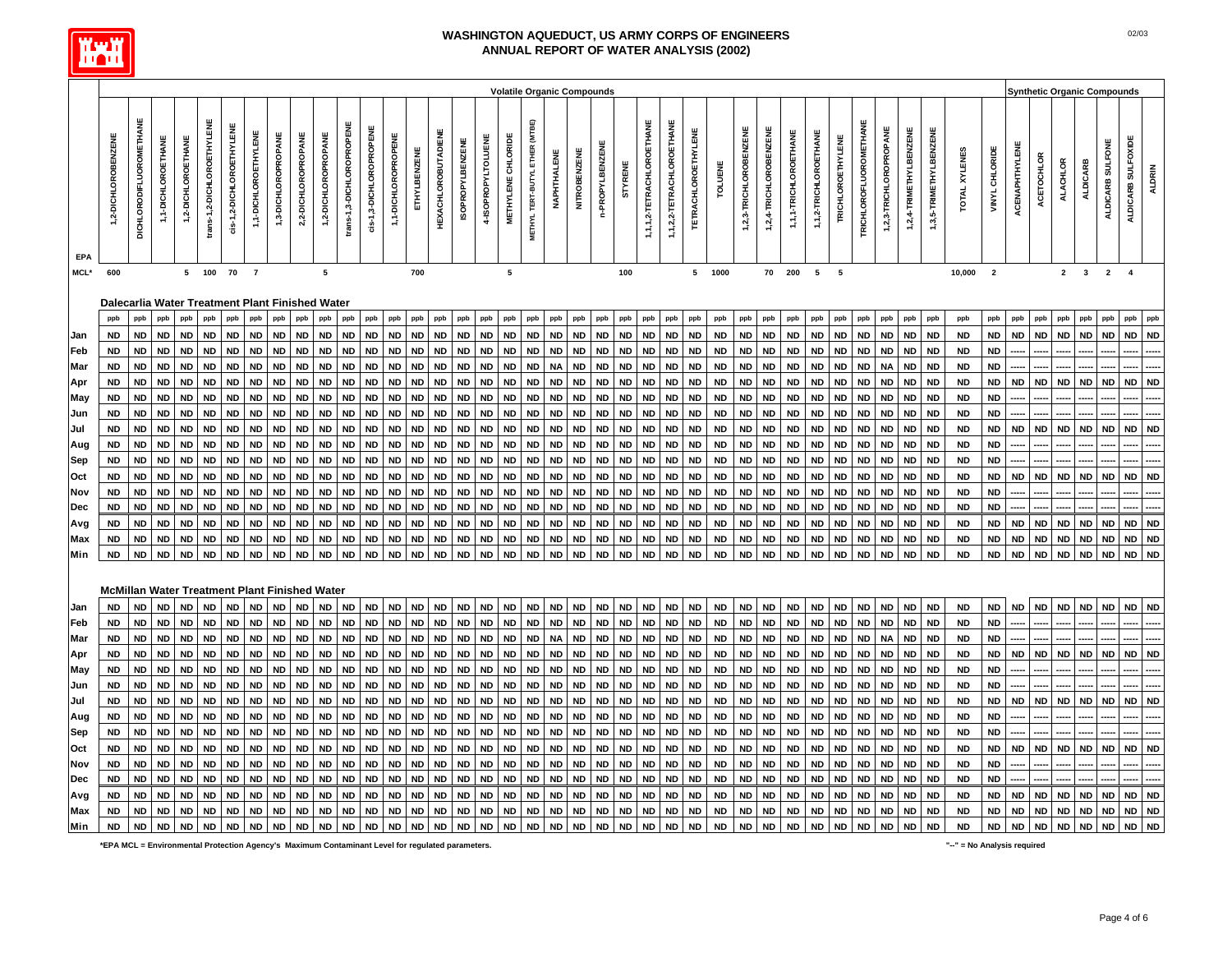

|             |            |               |                                                      |               |               |               |               |               |           |           |                 |                    |                             |                             |                      |                |           |           |           |                 |                  |                             | <b>Synthetic Organic Compounds (SOCs)</b> |            |            |                 |                 |              |               |           |                  |                |            |                                         |           |                          |           |           |                        |                |                          |             |            |                  |                          |
|-------------|------------|---------------|------------------------------------------------------|---------------|---------------|---------------|---------------|---------------|-----------|-----------|-----------------|--------------------|-----------------------------|-----------------------------|----------------------|----------------|-----------|-----------|-----------|-----------------|------------------|-----------------------------|-------------------------------------------|------------|------------|-----------------|-----------------|--------------|---------------|-----------|------------------|----------------|------------|-----------------------------------------|-----------|--------------------------|-----------|-----------|------------------------|----------------|--------------------------|-------------|------------|------------------|--------------------------|
| EPA         | ANTHRACENE | AROCHLOR 1016 | AROCHLOR 1221                                        | AROCHLOR 1232 | AROCHLOR 1242 | AROCHLOR 1248 | AROCHLOR 1254 | AROCHLOR 1260 | ATRAZINE  | BAYGON    | <b>BENTAZON</b> | BENZO(a)ANTHRACENE | <b>BENZO(b)FLUORANTHENE</b> | <b>BENZO(K)FLUORANTHENE</b> | BENZO(g,h,i)PERYLENE | BENZO(a)PYRENE | alpha-BHC | beta-BHC  | delta-BHC | <b>BROMACIL</b> | <b>BUTACHLOR</b> | <b>BUTYLBENZYLPHTHALATE</b> | CAFFEINE                                  | CARBARYL   | CARBOFURAN | alpha-CHLORDANE | gamma-CHLORDANE | CHLORDANE    | CHLORTHALONIL | CHRYSENE  | $2,4-D$          | <b>DALAPON</b> | $2,4 - DB$ | <b>DCPA MONO &amp; DIACID DEGRADATE</b> | ada, d'a  | 4,4' DDE                 | p.p' DDE  | rad , d'o | DIBENZ(a, h)ANTHRACENE | <b>DICAMBA</b> | 3,5-DICHLOROBENZOIC ACID | DICHLORPROP | DIELDRIN   | DIETHYLPHTHALATE | di-(2-ETHYLHEXYL)ADIPATE |
| <b>MCL*</b> |            |               | $0.5$ 0.5 0.5 0.5 0.5 0.5 0.5 3                      |               |               |               |               |               |           |           |                 |                    |                             |                             |                      | 0.2            |           |           |           |                 |                  |                             |                                           |            | 40         |                 |                 | $\mathbf{2}$ |               |           |                  | 70 200         |            |                                         |           |                          |           |           |                        |                |                          |             |            |                  | 400                      |
|             |            |               | Dalecarlia Water Treatment Plant Finished Water      |               |               |               |               |               |           |           |                 |                    |                             |                             |                      |                |           |           |           |                 |                  |                             |                                           |            |            |                 |                 |              |               |           |                  |                |            |                                         |           |                          |           |           |                        |                |                          |             |            |                  |                          |
|             | ppb        | ppb           | ppb                                                  | ppb           | ppb           | ppb           | ppb           | ppb           | ppb       | ppb       | ppb             | ppb                | ppb                         | ppb                         | ppb                  | ppb            | ppb       | ppb       | ppb       | ppb             | ppb              |                             | ppb                                       | ppb        | ppb        | ppb             | ppb             | ppb          | ppb           | ppb       |                  | ppb            | ppb        | ppb                                     | ppb       | ppb                      | ppb       | ppb       | ppb                    | ppb            | ppb                      | ppb         | ppb        | ppb              | ppb                      |
| Jan         | <b>ND</b>  | <b>ND</b>     | <b>ND</b>                                            | <b>ND</b>     | <b>ND</b>     | <b>ND</b>     | <b>ND</b>     | <b>ND</b>     | <b>ND</b> | <b>ND</b> | <b>ND</b>       | <b>ND</b>          | <b>ND</b>                   | <b>ND</b>                   | <b>ND</b>            | <b>ND</b>      | <b>ND</b> | <b>ND</b> | <b>ND</b> | <b>ND</b>       | <b>ND</b>        | ppb<br><b>ND</b>            | <b>ND</b>                                 | <b>ND</b>  | <b>ND</b>  | <b>ND</b>       | <b>ND</b>       | <b>ND</b>    | <b>ND</b>     | <b>ND</b> | ppb<br><b>ND</b> | ${\sf ND}$     | <b>ND</b>  | <b>ND</b>                               | <b>ND</b> | ${\sf ND}$               | <b>ND</b> | <b>ND</b> | <b>ND</b>              | ND             | <b>ND</b>                | <b>ND</b>   | <b>ND</b>  | <b>ND</b>        | <b>ND</b>                |
| Feb         |            |               |                                                      |               |               |               |               |               |           |           |                 |                    |                             |                             |                      |                |           |           |           |                 |                  |                             |                                           |            |            |                 |                 |              |               |           |                  |                |            |                                         |           | $\overline{\phantom{a}}$ |           |           |                        |                |                          |             |            |                  |                          |
| Mar         |            |               |                                                      |               |               |               |               |               |           |           |                 |                    |                             |                             |                      |                |           |           |           |                 |                  |                             |                                           |            |            |                 |                 |              |               |           |                  |                | ----       | ----                                    | ----      | $\overline{a}$           | ---       |           |                        |                |                          |             |            |                  |                          |
| Apr         | <b>ND</b>  | <b>ND</b>     | <b>ND</b>                                            | <b>ND</b>     | <b>ND</b>     | <b>ND</b>     | <b>ND</b>     | <b>ND</b>     | <b>ND</b> | <b>ND</b> | <b>ND</b>       | <b>ND</b>          | <b>ND</b>                   | <b>ND</b>                   | <b>ND</b>            | <b>ND</b>      | <b>ND</b> | <b>ND</b> | <b>ND</b> | <b>ND</b>       | <b>ND</b>        | <b>ND</b>                   | <b>ND</b>                                 | <b>ND</b>  | <b>ND</b>  | <b>ND</b>       | <b>ND</b>       | <b>ND</b>    | <b>ND</b>     | <b>ND</b> | <b>ND</b>        | <b>ND</b>      | <b>ND</b>  | <b>ND</b>                               | <b>ND</b> | <b>ND</b>                | <b>ND</b> | <b>ND</b> | <b>ND</b>              | ND             | <b>ND</b>                | <b>ND</b>   | <b>ND</b>  | <b>ND</b>        | <b>ND</b>                |
| May         |            |               |                                                      |               |               |               |               |               |           |           |                 |                    |                             |                             |                      |                |           |           |           |                 |                  |                             |                                           |            |            |                 |                 |              |               |           |                  |                | ----       | ----                                    | ----      | $\overline{\phantom{a}}$ | ----      | ----      |                        |                |                          |             |            |                  |                          |
| Jun         |            |               |                                                      |               |               |               |               |               |           |           |                 |                    |                             |                             |                      |                |           |           |           |                 |                  |                             |                                           |            |            |                 |                 |              |               |           |                  |                |            | ----                                    | ----      | ----                     | ----      |           |                        |                |                          |             |            |                  |                          |
| Jul         | <b>ND</b>  | <b>ND</b>     | <b>ND</b>                                            | <b>ND</b>     | <b>ND</b>     | <b>ND</b>     | ND            | ND            | <b>ND</b> | <b>ND</b> | <b>ND</b>       | <b>ND</b>          | <b>ND</b>                   | <b>ND</b>                   | <b>ND</b>            | <b>ND</b>      | <b>ND</b> | <b>ND</b> | <b>ND</b> | <b>ND</b>       | <b>ND</b>        | <b>ND</b>                   | <b>ND</b>                                 | <b>ND</b>  | <b>ND</b>  | <b>ND</b>       | <b>ND</b>       | <b>ND</b>    | <b>ND</b>     | <b>ND</b> | 0.1              | <b>ND</b>      | <b>ND</b>  | <b>ND</b>                               | <b>ND</b> | <b>ND</b>                | <b>ND</b> | <b>ND</b> | <b>ND</b>              | <b>ND</b>      | <b>ND</b>                | <b>ND</b>   | <b>ND</b>  | <b>ND</b>        | <b>ND</b>                |
| Aug         |            |               |                                                      |               |               |               |               |               |           |           |                 |                    |                             |                             |                      |                |           |           |           |                 |                  |                             |                                           |            |            |                 |                 |              |               |           |                  |                |            | ----                                    | ----      | ----                     | ----      | ----      |                        |                |                          |             |            |                  |                          |
| Sep         |            |               |                                                      |               |               |               |               |               |           |           |                 |                    |                             |                             |                      |                |           |           |           |                 |                  |                             |                                           |            |            |                 |                 |              |               |           |                  |                |            |                                         |           |                          |           |           |                        |                |                          |             |            |                  |                          |
| Oct         | <b>ND</b>  | <b>ND</b>     | <b>ND</b>                                            | <b>ND</b>     | <b>ND</b>     | <b>ND</b>     | <b>ND</b>     | ND            | <b>ND</b> | <b>ND</b> | ND              | ND                 | <b>ND</b>                   | <b>ND</b>                   | <b>ND</b>            | <b>ND</b>      | <b>ND</b> | <b>ND</b> | <b>ND</b> | <b>ND</b>       | <b>ND</b>        | <b>ND</b>                   | <b>ND</b>                                 | <b>ND</b>  | ND         | <b>ND</b>       | <b>ND</b>       | <b>ND</b>    | <b>ND</b>     | <b>ND</b> | <b>ND</b>        | <b>ND</b>      | <b>ND</b>  | <b>ND</b>                               | <b>ND</b> | <b>ND</b>                | <b>ND</b> | <b>ND</b> | <b>ND</b>              | ND             | <b>ND</b>                | <b>ND</b>   | <b>ND</b>  | <b>ND</b>        | <b>ND</b>                |
| Nov         |            |               |                                                      |               |               |               |               |               |           |           |                 |                    |                             |                             |                      |                |           |           |           |                 |                  |                             |                                           |            |            |                 |                 |              |               |           |                  |                |            |                                         |           |                          |           |           |                        |                |                          |             |            |                  |                          |
| Dec         |            |               |                                                      |               |               |               |               |               |           |           |                 |                    |                             |                             |                      |                |           |           |           |                 |                  |                             |                                           |            |            |                 |                 |              |               |           |                  |                |            |                                         |           | ----                     |           |           |                        |                |                          |             |            |                  |                          |
|             | <b>ND</b>  | <b>ND</b>     | <b>ND</b>                                            | <b>ND</b>     | <b>ND</b>     | <b>ND</b>     | <b>ND</b>     | <b>ND</b>     | <b>ND</b> | <b>ND</b> | <b>ND</b>       | <b>ND</b>          | <b>ND</b>                   | <b>ND</b>                   | <b>ND</b>            | <b>ND</b>      | <b>ND</b> | <b>ND</b> | <b>ND</b> | <b>ND</b>       | <b>ND</b>        | <b>ND</b>                   | <b>ND</b>                                 | <b>ND</b>  | <b>ND</b>  | <b>ND</b>       | <b>ND</b>       | <b>ND</b>    | <b>ND</b>     | <b>ND</b> | <b>ND</b>        | <b>ND</b>      | <b>ND</b>  | <b>ND</b>                               | <b>ND</b> | <b>ND</b>                | <b>ND</b> | <b>ND</b> | <b>ND</b>              | <b>ND</b>      | <b>ND</b>                | <b>ND</b>   | <b>ND</b>  | <b>ND</b>        | <b>ND</b>                |
| Avg         | <b>ND</b>  | <b>ND</b>     | <b>ND</b>                                            | <b>ND</b>     | <b>ND</b>     | <b>ND</b>     | ND            | <b>ND</b>     | <b>ND</b> | ND        | <b>ND</b>       | <b>ND</b>          | <b>ND</b>                   | ${\sf ND}$                  | $\sf ND$             | <b>ND</b>      | <b>ND</b> | ND        | <b>ND</b> | <b>ND</b>       | <b>ND</b>        | <b>ND</b>                   | <b>ND</b>                                 | ${\sf ND}$ | <b>ND</b>  | <b>ND</b>       | <b>ND</b>       | <b>ND</b>    | <b>ND</b>     | ND        | $0.1\,$          | <b>ND</b>      | <b>ND</b>  | ND                                      | <b>ND</b> | <b>ND</b>                | <b>ND</b> | <b>ND</b> | <b>ND</b>              | ND             | ND                       | <b>ND</b>   | ${\sf ND}$ | <b>ND</b>        | <b>ND</b>                |
| Max<br>Min  | <b>ND</b>  | <b>ND</b>     | <b>ND</b>                                            | <b>ND</b>     | <b>ND</b>     | <b>ND</b>     | <b>ND</b>     | <b>ND</b>     | <b>ND</b> | <b>ND</b> | <b>ND</b>       | <b>ND</b>          | <b>ND</b>                   | <b>ND</b>                   | <b>ND</b>            | <b>ND</b>      | <b>ND</b> | <b>ND</b> | <b>ND</b> | <b>ND</b>       | <b>ND</b>        | <b>ND</b>                   | <b>ND</b>                                 | <b>ND</b>  | <b>ND</b>  | <b>ND</b>       | <b>ND</b>       | <b>ND</b>    | <b>ND</b>     | <b>ND</b> | <b>ND</b>        | <b>ND</b>      | <b>ND</b>  | <b>ND</b>                               | <b>ND</b> | <b>ND</b>                | <b>ND</b> | <b>ND</b> | <b>ND</b>              | <b>ND</b>      | <b>ND</b>                | <b>ND</b>   | <b>ND</b>  | <b>ND</b>        | <b>ND</b>                |
|             |            |               |                                                      |               |               |               |               |               |           |           |                 |                    |                             |                             |                      |                |           |           |           |                 |                  |                             |                                           |            |            |                 |                 |              |               |           |                  |                |            |                                         |           |                          |           |           |                        |                |                          |             |            |                  |                          |
|             |            |               |                                                      |               |               |               |               |               |           |           |                 |                    |                             |                             |                      |                |           |           |           |                 |                  |                             |                                           |            |            |                 |                 |              |               |           |                  |                |            |                                         |           |                          |           |           |                        |                |                          |             |            |                  |                          |
|             |            |               | <b>McMillan Water Treatment Plant Finished Water</b> |               |               |               |               |               |           |           |                 |                    |                             |                             |                      |                |           |           |           |                 |                  |                             |                                           |            |            |                 |                 |              |               |           |                  |                |            |                                         |           |                          |           |           |                        |                |                          |             |            |                  |                          |
| Jan         | <b>ND</b>  | <b>ND</b>     | <b>ND</b>                                            | <b>ND</b>     | <b>ND</b>     | <b>ND</b>     | <b>ND</b>     | <b>ND</b>     | <b>ND</b> | <b>ND</b> | <b>ND</b>       |                    | ND ND                       | <b>ND</b>                   | <b>ND</b>            | <b>ND</b>      | <b>ND</b> | <b>ND</b> | <b>ND</b> | <b>ND</b>       | <b>ND</b>        | <b>ND</b>                   | <b>ND</b>                                 | <b>ND</b>  | <b>ND</b>  | <b>ND</b>       | <b>ND</b>       | <b>ND</b>    | <b>ND</b>     | <b>ND</b> | <b>ND</b>        | <b>ND</b>      | <b>ND</b>  | <b>ND</b>                               | <b>ND</b> | <b>ND</b>                | <b>ND</b> | <b>ND</b> | <b>ND</b>              | <b>ND</b>      | <b>ND</b>                | <b>ND</b>   | <b>ND</b>  | <b>ND</b>        | <b>ND</b>                |
| Feb         |            |               |                                                      |               |               |               |               |               |           |           |                 |                    |                             |                             |                      |                |           |           |           |                 |                  |                             |                                           |            |            |                 |                 |              |               |           |                  |                |            |                                         |           |                          |           |           |                        |                |                          |             |            |                  |                          |
| Mar         |            |               |                                                      |               |               |               |               |               |           |           |                 |                    |                             |                             |                      |                |           |           |           |                 |                  |                             |                                           |            |            |                 |                 |              |               |           |                  |                |            |                                         |           |                          |           |           |                        |                |                          |             |            |                  |                          |
| Apr         | <b>ND</b>  | <b>ND</b>     | <b>ND</b>                                            | <b>ND</b>     | <b>ND</b>     | <b>ND</b>     | <b>ND</b>     | <b>ND</b>     | <b>ND</b> | <b>ND</b> | <b>ND</b>       | <b>ND</b>          | <b>ND</b>                   | <b>ND</b>                   | <b>ND</b>            | <b>ND</b>      | <b>ND</b> | <b>ND</b> | <b>ND</b> | <b>ND</b>       | <b>ND</b>        | <b>ND</b>                   | <b>ND</b>                                 | <b>ND</b>  | <b>ND</b>  | <b>ND</b>       | <b>ND</b>       | <b>ND</b>    | <b>ND</b>     | <b>ND</b> | <b>ND</b>        | <b>ND</b>      | <b>ND</b>  | <b>ND</b>                               | <b>ND</b> | <b>ND</b>                | <b>ND</b> | <b>ND</b> | <b>ND</b>              | <b>ND</b>      | <b>ND</b>                | <b>ND</b>   | <b>ND</b>  | <b>ND</b>        | <b>ND</b>                |
| May         |            |               |                                                      |               |               |               |               |               |           |           |                 |                    |                             |                             |                      |                |           |           |           |                 |                  |                             |                                           |            |            |                 |                 |              |               |           |                  |                |            |                                         |           |                          |           |           |                        |                |                          |             |            |                  |                          |
| Jun         |            |               |                                                      |               |               |               |               |               |           |           |                 |                    |                             |                             |                      |                |           |           |           |                 |                  |                             |                                           |            |            |                 |                 |              |               |           |                  |                |            |                                         |           |                          |           |           |                        |                |                          |             |            |                  |                          |
| Jul         | <b>ND</b>  | <b>ND</b>     | <b>ND</b>                                            | <b>ND</b>     | <b>ND</b>     | ND            | ND            | ND            | ND        | ND        | <b>ND</b>       | <b>ND</b>          | <b>ND</b>                   | <b>ND</b>                   | <b>ND</b>            | ND             | ND        | <b>ND</b> | <b>ND</b> | <b>ND</b>       | ND               | <b>ND</b>                   | <b>ND</b>                                 | <b>ND</b>  | ND         | ND              | <b>ND</b>       | <b>ND</b>    | <b>ND</b>     | ND        | <b>ND</b>        | $4.4\,$        | <b>ND</b>  | ND                                      | <b>ND</b> | <b>ND</b>                | <b>ND</b> | <b>ND</b> | <b>ND</b>              | ND             | <b>ND</b>                | <b>ND</b>   | <b>ND</b>  | <b>ND</b>        | <b>ND</b>                |
| Aug         |            |               |                                                      |               |               |               |               |               |           |           |                 |                    |                             |                             |                      |                |           |           |           |                 |                  |                             |                                           |            |            |                 |                 |              |               |           |                  |                |            |                                         |           |                          |           |           |                        |                |                          |             |            |                  |                          |
| Sep         |            |               |                                                      |               |               |               |               |               |           |           |                 |                    |                             |                             |                      |                |           |           |           |                 |                  |                             |                                           |            |            |                 |                 |              |               |           |                  |                |            |                                         |           |                          |           |           |                        |                |                          |             |            |                  |                          |
| Oct         | <b>ND</b>  | <b>ND</b>     | <b>ND</b>                                            | <b>ND</b>     | <b>ND</b>     | <b>ND</b>     | <b>ND</b>     | <b>ND</b>     | <b>ND</b> | <b>ND</b> | <b>ND</b>       | <b>ND</b>          | <b>ND</b>                   | <b>ND</b>                   | <b>ND</b>            | <b>ND</b>      | <b>ND</b> | <b>ND</b> | <b>ND</b> | <b>ND</b>       | <b>ND</b>        | ND                          | <b>ND</b>                                 | <b>ND</b>  | <b>ND</b>  | <b>ND</b>       | <b>ND</b>       | <b>ND</b>    | <b>ND</b>     | <b>ND</b> | ND               | <b>ND</b>      | <b>ND</b>  | <b>ND</b>                               | <b>ND</b> | <b>ND</b>                | <b>ND</b> | <b>ND</b> | <b>ND</b>              | ND             | <b>ND</b>                | <b>ND</b>   | <b>ND</b>  | <b>ND</b>        | <b>ND</b>                |
| Nov         |            |               |                                                      |               |               |               |               |               |           |           |                 |                    |                             |                             |                      |                |           |           |           |                 |                  |                             |                                           |            |            |                 |                 |              |               |           |                  |                |            |                                         |           |                          |           |           |                        |                |                          |             |            |                  |                          |
| Dec         |            |               |                                                      |               |               |               |               |               |           |           |                 |                    |                             |                             |                      |                |           |           |           |                 |                  |                             |                                           |            |            |                 |                 |              |               |           |                  |                |            |                                         |           |                          |           |           |                        |                |                          |             |            |                  |                          |
| Avg         | <b>ND</b>  | <b>ND</b>     | <b>ND</b>                                            | <b>ND</b>     | <b>ND</b>     | <b>ND</b>     | <b>ND</b>     | <b>ND</b>     | <b>ND</b> | <b>ND</b> | <b>ND</b>       | <b>ND</b>          | <b>ND</b>                   | <b>ND</b>                   | <b>ND</b>            | <b>ND</b>      | <b>ND</b> | <b>ND</b> | <b>ND</b> | <b>ND</b>       | <b>ND</b>        | <b>ND</b>                   | <b>ND</b>                                 | ${\sf ND}$ | <b>ND</b>  | <b>ND</b>       | <b>ND</b>       | <b>ND</b>    | <b>ND</b>     | <b>ND</b> | <b>ND</b>        | 1.1            | ${\sf ND}$ | <b>ND</b>                               | <b>ND</b> | <b>ND</b>                | <b>ND</b> | <b>ND</b> | <b>ND</b>              | <b>ND</b>      | <b>ND</b>                | <b>ND</b>   | ${\sf ND}$ | <b>ND</b>        | ${\sf ND}$               |
| Max         | <b>ND</b>  | <b>ND</b>     | <b>ND</b>                                            | <b>ND</b>     | <b>ND</b>     | <b>ND</b>     | ${\sf ND}$    | <b>ND</b>     | <b>ND</b> | <b>ND</b> | <b>ND</b>       | ${\sf ND}$         | <b>ND</b>                   | ${\sf ND}$                  | <b>ND</b>            | <b>ND</b>      | <b>ND</b> | <b>ND</b> | <b>ND</b> | <b>ND</b>       | <b>ND</b>        | ${\sf ND}$                  | <b>ND</b>                                 | ${\sf ND}$ | <b>ND</b>  | <b>ND</b>       | <b>ND</b>       | <b>ND</b>    | ${\sf ND}$    | <b>ND</b> | <b>ND</b>        | 4.4            | <b>ND</b>  | <b>ND</b>                               | <b>ND</b> | <b>ND</b>                | <b>ND</b> | <b>ND</b> | <b>ND</b>              | <b>ND</b>      | $\mathsf{ND}$            | <b>ND</b>   | <b>ND</b>  | <b>ND</b>        | ND                       |
| Min         | <b>ND</b>  | <b>ND</b>     | <b>ND</b>                                            | <b>ND</b>     | <b>ND</b>     | <b>ND</b>     | <b>ND</b>     | <b>ND</b>     | <b>ND</b> | <b>ND</b> | <b>ND</b>       | <b>ND</b>          | <b>ND</b>                   | <b>ND</b>                   | $\sf ND$             | ${\sf ND}$     | <b>ND</b> | <b>ND</b> | <b>ND</b> | <b>ND</b>       | <b>ND</b>        | <b>ND</b>                   | <b>ND</b>                                 | <b>ND</b>  | <b>ND</b>  | <b>ND</b>       | <b>ND</b>       | <b>ND</b>    | <b>ND</b>     | <b>ND</b> | <b>ND</b>        | <b>ND</b>      | <b>ND</b>  | <b>ND</b>                               | <b>ND</b> | <b>ND</b>                | <b>ND</b> | <b>ND</b> | <b>ND</b>              | <b>ND</b>      | <b>ND</b>                | <b>ND</b>   | <b>ND</b>  | <b>ND</b>        | <b>ND</b>                |

**\*EPA MCL = Environmental Protection Agency's Maximum Contaminant Level for regulated parameters. ND = Not Detected "--" = No Analysis required**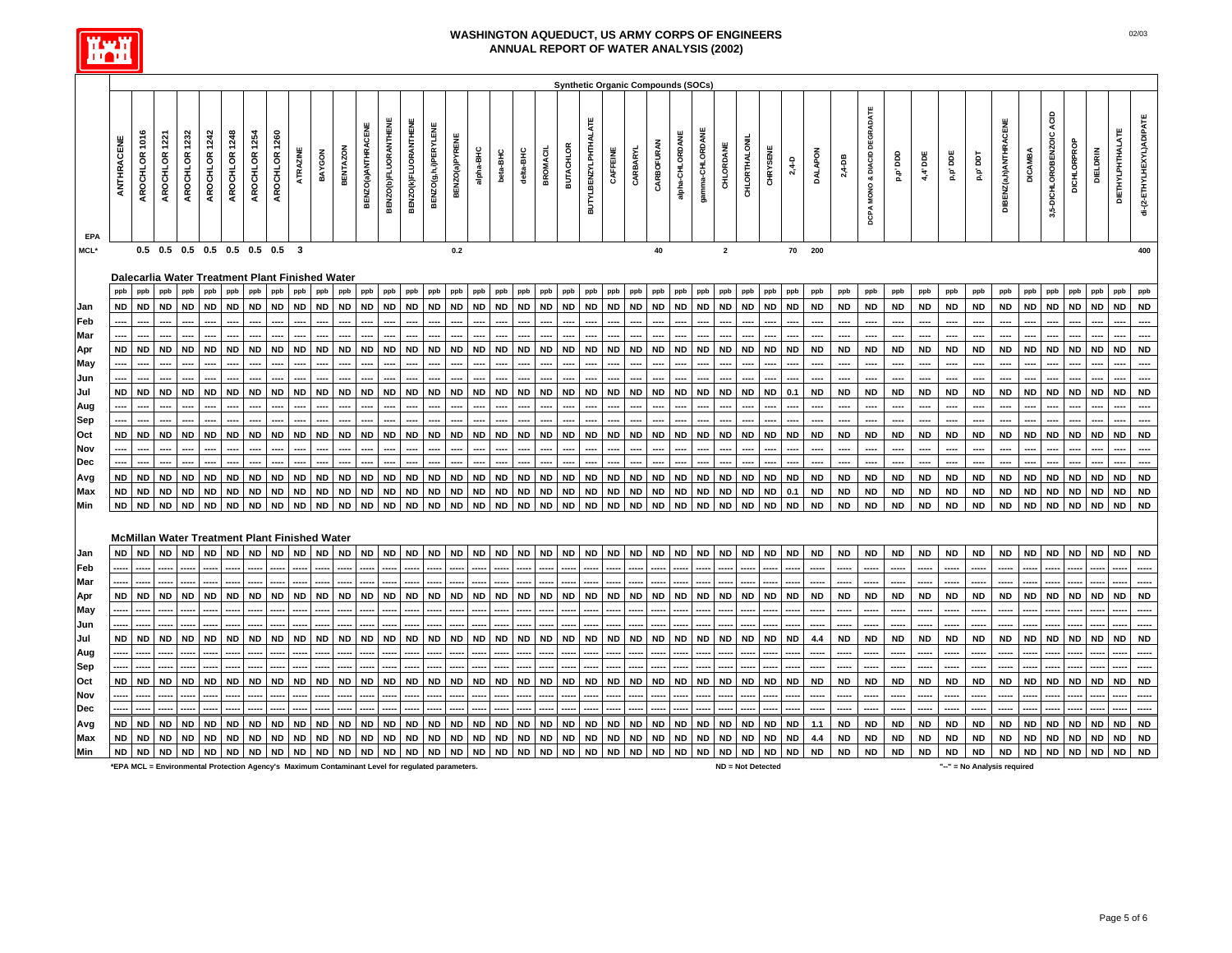

|            |                            |                                                 |                                                 |                        |                    |           |               |           |           |           |              |                 |                                 |                    |                          |                                  |                     |                         |                              |                         | <b>Synthetic Organic Compounds (SOCs)</b> |                     |                    |                   |                 |                 |               |           |                   |                          |           |            |           |                 |                 |                    |                           |              |                   |                                    |                          |           | <b>Miscellaneous</b> |             |                   |             |
|------------|----------------------------|-------------------------------------------------|-------------------------------------------------|------------------------|--------------------|-----------|---------------|-----------|-----------|-----------|--------------|-----------------|---------------------------------|--------------------|--------------------------|----------------------------------|---------------------|-------------------------|------------------------------|-------------------------|-------------------------------------------|---------------------|--------------------|-------------------|-----------------|-----------------|---------------|-----------|-------------------|--------------------------|-----------|------------|-----------|-----------------|-----------------|--------------------|---------------------------|--------------|-------------------|------------------------------------|--------------------------|-----------|----------------------|-------------|-------------------|-------------|
| EPA        | di-(2-ETHYLHEXYL)PHTHALATE | DIMETHOATE                                      | DI-N-BUTYLPHTHALATE<br><b>DIMETHYLPHTHALATE</b> | 2,6-DINITROTOLUENE     | 2,4-DINITROTOLUENE | DINOSEB   | <b>DIQUAT</b> | ENDOTHALL | ENDRIN    | EPTC      | FLUORANTHENI | <b>FLUORENE</b> | GLYPHOSATE<br><b>HEPTACHLOR</b> | HEPTACHLOR EPOXIDE | <b>HEXACHLOROBENZENE</b> | <b>HEXACHLOROCYCLOPENTADIENE</b> | 3-HYDROXYCARBOFURAN | INDENO(1,2,3,c,d)PYRENE | <b>ISOPHORONE</b><br>LINDANE | <b>METHIOCARB</b>       | <b>METHOMYL</b>                           | <b>METHOXYCHLOR</b> | <b>METOLACHLOR</b> | <b>METRIBUZIN</b> | <b>MOLINATE</b> | trans-NONACHLOR | <b>OXAMYL</b> | PARAQUAT  | PENTACHLOROPHENOL | PHENANTHRENE<br>PICLORAM | PROMETRYN | PROPACHLOR | PYRENE    | <b>SIMAZINE</b> | <b>TERBACIL</b> | <b>THIOBENCARB</b> | <b><i>TRIFLURALIN</i></b> | TOXAPHENE    | 2,4,5-TP (Silvex) | <b>DIBROMOCHLOROPROPANE (DBCP)</b> | ETHELYNE DIBROMIDE (EDB) | CYANIDE   | <b>DIOXIN</b>        | GROSS ALPHA | <b>GROSS BETA</b> | PERCHLORATE |
| MCL*       | 6                          |                                                 |                                                 |                        |                    |           | 7 20 100 2    |           |           |           |              |                 | 700  0.4  0.2  1  50            |                    |                          |                                  |                     |                         |                              | 0.2                     |                                           | 40                  |                    |                   |                 |                 | 200           |           | $\mathbf{1}$      | 500                      |           |            |           | $\overline{4}$  |                 |                    |                           | $\mathbf{3}$ | 50                | 0.2                                |                          |           | 50  0.2  30  15  50  |             |                   |             |
|            |                            |                                                 |                                                 |                        |                    |           |               |           |           |           |              |                 |                                 |                    |                          |                                  |                     |                         |                              |                         |                                           |                     |                    |                   |                 |                 |               |           |                   |                          |           |            |           |                 |                 |                    |                           |              |                   |                                    |                          |           |                      |             |                   |             |
|            |                            | Dalecarlia Water Treatment Plant Finished Water |                                                 |                        |                    |           |               |           |           |           |              |                 |                                 |                    |                          |                                  |                     |                         |                              |                         |                                           |                     |                    |                   |                 |                 |               |           |                   |                          |           |            |           |                 |                 |                    |                           |              |                   |                                    |                          |           |                      |             |                   |             |
|            | ppb                        |                                                 |                                                 | ppb<br>ppb             | ppb                | ppb       | ppb           | ppb       | ppb       | ppb       | ppb          | ppb             | ppb<br>ppb                      | ppb                | ppb                      | ppb                              | ppb                 | ppb                     | ppb                          | ppb<br>ppb              | ppb                                       | ppb                 | ppb                | ppb               | ppb             | ppb             | ppb           | ppb       | ppb               | ppb<br>ppb               | ppb       | ppb        | ppb       | ppb             | ppb             | ppb                | ppb                       | ppb          | ppb               | ppb                                | ppt                      | ppm       | pg/l                 | pCi/L       | pCi/L             |             |
| Jan        | <b>ND</b>                  | <b>ND</b>                                       | <b>ND</b>                                       | <b>ND</b><br><b>ND</b> | <b>ND</b>          | <b>ND</b> | <b>ND</b>     | <b>ND</b> | <b>ND</b> | <b>ND</b> | <b>ND</b>    | <b>ND</b>       | <b>ND</b><br><b>ND</b>          | <b>ND</b>          | <b>ND</b>                | <b>ND</b>                        | <b>ND</b>           | <b>ND</b>               | <b>ND</b>                    | <b>ND</b><br><b>ND</b>  | <b>ND</b>                                 | <b>ND</b>           | <b>ND</b>          | <b>ND</b>         | <b>ND</b>       | <b>ND</b>       | <b>ND</b>     | <b>ND</b> | <b>ND</b>         | <b>ND</b><br><b>ND</b>   | <b>ND</b> | <b>ND</b>  | <b>ND</b> | <b>ND</b>       | <b>ND</b>       | <b>ND</b>          | <b>ND</b>                 | <b>ND</b>    | <b>ND</b>         |                                    |                          |           |                      | <b>ND</b>   | 3.0               | <b>ND</b>   |
| Feb        |                            |                                                 |                                                 |                        |                    |           |               |           |           |           |              |                 |                                 |                    |                          |                                  |                     |                         |                              |                         |                                           |                     |                    |                   |                 |                 |               |           |                   |                          |           |            |           |                 |                 |                    |                           |              |                   |                                    |                          |           |                      |             |                   |             |
| Mar        |                            |                                                 |                                                 |                        |                    |           |               |           |           |           |              |                 |                                 |                    |                          |                                  |                     |                         |                              |                         |                                           |                     |                    |                   |                 |                 |               |           |                   |                          |           |            |           |                 |                 |                    |                           |              |                   |                                    |                          |           |                      |             |                   |             |
| Apr        | <b>ND</b>                  | <b>ND</b>                                       | <b>ND</b>                                       | <b>ND</b><br><b>ND</b> | <b>ND</b>          | <b>ND</b> | <b>ND</b>     | <b>ND</b> | <b>ND</b> | <b>ND</b> | <b>ND</b>    | <b>ND</b>       | <b>ND</b><br><b>ND</b>          | <b>ND</b>          | <b>ND</b>                | <b>ND</b>                        | <b>ND</b>           | <b>ND</b>               | <b>ND</b>                    | ${\sf ND}$<br><b>ND</b> | <b>ND</b>                                 | <b>ND</b>           | <b>ND</b>          | <b>ND</b>         | <b>ND</b>       | <b>ND</b>       | <b>ND</b>     | <b>ND</b> | <b>ND</b>         | <b>ND</b><br><b>ND</b>   | <b>ND</b> | <b>ND</b>  | <b>ND</b> | <b>ND</b>       | <b>ND</b>       | <b>ND</b>          | <b>ND</b>                 | <b>ND</b>    | <b>ND</b>         |                                    |                          |           |                      |             |                   | <b>ND</b>   |
| May        |                            |                                                 |                                                 |                        |                    |           |               |           |           |           |              |                 |                                 |                    |                          |                                  |                     |                         |                              |                         |                                           |                     |                    |                   |                 |                 |               |           |                   |                          |           |            |           |                 |                 |                    |                           |              |                   | ND                                 | <b>ND</b>                | <b>ND</b> | <b>ND</b>            |             |                   |             |
| Jun        |                            |                                                 |                                                 |                        |                    |           |               |           |           |           |              |                 |                                 |                    |                          |                                  |                     |                         |                              |                         |                                           |                     |                    |                   |                 |                 |               |           |                   |                          |           |            |           |                 |                 |                    |                           |              |                   |                                    |                          |           |                      |             |                   |             |
|            | <b>ND</b>                  | <b>ND</b>                                       | <b>ND</b>                                       | <b>ND</b><br><b>ND</b> | <b>ND</b>          | <b>ND</b> | <b>ND</b>     | <b>ND</b> | <b>ND</b> | <b>ND</b> |              | <b>ND</b>       | <b>ND</b><br><b>ND</b>          | <b>ND</b>          | <b>ND</b>                |                                  |                     | <b>ND</b>               | <b>ND</b>                    | <b>ND</b>               | <b>ND</b>                                 | <b>ND</b>           | <b>ND</b>          | <b>ND</b>         | <b>ND</b>       |                 | <b>ND</b>     | <b>ND</b> | <b>ND</b>         | <b>ND</b>                |           | <b>ND</b>  | <b>ND</b> | <b>ND</b>       | <b>ND</b>       |                    | <b>ND</b>                 |              | <b>ND</b>         |                                    |                          |           |                      | 2.1         | 1.2               | <b>ND</b>   |
| Jul        |                            |                                                 |                                                 |                        |                    |           |               |           |           |           | <b>ND</b>    |                 |                                 |                    |                          | <b>ND</b>                        | <b>ND</b>           |                         |                              | <b>ND</b>               |                                           |                     |                    |                   |                 |                 |               |           |                   | ND                       | <b>ND</b> |            |           |                 |                 | <b>ND</b>          |                           | <b>ND</b>    |                   |                                    |                          |           |                      |             |                   |             |
| Aug        |                            |                                                 |                                                 |                        |                    |           |               |           |           |           |              |                 |                                 |                    |                          |                                  |                     |                         |                              |                         |                                           |                     |                    |                   |                 |                 |               |           |                   |                          |           |            |           |                 |                 |                    |                           |              | ----              |                                    |                          |           |                      |             |                   |             |
| Sep        |                            |                                                 |                                                 |                        |                    |           |               |           |           |           |              |                 |                                 |                    |                          |                                  |                     |                         |                              |                         |                                           |                     |                    |                   |                 |                 |               |           |                   |                          |           |            |           |                 |                 |                    |                           |              |                   |                                    |                          |           |                      |             |                   |             |
| Oct        | <b>ND</b>                  | <b>ND</b>                                       | <b>ND</b>                                       | <b>ND</b><br><b>ND</b> | <b>ND</b>          | <b>ND</b> | <b>ND</b>     | <b>ND</b> | <b>ND</b> | <b>ND</b> | <b>ND</b>    | <b>ND</b>       | <b>ND</b><br><b>ND</b>          | <b>ND</b>          | <b>ND</b>                | <b>ND</b>                        | <b>ND</b>           | <b>ND</b>               | <b>ND</b>                    | <b>ND</b><br><b>ND</b>  | <b>ND</b>                                 | <b>ND</b>           | <b>ND</b>          | <b>ND</b>         | <b>ND</b>       | <b>ND</b>       | <b>ND</b>     | <b>ND</b> | <b>ND</b>         | <b>ND</b><br><b>ND</b>   | <b>ND</b> | <b>ND</b>  | <b>ND</b> | <b>ND</b>       | <b>ND</b>       | <b>ND</b>          | <b>ND</b>                 | <b>ND</b>    | <b>ND</b>         |                                    |                          |           |                      |             |                   | <b>ND</b>   |
| Nov        |                            |                                                 |                                                 |                        |                    |           |               |           |           |           |              |                 |                                 |                    |                          |                                  |                     |                         |                              |                         |                                           |                     |                    |                   |                 |                 |               |           |                   |                          |           |            |           |                 |                 |                    |                           |              |                   |                                    |                          |           |                      |             |                   |             |
| Dec        |                            |                                                 |                                                 |                        |                    |           |               |           |           |           |              |                 |                                 |                    |                          |                                  |                     |                         |                              |                         |                                           |                     |                    |                   |                 |                 |               |           |                   |                          |           |            |           |                 |                 |                    |                           |              |                   |                                    |                          |           |                      |             |                   |             |
| Avg        | <b>ND</b>                  |                                                 | <b>ND</b>                                       | ND<br><b>ND</b>        | <b>ND</b>          | <b>ND</b> | <b>ND</b>     | <b>ND</b> | <b>ND</b> | <b>ND</b> | <b>ND</b>    | <b>ND</b>       | <b>ND</b><br><b>ND</b>          | <b>ND</b>          | <b>ND</b>                | <b>ND</b>                        | <b>ND</b>           | <b>ND</b>               | <b>ND</b>                    | <b>ND</b><br><b>ND</b>  | <b>ND</b>                                 | <b>ND</b>           | <b>ND</b>          | <b>ND</b>         | <b>ND</b>       | <b>ND</b>       | <b>ND</b>     | <b>ND</b> | <b>ND</b>         | <b>ND</b><br><b>ND</b>   | <b>ND</b> | <b>ND</b>  | <b>ND</b> | <b>ND</b>       | ND              | <b>ND</b>          | <b>ND</b>                 | <b>ND</b>    | <b>ND</b>         | <b>ND</b>                          | <b>ND</b>                | <b>ND</b> | <b>ND</b>            | <b>ND</b>   | 2.1               | <b>ND</b>   |
| Max        | ND                         | <b>ND</b>                                       | <b>ND</b><br><b>ND</b>                          | ND                     | <b>ND</b>          | <b>ND</b> | <b>ND</b>     | <b>ND</b> | <b>ND</b> | <b>ND</b> | <b>ND</b>    | <b>ND</b>       | <b>ND</b><br><b>ND</b>          | <b>ND</b>          | <b>ND</b>                | <b>ND</b>                        | <b>ND</b>           | <b>ND</b>               | <b>ND</b>                    | <b>ND</b><br><b>ND</b>  | <b>ND</b>                                 | <b>ND</b>           | <b>ND</b>          | ${\sf ND}$        | <b>ND</b>       | 0.1             | <b>ND</b>     | <b>ND</b> | ND                | <b>ND</b><br><b>ND</b>   | <b>ND</b> | <b>ND</b>  | <b>ND</b> | <b>ND</b>       | <b>ND</b>       | <b>ND</b>          | <b>ND</b>                 | <b>ND</b>    | <b>ND</b>         | <b>ND</b>                          | <b>ND</b>                | <b>ND</b> | <b>ND</b>            | 2.1         | 3.0               | ${\sf ND}$  |
| Min        | <b>ND</b>                  | <b>ND</b>                                       | <b>ND</b>                                       | <b>ND</b><br><b>ND</b> | <b>ND</b>          | <b>ND</b> | <b>ND</b>     | <b>ND</b> | <b>ND</b> | <b>ND</b> | <b>ND</b>    | <b>ND</b>       | <b>ND</b><br><b>ND</b>          | <b>ND</b>          | <b>ND</b>                | <b>ND</b>                        | <b>ND</b>           | <b>ND</b>               | <b>ND</b>                    | <b>ND</b><br><b>ND</b>  | <b>ND</b>                                 | <b>ND</b>           | <b>ND</b>          | <b>ND</b>         | <b>ND</b>       | <b>ND</b>       | <b>ND</b>     | <b>ND</b> | <b>ND</b>         | <b>ND</b><br><b>ND</b>   | <b>ND</b> | <b>ND</b>  | <b>ND</b> | <b>ND</b>       | <b>ND</b>       | <b>ND</b>          | <b>ND</b>                 | <b>ND</b>    | <b>ND</b>         | <b>ND</b>                          | <b>ND</b>                | <b>ND</b> | <b>ND</b>            | <b>ND</b>   | $1.2$             | <b>ND</b>   |
|            |                            |                                                 |                                                 |                        |                    |           |               |           |           |           |              |                 |                                 |                    |                          |                                  |                     |                         |                              |                         |                                           |                     |                    |                   |                 |                 |               |           |                   |                          |           |            |           |                 |                 |                    |                           |              |                   |                                    |                          |           |                      |             |                   |             |
|            |                            | McMillan Water Treatment Plant Finished Water   |                                                 |                        |                    |           |               |           |           |           |              |                 |                                 |                    |                          |                                  |                     |                         |                              |                         |                                           |                     |                    |                   |                 |                 |               |           |                   |                          |           |            |           |                 |                 |                    |                           |              |                   |                                    |                          |           |                      |             |                   |             |
|            | <b>ND</b>                  |                                                 | <b>ND</b>                                       | <b>ND</b><br>ND        | <b>ND</b>          | <b>ND</b> | <b>ND</b>     |           | ND        | <b>ND</b> | <b>ND</b>    | <b>ND</b>       | <b>ND</b><br><b>ND</b>          | <b>ND</b>          | <b>ND</b>                | <b>ND</b>                        | <b>ND</b>           | <b>ND</b>               | <b>ND</b>                    | <b>ND</b><br><b>ND</b>  | <b>ND</b>                                 | <b>ND</b>           | <b>ND</b>          | <b>ND</b>         | <b>ND</b>       | <b>ND</b>       | <b>ND</b>     | <b>ND</b> | <b>ND</b>         | <b>ND</b><br>ND          | <b>ND</b> | <b>ND</b>  | <b>ND</b> | <b>ND</b>       | <b>ND</b>       | <b>ND</b>          | ND                        | ${\sf ND}$   | <b>ND</b>         |                                    |                          |           |                      |             | 2.5               | <b>ND</b>   |
| Jan<br>Feb |                            |                                                 |                                                 |                        |                    |           |               |           |           |           |              |                 |                                 |                    |                          |                                  |                     |                         |                              |                         |                                           |                     |                    |                   |                 |                 |               |           |                   |                          |           |            |           |                 |                 |                    |                           |              |                   |                                    |                          |           |                      |             |                   |             |
|            |                            |                                                 |                                                 |                        |                    |           |               |           |           |           |              |                 |                                 |                    |                          |                                  |                     |                         |                              |                         |                                           |                     |                    |                   |                 |                 |               |           |                   |                          |           |            |           |                 |                 |                    |                           |              |                   |                                    |                          |           |                      |             |                   |             |
| Mar        |                            |                                                 |                                                 |                        |                    |           |               |           |           |           |              |                 |                                 |                    |                          |                                  |                     |                         |                              |                         |                                           |                     |                    |                   |                 |                 |               |           |                   |                          |           |            |           |                 |                 |                    |                           |              |                   |                                    |                          |           |                      |             |                   |             |
| Apr        | <b>ND</b>                  | <b>ND</b>                                       | <b>ND</b>                                       | <b>ND</b><br><b>ND</b> | <b>ND</b>          | <b>ND</b> | <b>ND</b>     | <b>ND</b> | <b>ND</b> | <b>ND</b> | <b>ND</b>    | <b>ND</b>       | <b>ND</b><br><b>ND</b>          | <b>ND</b>          | <b>ND</b>                | <b>ND</b>                        | <b>ND</b>           | <b>ND</b>               | 0.5                          | <b>ND</b><br>ND         | <b>ND</b>                                 | <b>ND</b>           | <b>ND</b>          | <b>ND</b>         | <b>ND</b>       | <b>ND</b>       | <b>ND</b>     | <b>ND</b> | <b>ND</b>         | <b>ND</b><br><b>ND</b>   | <b>ND</b> | <b>ND</b>  | <b>ND</b> | <b>ND</b>       | <b>ND</b>       | <b>ND</b>          | <b>ND</b>                 | <b>ND</b>    | <b>ND</b>         |                                    |                          |           |                      |             |                   | <b>ND</b>   |
| May        |                            |                                                 |                                                 |                        |                    |           |               |           |           |           |              |                 |                                 |                    |                          |                                  |                     |                         |                              |                         |                                           |                     |                    |                   |                 |                 |               |           |                   |                          |           |            |           |                 |                 |                    |                           |              |                   | <b>ND</b>                          | <b>ND</b>                | <b>ND</b> | <b>ND</b>            |             |                   |             |
| Jun        |                            |                                                 |                                                 |                        |                    |           |               |           |           |           |              |                 |                                 |                    |                          |                                  |                     |                         |                              |                         |                                           |                     |                    |                   |                 |                 |               |           |                   |                          |           |            |           |                 |                 |                    |                           |              |                   |                                    |                          |           |                      |             |                   |             |
| Jul        | <b>ND</b>                  | <b>ND</b>                                       | <b>ND</b>                                       | ND<br><b>ND</b>        | <b>ND</b>          | <b>ND</b> | <b>ND</b>     | <b>ND</b> | <b>ND</b> | <b>ND</b> | <b>ND</b>    | <b>ND</b>       | <b>ND</b><br><b>ND</b>          | <b>ND</b>          | <b>ND</b>                | <b>ND</b>                        | <b>ND</b>           | <b>ND</b>               | <b>ND</b>                    | <b>ND</b><br><b>ND</b>  | <b>ND</b>                                 | <b>ND</b>           | <b>ND</b>          | <b>ND</b>         | <b>ND</b>       | <b>ND</b>       | <b>ND</b>     | <b>ND</b> | <b>ND</b>         | <b>ND</b><br><b>ND</b>   | <b>ND</b> | <b>ND</b>  | <b>ND</b> | <b>ND</b>       | <b>ND</b>       | <b>ND</b>          | <b>ND</b>                 | <b>ND</b>    | <b>ND</b>         |                                    |                          |           |                      | <b>ND</b>   | 1.6               | <b>ND</b>   |
| Aug        |                            |                                                 |                                                 |                        |                    |           |               |           |           |           |              |                 |                                 |                    |                          |                                  |                     |                         |                              |                         |                                           |                     |                    |                   |                 |                 |               |           |                   |                          |           |            |           |                 |                 |                    |                           |              |                   |                                    |                          |           |                      |             |                   |             |
| Sep        |                            |                                                 |                                                 |                        |                    |           |               |           |           |           |              |                 |                                 |                    |                          |                                  |                     |                         |                              |                         |                                           |                     |                    |                   |                 |                 |               |           |                   |                          |           |            |           |                 |                 |                    |                           |              |                   |                                    |                          |           |                      |             |                   |             |
| Oct        | <b>ND</b>                  | <b>ND</b>                                       | <b>ND</b>                                       | <b>ND</b><br><b>ND</b> | <b>ND</b>          | <b>ND</b> | <b>ND</b>     | <b>ND</b> | <b>ND</b> | <b>ND</b> | <b>ND</b>    | <b>ND</b>       | <b>ND</b><br>ND                 | <b>ND</b>          | <b>ND</b>                | <b>ND</b>                        | ND                  | <b>ND</b>               | <b>ND</b>                    | <b>ND</b><br>ND         | <b>ND</b>                                 | <b>ND</b>           | <b>ND</b>          | <b>ND</b>         | <b>ND</b>       | <b>ND</b>       | <b>ND</b>     | <b>ND</b> | <b>ND</b>         | <b>ND</b><br>ND          | <b>ND</b> | <b>ND</b>  | <b>ND</b> | <b>ND</b>       | <b>ND</b>       | <b>ND</b>          | <b>ND</b>                 | <b>ND</b>    | <b>ND</b>         |                                    |                          |           |                      |             |                   | <b>ND</b>   |
| Nov        |                            |                                                 |                                                 |                        |                    |           |               |           |           |           |              |                 |                                 |                    |                          |                                  |                     |                         |                              |                         |                                           |                     |                    |                   |                 |                 |               |           |                   |                          |           |            |           |                 |                 |                    |                           |              |                   |                                    |                          |           |                      |             |                   |             |
| Dec        |                            |                                                 |                                                 |                        |                    |           |               |           |           |           |              |                 |                                 |                    |                          |                                  |                     |                         |                              |                         |                                           |                     |                    |                   |                 |                 |               |           |                   |                          |           |            |           |                 |                 |                    |                           |              |                   |                                    |                          |           |                      |             |                   |             |
| Avg        | ND                         | <b>ND</b>                                       | ND                                              | <b>ND</b><br><b>ND</b> | <b>ND</b>          | <b>ND</b> | <b>ND</b>     | <b>ND</b> | <b>ND</b> | <b>ND</b> | <b>ND</b>    | <b>ND</b>       | <b>ND</b><br><b>ND</b>          | <b>ND</b>          | <b>ND</b>                | <b>ND</b>                        | <b>ND</b>           | <b>ND</b>               | <b>ND</b>                    | <b>ND</b><br><b>ND</b>  | <b>ND</b>                                 | <b>ND</b>           | <b>ND</b>          | <b>ND</b>         | <b>ND</b>       | <b>ND</b>       | <b>ND</b>     | <b>ND</b> | <b>ND</b>         | <b>ND</b><br>ND          | <b>ND</b> | <b>ND</b>  | <b>ND</b> | <b>ND</b>       | <b>ND</b>       | <b>ND</b>          | <b>ND</b>                 | <b>ND</b>    | <b>ND</b>         | <b>ND</b>                          | <b>ND</b>                | <b>ND</b> | <b>ND</b>            | <b>ND</b>   | 2.1               | <b>ND</b>   |
| Max        | ND                         | <b>ND</b>                                       | <b>ND</b>                                       | <b>ND</b><br><b>ND</b> |                    | <b>ND</b> | <b>ND</b>     | <b>ND</b> | <b>ND</b> | <b>ND</b> | <b>ND</b>    | <b>ND</b>       | <b>ND</b><br><b>ND</b>          | <b>ND</b>          | <b>ND</b>                | <b>ND</b>                        | <b>ND</b>           | ND                      | 0.5                          | <b>ND</b><br><b>ND</b>  | <b>ND</b>                                 | <b>ND</b>           | <b>ND</b>          | ND                | <b>ND</b>       | <b>ND</b>       | <b>ND</b>     | <b>ND</b> | <b>ND</b>         | <b>ND</b><br>ND          | <b>ND</b> | <b>ND</b>  | <b>ND</b> | <b>ND</b>       | <b>ND</b>       | <b>ND</b>          | <b>ND</b>                 | <b>ND</b>    | <b>ND</b>         | <b>ND</b>                          | <b>ND</b>                | <b>ND</b> | <b>ND</b>            | 1.3         | 2.5               | <b>ND</b>   |
| Min        | ND                         | <b>ND</b>                                       | <b>ND</b>                                       | <b>ND</b><br><b>ND</b> | <b>ND</b>          | <b>ND</b> | <b>ND</b>     | <b>ND</b> | <b>ND</b> | <b>ND</b> | <b>ND</b>    | <b>ND</b>       | <b>ND</b><br><b>ND</b>          | <b>ND</b>          | <b>ND</b>                | ND                               | <b>ND</b>           | <b>ND</b>               | <b>ND</b>                    | <b>ND</b><br><b>ND</b>  | <b>ND</b>                                 | ND                  | <b>ND</b>          | ND                | <b>ND</b>       | <b>ND</b>       | <b>ND</b>     | <b>ND</b> | <b>ND</b>         | ND<br>ND                 | <b>ND</b> | <b>ND</b>  | <b>ND</b> | <b>ND</b>       | <b>ND</b>       | <b>ND</b>          | <b>ND</b>                 | <b>ND</b>    | <b>ND</b>         | <b>ND</b>                          | <b>ND</b>                | <b>ND</b> | <b>ND</b>            | <b>ND</b>   | 1.6               | <b>ND</b>   |
|            |                            |                                                 |                                                 |                        |                    |           |               |           |           |           |              |                 |                                 |                    |                          |                                  |                     |                         |                              |                         |                                           |                     |                    |                   |                 |                 |               |           |                   |                          |           |            |           |                 |                 |                    |                           |              |                   |                                    |                          |           |                      |             |                   |             |

**\*EPA MCL = Environmental Protection Agency's Maximum Contaminant Level for regulated parameters. "--" = No Analysis required**